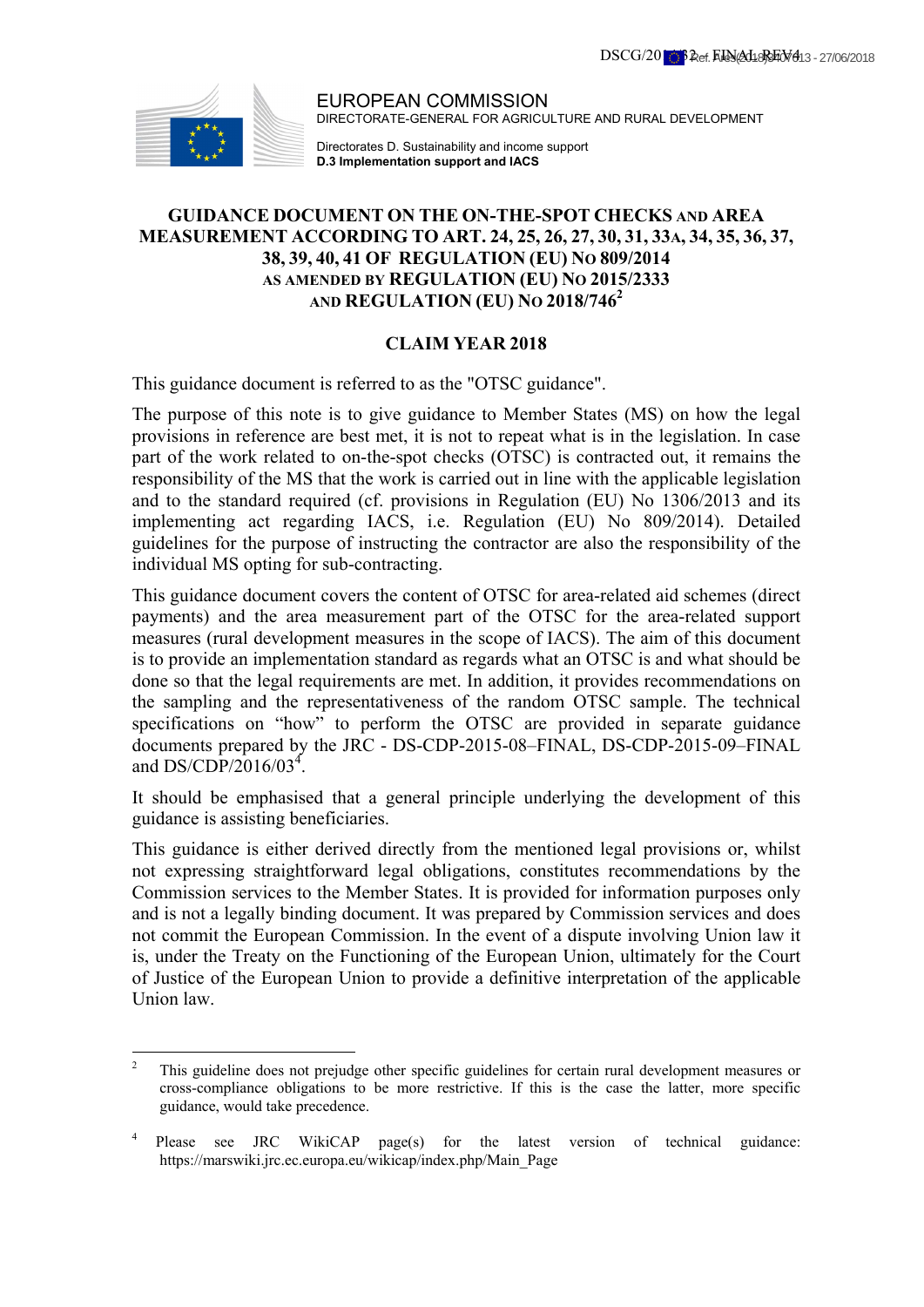# **LIST OF ACRONYMS USED AND TERMINOLOGY FOR THE PURPOSE OF THIS DOCUMENT**

# **ACRONYMS**

**AECM** = Agri-Environment-Climate Measures;

**AECC** = Agri-Environment-Climate Commitments;

**BPS/SAPS** = Basic Payment Scheme/ Single Area Payment Scheme as referred to in Title III of Regulation (EU) No 1307/2013;

**CAPI** = Computer Assisted Photo Interpretation;

**CART** = Classification And Regression Tree;

**CD** = Crop diversification;

**CwRS** = Control with Remote Sensing;

 $CY = Claim Year;$ 

**EFA** = Ecological focus areas as referred to in Art. 46 of Regulation (EU) No 1307/2013 and its Delegated Regulation (EU) No 639/2014;

**GAEC** = Good Agricultural and Environmental Condition;

**GNSS** = Global Navigation Satellite System;

**GSD** = Ground Sampling Distance;

**HR** = High Resolution;

 $HHR = High High resolution$ :  $HR$  imagery with enhanced characteristics ( $HHR$  profile) compared to HR;

LPIS = identification system for agricultural parcels as referred to in Art. 70 of Regulation (EU) No 1306/2013;

**MEA** = Maximum Eligible Area;

**MS** = Member States;

**OTSC** = On-The-Spot Checks;

 $PA = Paying Agency;$ 

 $PG$  = Permanent Grassland as referred to in Art.  $4(1)(h)$  of Regulation (EU) No 1307/2013;

**PG-ELP** = Permanent Grassland under Established Local Practices as referred to in Art.4(1)(h) of Regulation (EU) No 1307/2013;

**PPP** = Plant Protection Products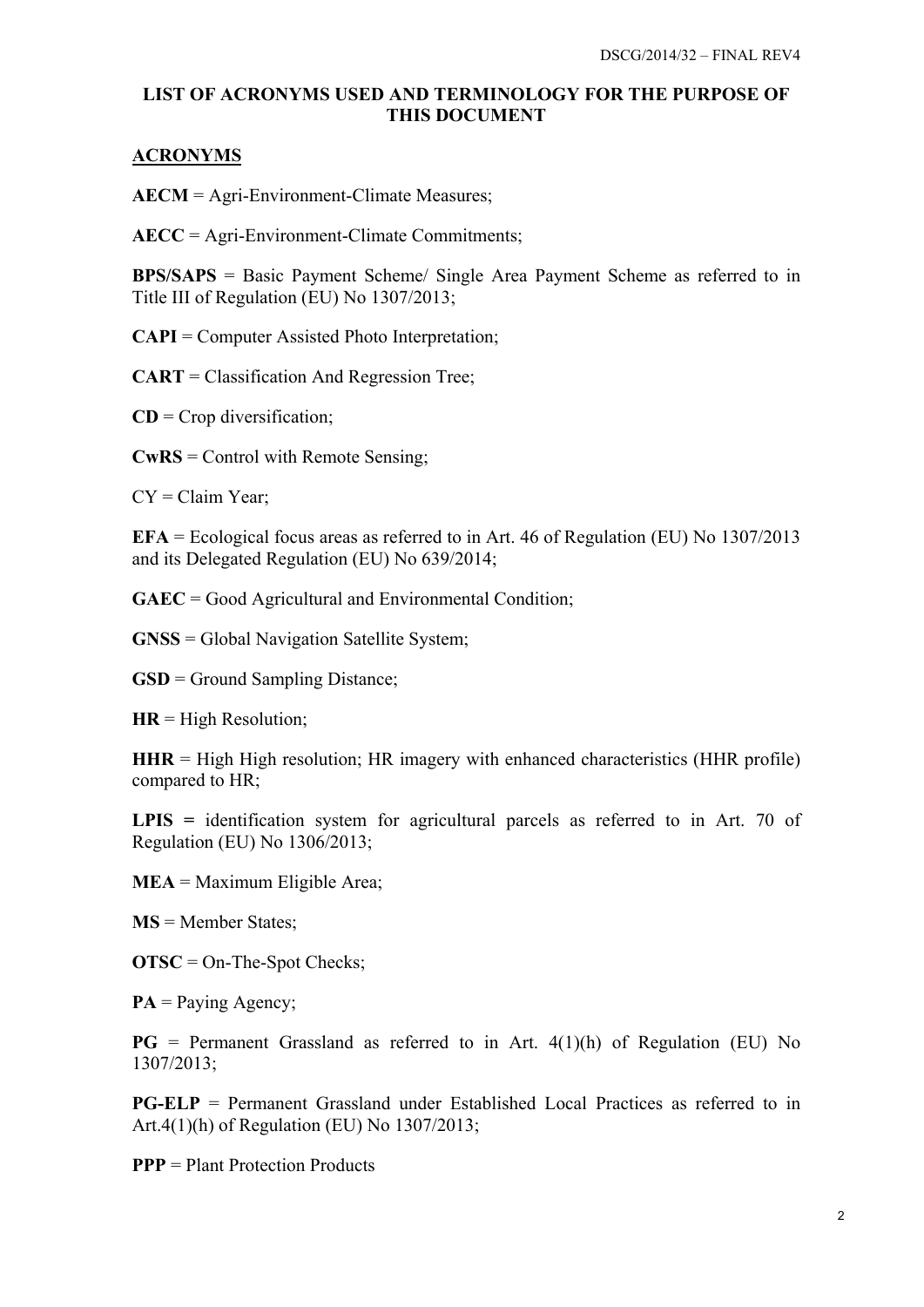$RA = Risk Analysis;$ 

**RAnF** = Ratio of "Area not Found";

**RF** = Risk Factors;

**RFV** = Rapid Field Visits;

**RMSE** = Root Mean Square Error;

**RP** = Reference Parcel;

**RS** = Remote Sensing;

**SFS =** Small farmers scheme as referred to in Title V of Regulation (EU) No 1307/2013;

**VCS** = Voluntary Coupled Support as referred to in Chapter 1 of Title IV of Regulation (EU) No 1307/2013;

**VHR** = Very High Resolution;

 $VHR+ = VHRplus resolution = enhanced characteristics compared to VHR;$ 

#### **TERMINOLOGY**

**Area declared =** the area as declared by the beneficiary in his/her aid application/payment claim (cf. Art. 72(1) of Regulation (EU) No 1306/2013);

**Area determined =** as defined in Art. 2(23) of Regulation (EU) No 640/2014;

**Beneficiary =** as referred to in Art. 2(1) of Regulation (EU) No 640/2014;

**Control population** = beneficiaries applying for an area-related aid scheme or support measure;

**Control population for greening** = beneficiaries required to observe the greening practices and who are not exempted or who are not participating in a certification scheme;

**Control sample** = sample of beneficiaries selected for an on-the-spot check;

**Greening payment** = the payment for agricultural practices beneficial for the climate and the environment as referred to in Chapter 3 of Title III of Regulation (EU) No 1307/2013;

**Established (measured) area for EFA =** area of EFA resulting from direct field measurement or from delineation using ortho-imagery;

**Random sample** = group of beneficiaries selected randomly;

**Risk-based sample** = group of beneficiaries selected on the basis of a risk analysis.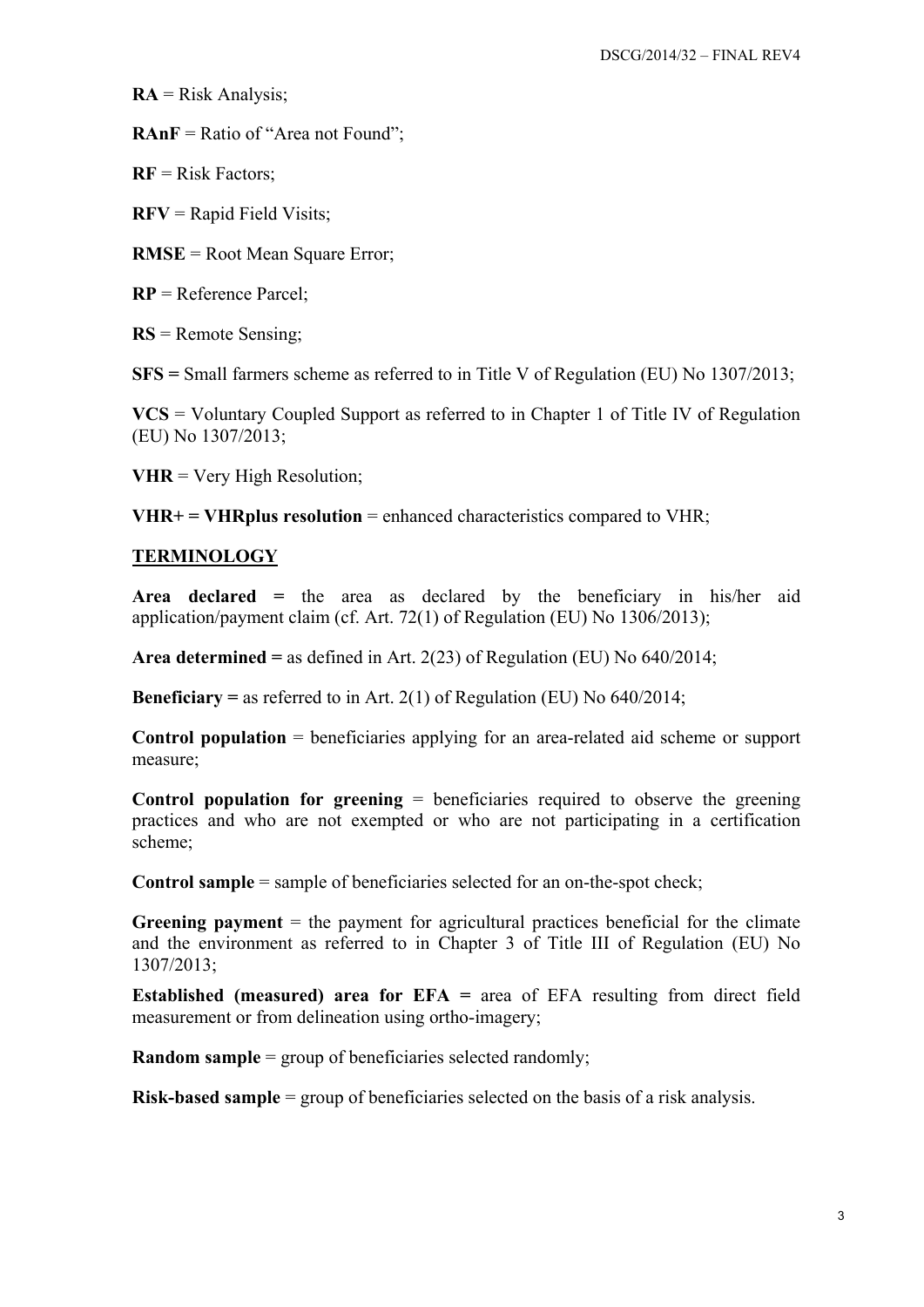# **TABLE OF CONTENT**

| 1. | SELECTION OF THE CONTROL SAMPLE AND SELECTION OF<br>CONTROL METHOD (ART. 30, 31, 34, 35 OF REGULATION (EU) NO<br>809/2014 AS AMENDED BY REGULATION (EU) NO 2015/2333 AND |                                                                     |             |                                                                                                   |  |
|----|--------------------------------------------------------------------------------------------------------------------------------------------------------------------------|---------------------------------------------------------------------|-------------|---------------------------------------------------------------------------------------------------|--|
|    | 1.1.                                                                                                                                                                     |                                                                     |             |                                                                                                   |  |
|    | 1.2.                                                                                                                                                                     |                                                                     |             |                                                                                                   |  |
|    | 1.3.                                                                                                                                                                     |                                                                     |             |                                                                                                   |  |
|    |                                                                                                                                                                          | 1.3.1.                                                              |             |                                                                                                   |  |
|    |                                                                                                                                                                          | 1.3.2.                                                              |             |                                                                                                   |  |
|    | 1.4.                                                                                                                                                                     |                                                                     |             |                                                                                                   |  |
|    | 1.5.                                                                                                                                                                     |                                                                     |             |                                                                                                   |  |
|    |                                                                                                                                                                          | 151                                                                 |             |                                                                                                   |  |
|    |                                                                                                                                                                          | 1.5.2.                                                              |             |                                                                                                   |  |
| 2. |                                                                                                                                                                          | <b>ELEMENTS</b>                                                     | OF          | ON-THE-SPOT CHECKS/DETERMINATION OF<br>AREAS (ART.37 AND ART.38 OF REGULATION (EU) NO 809/2014 AS |  |
|    | 2.1.                                                                                                                                                                     |                                                                     |             |                                                                                                   |  |
|    | 2.2.                                                                                                                                                                     |                                                                     |             |                                                                                                   |  |
|    |                                                                                                                                                                          | 2.2.1.                                                              |             |                                                                                                   |  |
|    |                                                                                                                                                                          | 2.2.2.                                                              |             |                                                                                                   |  |
|    |                                                                                                                                                                          | 2.2.3.                                                              |             |                                                                                                   |  |
|    | 2.3.                                                                                                                                                                     | Definition of the area to be determined/measured for eligibility to |             |                                                                                                   |  |
|    | 2.4.                                                                                                                                                                     |                                                                     |             |                                                                                                   |  |
|    |                                                                                                                                                                          | 2.4.1                                                               |             |                                                                                                   |  |
|    |                                                                                                                                                                          | 2.4.2.                                                              |             | Sample of parcels to be determined/measured and checked for                                       |  |
|    |                                                                                                                                                                          |                                                                     |             | 2.4.2.1. Sample of parcels to be determined/measured and                                          |  |
|    |                                                                                                                                                                          | 2.4.3.                                                              |             | Location of the claimed parcel for classical on the spot checks22                                 |  |
|    |                                                                                                                                                                          | 2.4.4.                                                              |             |                                                                                                   |  |
|    |                                                                                                                                                                          |                                                                     |             |                                                                                                   |  |
|    |                                                                                                                                                                          |                                                                     |             |                                                                                                   |  |
|    |                                                                                                                                                                          |                                                                     | 2.4.4.3.    | Checking of Greening/ crop diversification or                                                     |  |
|    |                                                                                                                                                                          |                                                                     | 2.4.4.4.    |                                                                                                   |  |
|    |                                                                                                                                                                          |                                                                     | $2.4.4.5$ . | Checking of Greening / EFA and exemptions26                                                       |  |
|    |                                                                                                                                                                          |                                                                     |             |                                                                                                   |  |
|    |                                                                                                                                                                          |                                                                     | 2.4.4.7.    | Checking of area-related rural development                                                        |  |
|    |                                                                                                                                                                          | 2.4.5.                                                              |             | Determination of the parcel area, use of the technical                                            |  |
|    |                                                                                                                                                                          | 2.4.6.                                                              |             |                                                                                                   |  |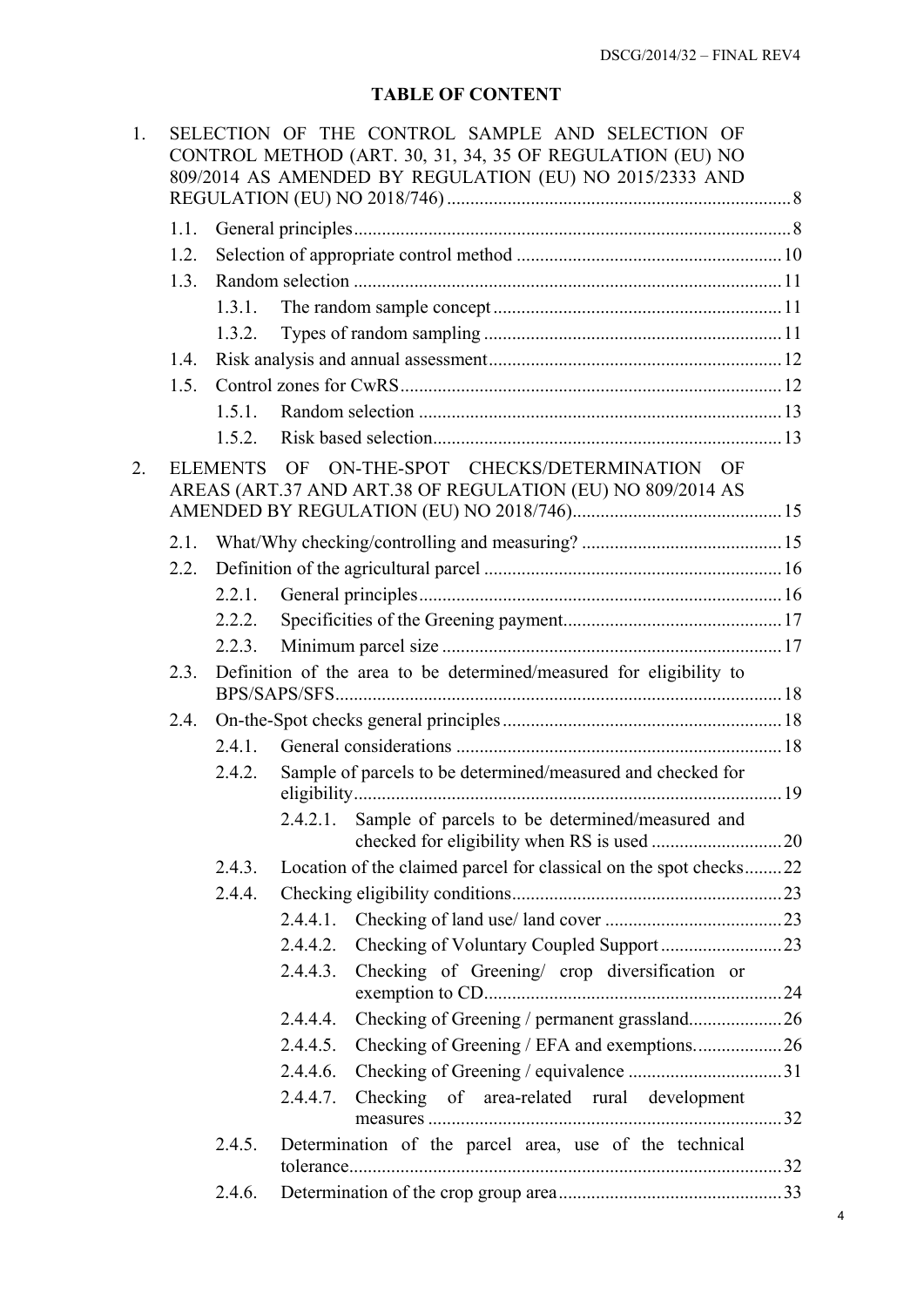|              |                                                                                                               | 2.4.7.                                                                 |                                                                     |  |  |  |  |
|--------------|---------------------------------------------------------------------------------------------------------------|------------------------------------------------------------------------|---------------------------------------------------------------------|--|--|--|--|
|              |                                                                                                               | 2.4.8.                                                                 | Feedback of on-the-spot check results into the LPIS, the            |  |  |  |  |
|              |                                                                                                               |                                                                        |                                                                     |  |  |  |  |
| 3.           |                                                                                                               |                                                                        |                                                                     |  |  |  |  |
|              | 3.1.                                                                                                          |                                                                        |                                                                     |  |  |  |  |
|              | 3.2.                                                                                                          |                                                                        |                                                                     |  |  |  |  |
|              |                                                                                                               | 3.2.1.                                                                 |                                                                     |  |  |  |  |
|              |                                                                                                               | 3.2.2.                                                                 | Determination of area through deduction of ineligible               |  |  |  |  |
|              |                                                                                                               |                                                                        |                                                                     |  |  |  |  |
|              |                                                                                                               |                                                                        | 3.2.2.2. Examples of area establishment through deduction  38       |  |  |  |  |
|              |                                                                                                               | 3.2.3.                                                                 |                                                                     |  |  |  |  |
|              |                                                                                                               | 3.2.4.                                                                 | Combination of partial field measurements and on screen             |  |  |  |  |
| 4.           |                                                                                                               |                                                                        | ART.40 ON-THE-SPOT CHECKS USING REMOTE SENSING (CWRS) 41            |  |  |  |  |
|              | 4.1.                                                                                                          |                                                                        |                                                                     |  |  |  |  |
|              | 4.2.                                                                                                          |                                                                        |                                                                     |  |  |  |  |
|              | 4.3.                                                                                                          |                                                                        |                                                                     |  |  |  |  |
|              | 4.4.                                                                                                          |                                                                        |                                                                     |  |  |  |  |
|              | 4.5.                                                                                                          |                                                                        |                                                                     |  |  |  |  |
|              | 4.6.                                                                                                          |                                                                        |                                                                     |  |  |  |  |
|              |                                                                                                               |                                                                        |                                                                     |  |  |  |  |
| $\mathbf{1}$ |                                                                                                               |                                                                        | THE CONTROL RATES FOR AREA-RELATED AID SCHEMES                      |  |  |  |  |
|              |                                                                                                               |                                                                        | (ART.30, 31, 35 AND 36 OF REGULATION (EU) NO 809/2014) 46           |  |  |  |  |
|              | 1.1.                                                                                                          | What are the control rates for area-related aid schemes other than the |                                                                     |  |  |  |  |
|              |                                                                                                               |                                                                        |                                                                     |  |  |  |  |
|              | 1.3.                                                                                                          |                                                                        |                                                                     |  |  |  |  |
| 2.           | THE SAMPLE SELECTION (ART.34 OF REGULATION (EU) NO<br>809/2014 AS AMENDED BY REGULATION (EU) NO 2015/2333 AND |                                                                        |                                                                     |  |  |  |  |
|              | 2.1.                                                                                                          |                                                                        | Does all the sample for BPS/SAPS have to be selected randomly or on |  |  |  |  |
|              | 2.2.                                                                                                          |                                                                        | For which schemes is there a compulsory risk based part in the      |  |  |  |  |
|              | 2.3.                                                                                                          |                                                                        | What does Art. 34(4) of Regulation (EU) No 809/2014 mean? 49        |  |  |  |  |
|              | 2.4.                                                                                                          |                                                                        |                                                                     |  |  |  |  |
|              | 2.5.                                                                                                          |                                                                        | What does Art. 34(4a) 2nd sub paragraph of Regulation (EU) No       |  |  |  |  |
|              | 2.6.                                                                                                          |                                                                        |                                                                     |  |  |  |  |
|              | 2.7.                                                                                                          |                                                                        | How to split the greening population into exempted and non-exempted |  |  |  |  |
|              | 2.8.                                                                                                          |                                                                        |                                                                     |  |  |  |  |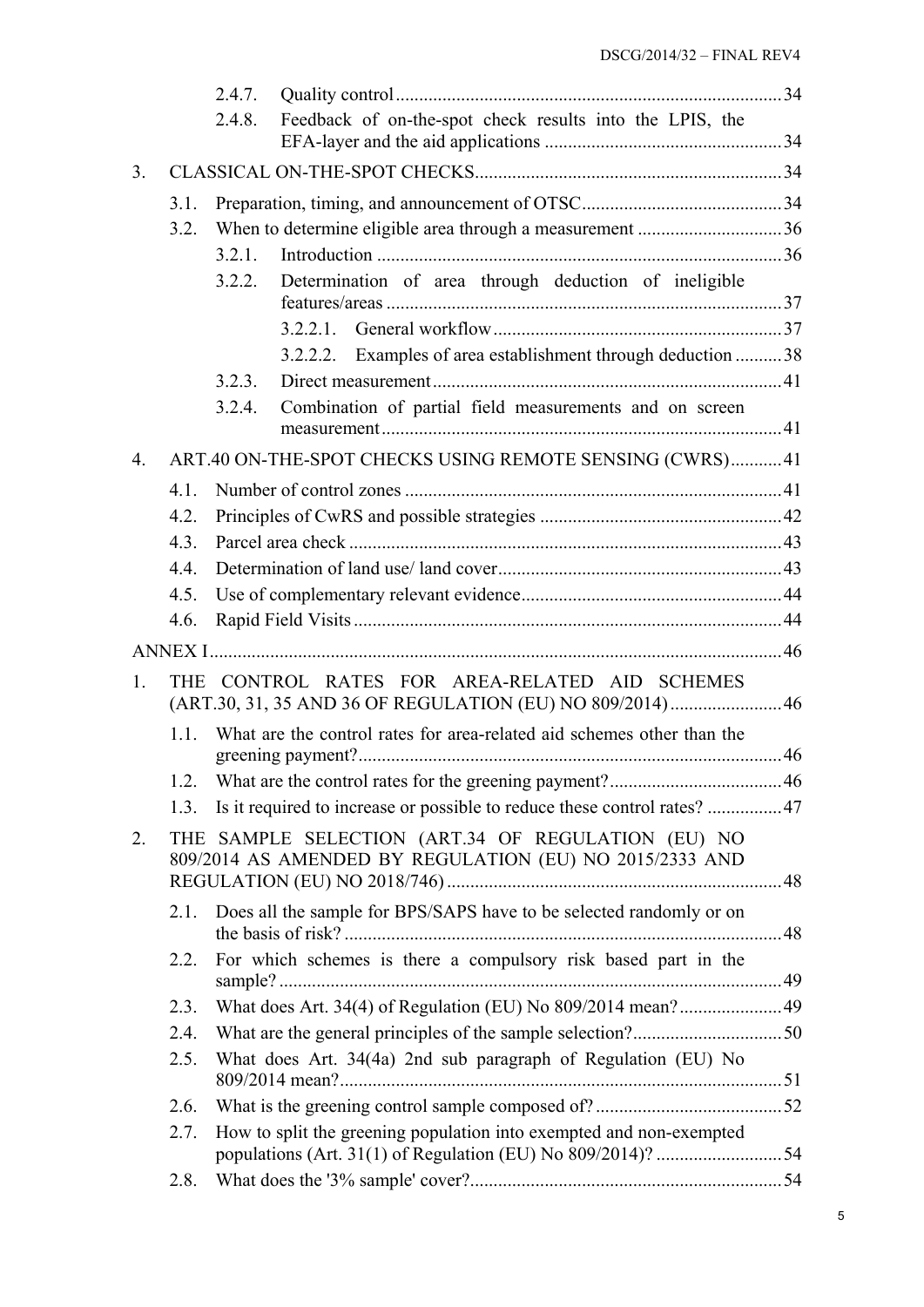|                |      | 2.9. What is the exempted from greening control sample composed of?55                                                                   |  |  |  |
|----------------|------|-----------------------------------------------------------------------------------------------------------------------------------------|--|--|--|
|                |      | 2.10. What happens in case a beneficiary declared as exempted from the                                                                  |  |  |  |
|                |      | 2.11. What are the control samples for redistributive payment, payment for<br>ANC, YFS, area-related VCS incl. hemp, payment for cotton |  |  |  |
|                |      |                                                                                                                                         |  |  |  |
|                |      |                                                                                                                                         |  |  |  |
|                |      | GUIDANCE FOR THE REPRESENTATIVENESS S OF THE RANDOM ON-<br>THE-SPOT CHECKS (OTSC) FOR AREA-BASED MEASURES 58                            |  |  |  |
| $\mathbf{1}$ . |      |                                                                                                                                         |  |  |  |
|                | 1.1. |                                                                                                                                         |  |  |  |
|                |      | 1.1.1.                                                                                                                                  |  |  |  |
|                |      | 1.1.2.                                                                                                                                  |  |  |  |
|                | 1.2. |                                                                                                                                         |  |  |  |
| 2.             |      |                                                                                                                                         |  |  |  |
| 3.             |      |                                                                                                                                         |  |  |  |
|                | 3.1. |                                                                                                                                         |  |  |  |
|                | 3.2. |                                                                                                                                         |  |  |  |
|                | 3.3. |                                                                                                                                         |  |  |  |
|                |      | 3.3.1.                                                                                                                                  |  |  |  |
|                |      | 3.3.2.                                                                                                                                  |  |  |  |
|                |      | 3.3.3.                                                                                                                                  |  |  |  |
|                |      | 3.3.4.                                                                                                                                  |  |  |  |
|                | 3.4. |                                                                                                                                         |  |  |  |
|                | 3.5. |                                                                                                                                         |  |  |  |
|                | 3.6. |                                                                                                                                         |  |  |  |
|                | 3.7. |                                                                                                                                         |  |  |  |
|                | 3.8. |                                                                                                                                         |  |  |  |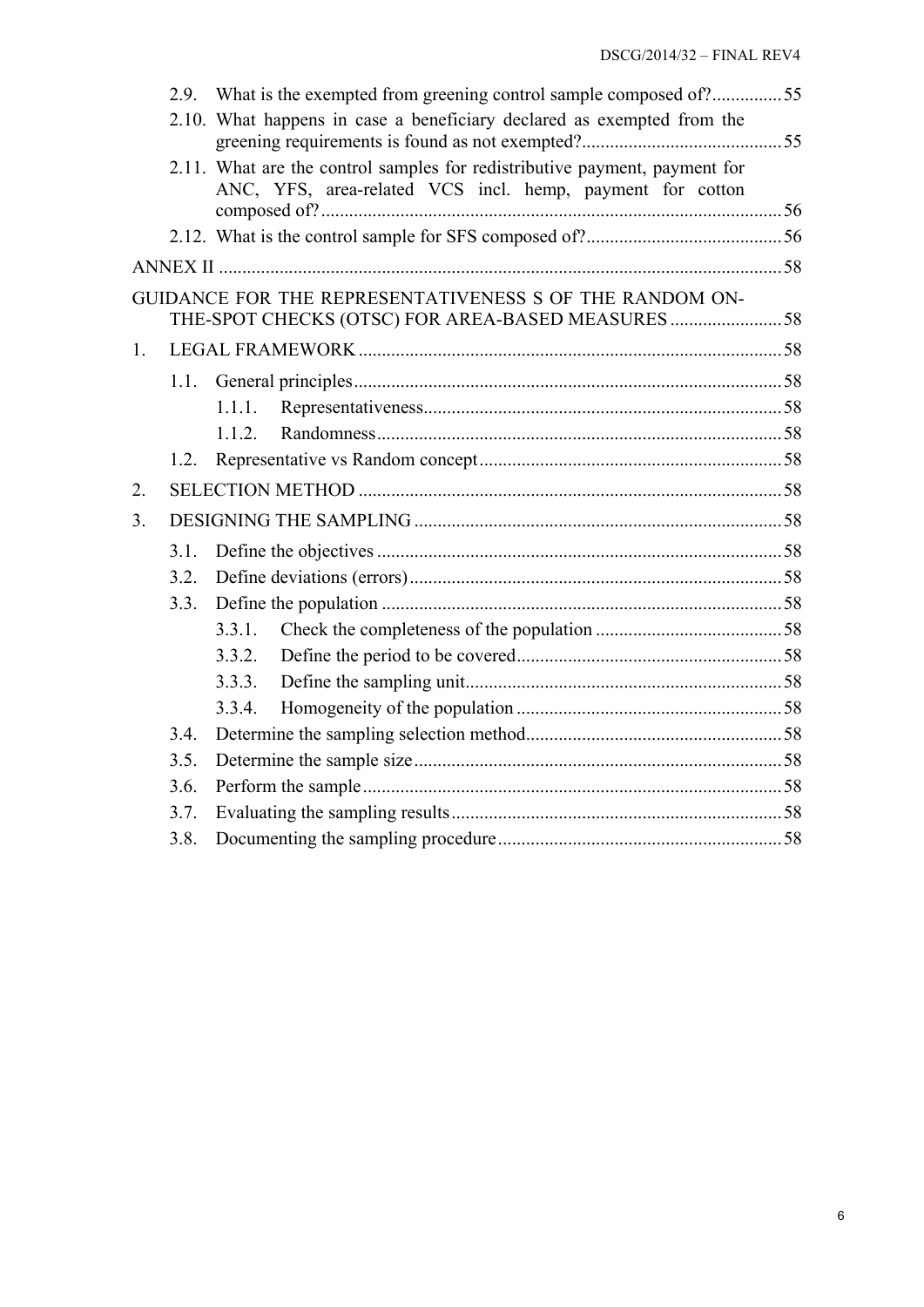## <span id="page-6-1"></span><span id="page-6-0"></span>**1. SELECTION OF THE CONTROL SAMPLE AND SELECTION OF CONTROL METHOD (ART. 30, 31, 34, 35 OF REGULATION (EU) NO 809/2014 AS AMENDED BY REGULATION (EU) NO 2015/2333 AND REGULATION (EU) NO 2018/746)**

### **1.1. General principles**

1

Art. 34(1) and 34(2) of Regulation (EU) No 809/2014 provide the minimum requirements and general principles for the selection of the control sample of Art. 30 (area-related aid schemes other than the greening payment) and 31 (the greening payment).

*N.B. As from CY 2018, selecting the control sample by the so-called 'cascade' is not anymore required even though the principles established by the cascade remain applicable. If the Paying Agencies wish to continue using the 'cascade', this is possible provided that the cascade applied ensures the respect of the minimum random samples set out for the aid schemes and support measures referred to in Article 34(2) and (3) of the Implementing Regulation (EU) No 2018/746.* 

In order to determine the control population from which the control sample for a certain scheme is to be selected, the competent authorities shall exclude, from all beneficiaries that apply for that scheme, the applications or applicants found not to be admissible or not eligible for payment at the time of submission or after administrative or on-the-spot checks (cf. Article 34(1) of Regulation (EU) No 809/2014).

The control rate will be adjusted deducting from both the numerator and denominator the number of applications or applicants found not to be admissible or not eligible for payment at the time of submission or after administrative or on-the-spot checks.<sup>5</sup>

In the context of area-related aid schemes (direct payments), 20-25% of beneficiaries to be subject to OTSC shall be selected randomly. Under the first pillar, the "Risk Analysis" (RA) is compulsory for all control samples concerning the greening payment,  $(Art. 34(2)(d))$ , as well as for the multiple visits foreseen under Art. 26(4) and the animal-related aid schemes (Art. 33).

The provisions of Art. 34(4a) allow MS to use the same beneficiary to respect several of the minimum control rates, optimizing the selection of the control samples and combining the visits so as to visit the lowest possible number of farms.

Member States can decide to use the beneficiaries selected randomly in accordance with Art.  $34(2)(a)$  to (c) and/or the additional beneficiaries selected randomly in accordance with subparagraph 2 of Article 26(4) to form the random sample of beneficiaries to be checked under Art. 32 and Art. 33

 $<sup>5</sup>$  e.g. Total Young farmers scheme population = 10.000 beneficiaries; Number of beneficiaries selected for</sup> OTSC before deducting applicants found not to be admissible or not eligible  $= 510$ ; Number of applicants found not to be admissible or not eligible  $= 10$ ; Control rate after deducting applicants found not to be admissible or not eligible =500/9.990=5,01%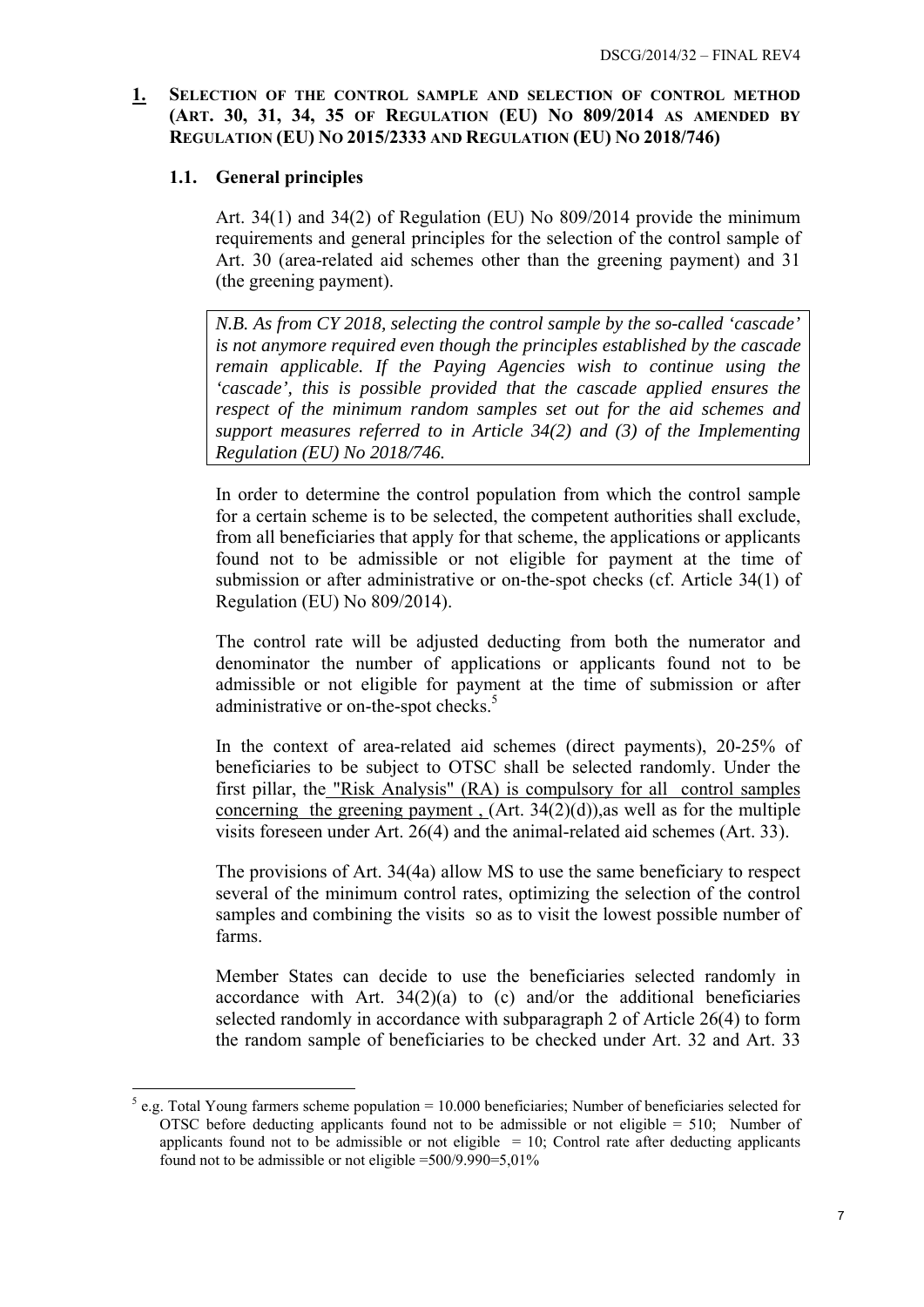and vice versa, in view of reducing the overall number of farms visited for on the spot checks.

As regards the risk-based samples and their possible integration for Pillar I and Pillar II IACS measures, the risk factors should by definition be specific to the schemes concerned. It is ultimately for the Member State's competent authority to establish the risk analysis in such a way that it meets the characteristics referred to in recital (33) as well as the requirements set out in Art. 34(5) of Regulation (EU) No 809/2014. However, in no case should the combining of the random samples and/or the risk-based samples affect the effectiveness of selection of the risk-based samples to be done under Art.  $34(2)(d)$  and  $34(3)$  of Regulation (EU) No  $809/2014$ . This applies as well to the sample selected on the basis of risk where a MS has to increase the control rate in accordance with Art. 35 or where it decides to complement the minimum random control sample set out in Art. 34(2)(a) to (c) with a riskbased sample.

Where the MS has chosen to fix the crop diversification period at regional or sub-regional level, the on-the-spot checks should cover all different regions.

It is expected that in case of increase of the control rate as referred to in Art. 35 of Regulation (EU) No 809/2014, the major part of the selection is done by risk analysis. In any case, the random part in the additional sample should not exceed 25% (Art. 34(4)).

Concerning the follow-up OTSC for the 'yellow card' beneficiaries, Art 33a of Regulation (EU) No 809/2014 stipulates an additional control rate for those beneficiaries who were subject to a reduced administrative penalty. As a rule, all beneficiaries awarded with a yellow card in year N for a certain scheme shall be subject to a follow-up visit in year N+1 for the same scheme. This visit will constitute a new OTSC and all parcels (not only the parcels that led to the application of the yellow card) shall be checked (area measurement $\frac{7}{4}$ ) eligibility).

However, if all parcels that led to application of the yellow card in year N are up-dated in the LPIS before the start of the application period for the following claim year and updated LPIS data are pre-established in the GSAA, a follow-up OTSC of that beneficiary in the year  $N+1$  is not required. Finally, if parcels that led to the application of the yellow card are only partially updated, i.e. only part of the parcels have been updated in the LPIS in terms of the MEA while the rest is e.g. treated as 'temporarily ineligible due to nonmaintenance' and has not been updated, the beneficiary in question has to be subject to an OTSC in year N+1 but the check of those parcels that have been updated in the LPIS is not required. All the other parcels have to be checked (area measurement/ eligibility).

1

 $<sup>7</sup>$  Please see also Section 3.2.1 of this document on the need to re-measure the parcel</sup>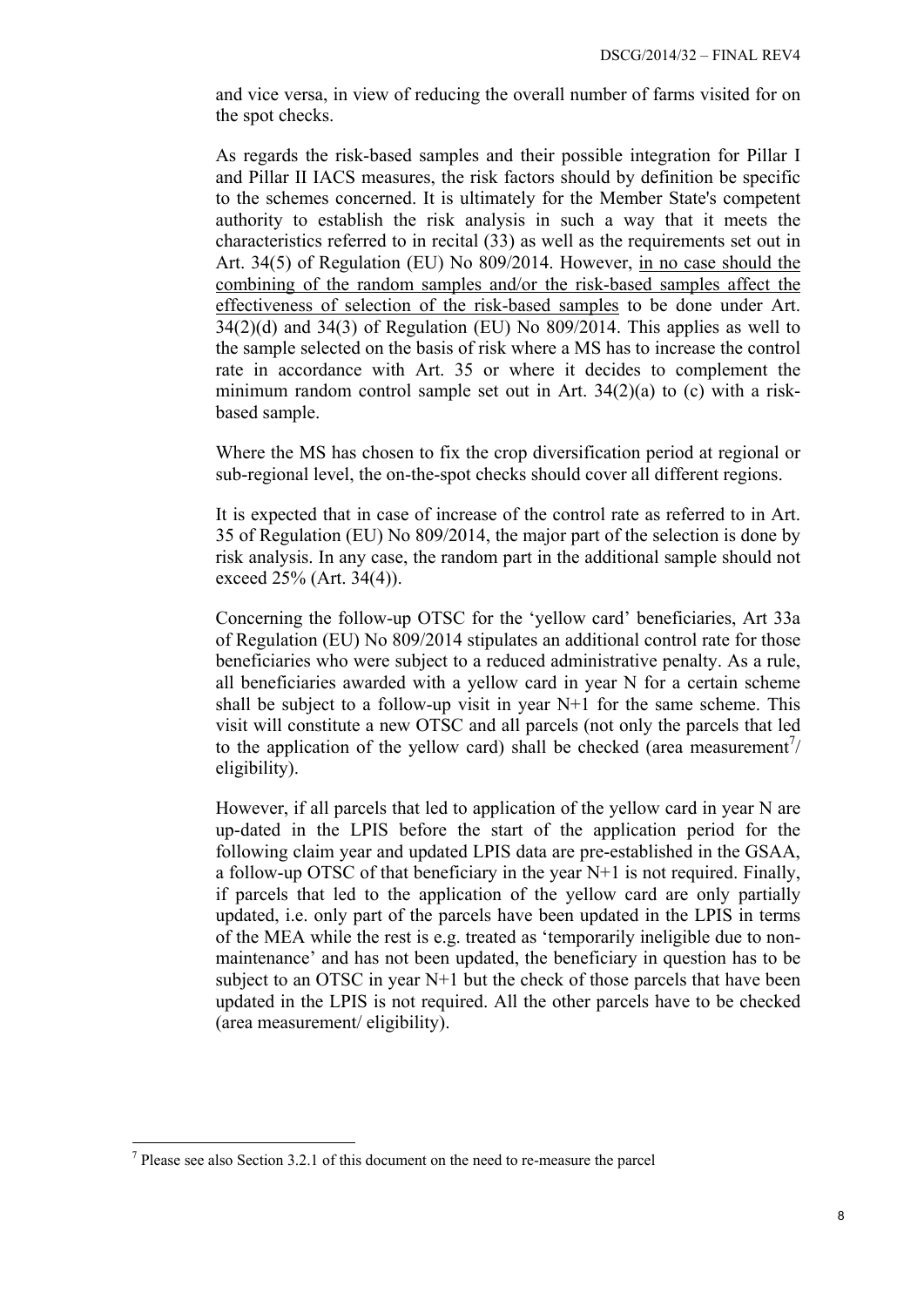# <span id="page-8-0"></span>**1.2. Selection of appropriate control method**

Art. 24 of Regulation (EU) No 809/2014 stipulates that "*Administrative checks and on-the-spot checks provided for in this Regulation shall be made in such a way as to ensure effective verification of (a) the correctness and completeness of the information provided in the aid application, application for support, payment claim or other declaration; (b) compliance with all eligibility criteria, commitments and other obligations for the aid scheme and/or support measure concerned, the terms under which aid and/or support or exemption from obligations are granted; (c) the requirements and standards relevant for cross-compliance […]*".

The above requires Paying Agencies (PA) to come up with a control strategy that fulfils the legal requirements in an effective and yet efficient way. That is why PA are advised to reflect in their control strategy on the geophysical particularities of the country, possibly stratify the control population and select the most appropriate control method (a classical on-the-spot check or a control with remote sensing (CwRS)) for effective verification of every particular application/ claim selected. (see Annex II for further guidance on sampling).

As a general principle, it is expected that the level of non-compliance found should be similar whatever the control method (classical or CwRS). If this is not the case, the MS should analyse its individual situation and take appropriate action. In that context, quality controls (see chapter 2.4.7.) are essential.

### <span id="page-8-2"></span><span id="page-8-1"></span>**1.3. Random selection**

### *1.3.1. The random sample concept*

The random sample permits an estimate of the background level of anomalies in the system. It supports decisions enacting the mechanism for increasing/decreasing the control rate (in accordance with Art. 35 and 36 of Regulation (EU) No 809/2014) and also permits an assessment of the effectiveness of the criteria being applied for the risk analysis.

### <span id="page-8-3"></span>*1.3.2. Types of random sampling*

The main statistical criterion of random sampling is that all dossiers in a control population should have an equal probability of selection. In this regard, two approaches are considered most appropriate:

• Simple random sampling from the full population: selection from the full population of dossiers through the generation of a random key. While this approach is recommendable, it may require waiting until the full population is known before the sample can be determined, which is not always feasible in particular when control should occur within a short period (e.g. crop diversification).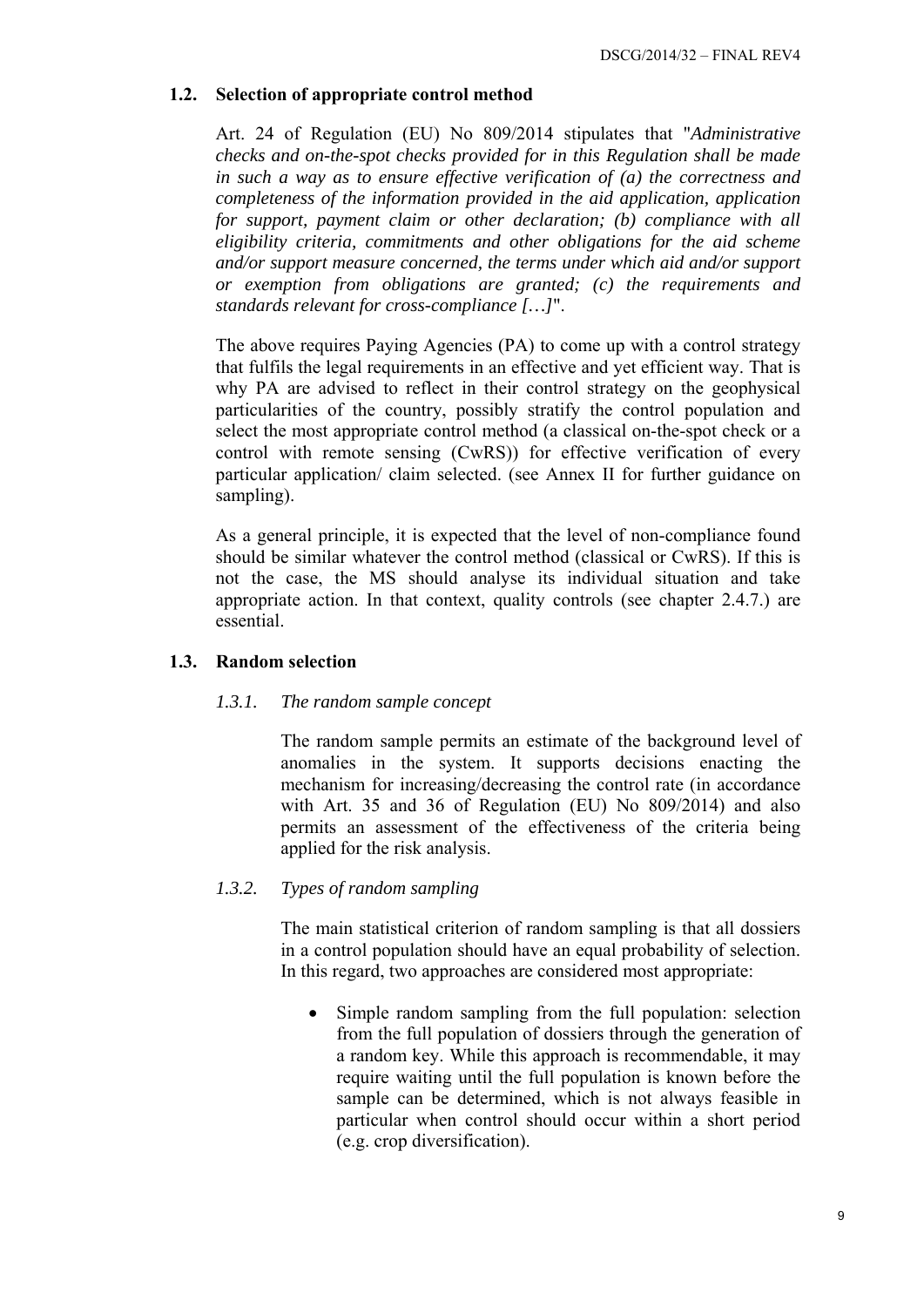• Systematic sampling: after a first dossier selected at random among the first  $100$  dossiers, for example each  $100<sup>th</sup>$  dossier delivered at a collection centre or in the computer system is selected for OTSC (random based). Whilst this approach has the advantage of producing dossiers for on-the-spot check immediately (without waiting for the determination of the full population), care must be taken to avoid creation of bias in the input order of dossiers.

These methods can be applied in the following ways:

- Simple random sampling: the population is considered homogeneous (unique stratum). There is one random sample taken from the population.
- Stratified random sampling: the population is considered heterogeneous with the presence of certain strata (defined by criteria). The full control population is first divided into strata, the dossiers being randomly selected inside each stratum. The size of each part of the randomly-selected sample is proportional to the corresponding stratum size.
- Cluster sampling: Often geographically clustered (but could be clustered in another dimension), with random selection within the cluster, e.g. a CwRS zone.

As a general rule, any procedure leading to the exclusion (i.e. impossibility of selection) of some dossiers has to be avoided as it prevents the equal probability of selection. This problem may arise when applying cluster sampling. For instance, excluding parts of the territory for the sake of efficiency because the dossiers density is low would introduce a bias in the random sampling. However, excluding parts of the territory because there is no dossier to be checked is acceptable as it does not affect the equal probability of selection.

#### <span id="page-9-0"></span>**1.4. Risk analysis and annual assessment**

According to Art. 34(5) of Regulation (EU) No 809/2014, MS are responsible for the definition of the risk criteria to be used for the risk analysis. It is the MS' responsibility to define appropriate risk factors, assess the effectiveness of the risk analysis on an annual basis and to update it by establishing the relevance of each risk factor. A first step in this annual evaluation is the comparison of the results of the risk based and randomly selected sample. In addition, (causes for) material differences between results from one year to another need to be analysed. The verification may include comparison crossschemes.

The ratio of "area not found" (RAnF) i.e. the total area not determined in the relevant crop group over the total declared area for the same crop group computed on the whole risk-based sample, is the key factor in analysing the risk to the fund.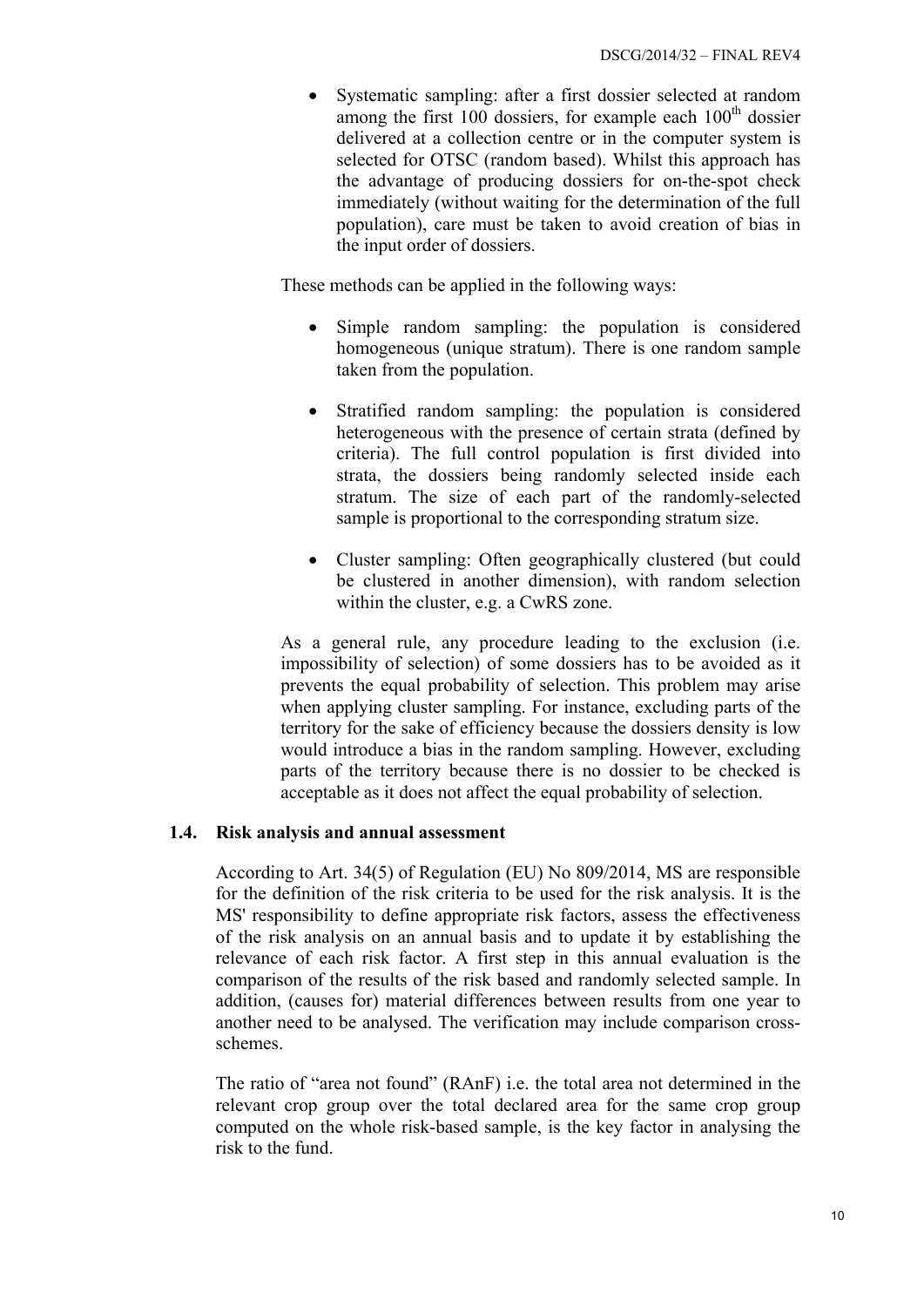For this, MS can rely on a CART model (i.e. Classification and Regression Tree), which is explained in detail in section "Risk Analysis and annual assessment" of the JRC WikiCAP page(s) for  $OTSC^8$ .

#### <span id="page-10-0"></span>**1.5. Control zones for CwRS**

Contrary to classical checks which can be geographically dispersed, in the case of CwRS, the areas where imagery is to be acquired need to be established. This clustering of checks is called a "control zone", and is a geographical area defined on the basis of GIS analysis.

Following the reform, the eligibility conditions for farmers are very much linked to types of farming and thus to natural and agronomical conditions. It is therefore essential to ensure the representativeness of all those conditions/ requirements in the choice of the RS zones (see in particular Art. 34(2) second sub-paragraph of Regulation (EU) No 809/2014). This is particularly true as RA is mainly foreseen to be used for the greening samples. The Commission services hence recommend opting for a higher number of zones of small size.

### <span id="page-10-1"></span>*1.5.1. Random selection*

For the selection of the random sample, the following strategies may be applied:

- Select applications randomly from the full list of applications. Most likely this sample will be scattered over the MS territory and will have to be checked by classical inspection for most of the claims. However applications falling in a control zone may be checked with RS (and will be counted as part of the random sample even if the zone was selected on the basis of risk analysis).
- Alternatively, a zone is randomly selected, and inside this zone applications are selected randomly or systematically, i.e. all applications falling in the zone are checked, to constitute (part of or) the total random sample. It is not advised to have the random sample concentrated in one or 2 zones (except for smaller MS and where the 75%: 25% requirement of risk based: random based number of beneficiaries to be checked on-the-spot obliges to deviate from this principle); a minimum number of 5 random zones should be defined for the representativeness of the sample.

A combination of the previous two strategies is also possible, for instance in countries where two distinct strata coexist: one stratum of intensive agriculture inside which random zones could be selected for RS checks and the other of more extensive agriculture (i.e. pastures mixed with non-agricultural features) in which classical inspections would be used to check the scattered (random) applications.

1

<sup>&</sup>lt;sup>8</sup> [https://marswiki.jrc.ec.europa.eu/wikicap/index.php/Guidance\\_CTS](https://marswiki.jrc.ec.europa.eu/wikicap/index.php/Guidance_CTS)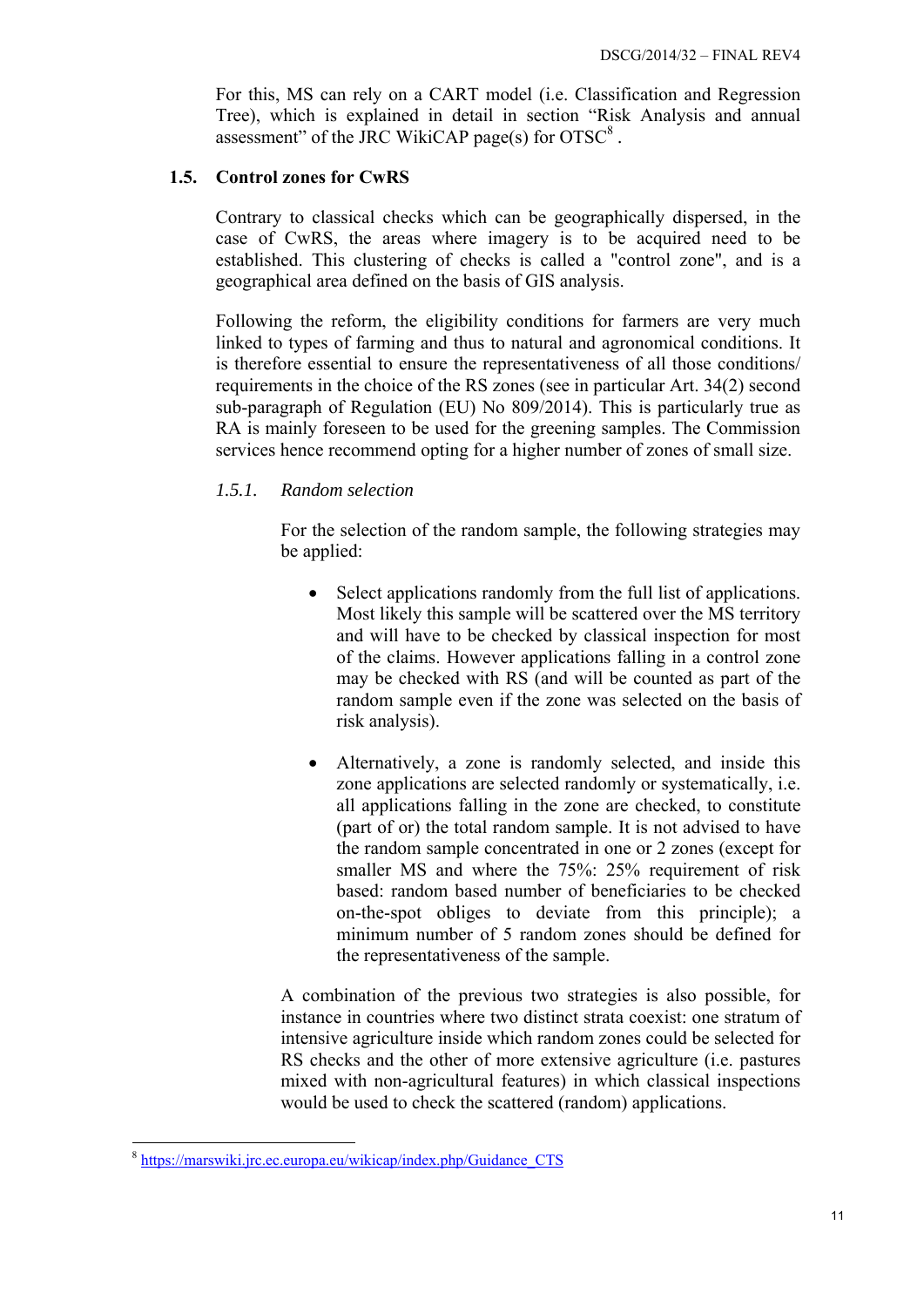# <span id="page-11-0"></span>*1.5.2. Risk based selection*

For the selection of the risk based sample, experience has shown that the best practice is to:

• Select control zones using RA and then select applications inside these zones either in a systematic way, i.e. all applications falling in the zone, or using RA among the applications falling inside the zones, in case the number of applications inside the zones is larger than the targeted number.<sup>9</sup>

Notwithstanding exceptions, selecting all applications inside a zone selected by RA is likely to result in an overall weaker RA than selecting applications individually out of the whole population of applicants. On the other hand, controlling all applications in a given area may enable a more complete check of adjacent applications (for example, when sharing reference parcels). Note that this would be essential for certain types of implementation of the greening requirements (e.g. collective, regional approaches) and for common land.

Selecting control zones on the basis of RA does not necessarily mean selecting all zones in the high risk stratum only (which may be the same every year). Zones could also be selected in medium and low risk strata, but with lower sampling rates than in the high risk stratum. This strategy presents the advantage of distributing the control pressure in every stratum, which may later be useful at the time of assessing the RA.

<sup>-&</sup>lt;br>9 Where MS nonetheless have equivalent or better practices and experiences to select the most risky beneficiaries by using remote sensing while the zones are randomly selected that approach should not be considered as excluded.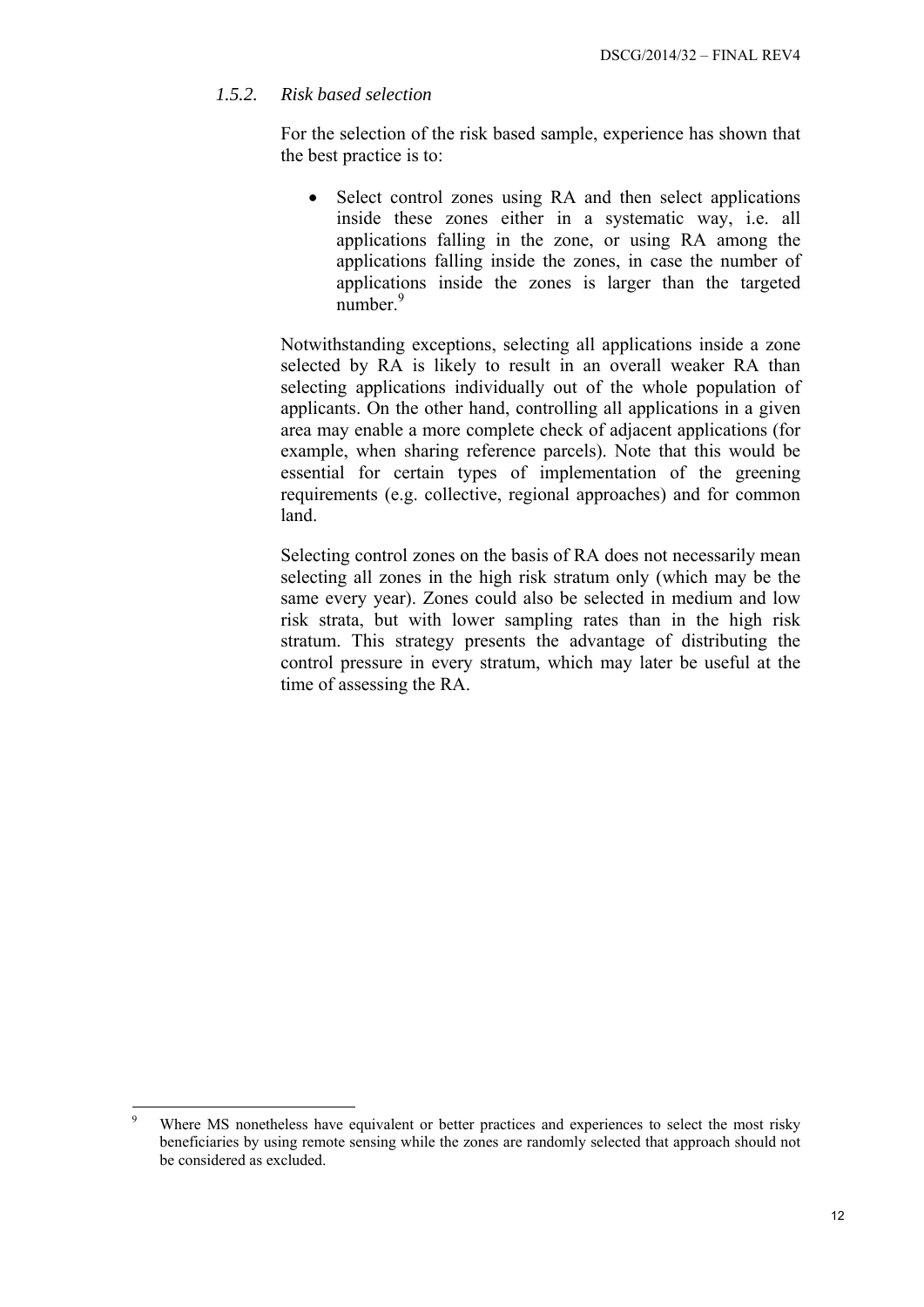## <span id="page-12-1"></span><span id="page-12-0"></span>**2. ELEMENTS OF ON-THE-SPOT CHECKS/DETERMINATION OF AREAS (ART.37 AND ART.38 OF REGULATION (EU) NO 809/2014 AS AMENDED BY REGULATION (EU) NO 2018/746)**

### **2.1. What/Why checking/controlling and measuring?**

The purpose of on-the-spot checks is to check the conditions under which aid is granted on a sample of applications. In practice, for each parcel declared in the aid application, this means checking at least:

- The eligibility of the declared area of the agricultural parcels in accordance with the Regulation (EU) No 1307/2013, in particular Art. 32 paragraphs (2) to (6); this should include the verification of the minimum maintenance/minimum activity in relation to Art. 4(1)(c)(ii) and (iii) of Regulation (EU) No 1307/2013. Note that the verification of the minimum activity referred to in Art.  $4(1)(c)(iii)$  is also valid, where appropriate, for the verification of the active farmer clause;
- The compliance with the minimum size of the agricultural parcel, where necessary, as referred to in Art.72(1) last subparagraph of the Regulation (EU) No 1306/2013;
- The declared land use to the extent requested by the regulation (permanent) grassland, area-related VCS, crop diversification, etc.), including the land cover types declared as agricultural area (i.e. permanent grassland, arable land, permanent crop);
- The number and/or position of trees and landscape features or the classification in pro rata categories, where necessary (cf. Art. 9 and 10 of Regulation (EU) No 640/2014, Title IV of Regulation (EU) No 1307/2013);
- Other conditions MS have set as to ensure that parcels declared are indeed the parcels the beneficiary is entitled to claim aid on;
- The declaration of all areas;
- All obligations related to greening practices or equivalent practices to be respected by the beneficiary;
- Where relevant, the compliance with the thresholds referred to in Art. 44 and 46 of Regulation (EU) No 1307/2013 for exemption from the greening;
- Where relevant, the specificities for regional or collective implementation spelled out in Art.37(3) of Regulation (EU) No 809/2014.

Contracts, seed certificates and other conditions (e.g. for controlling the "active farmer" eligibility conditions, VCS, etc.) that need to be met but cannot be checked on the imagery or in the field will require that specific control provisions are set up by the MS authorities. Those controls would have to be done whatever the control method for the other eligibility conditions.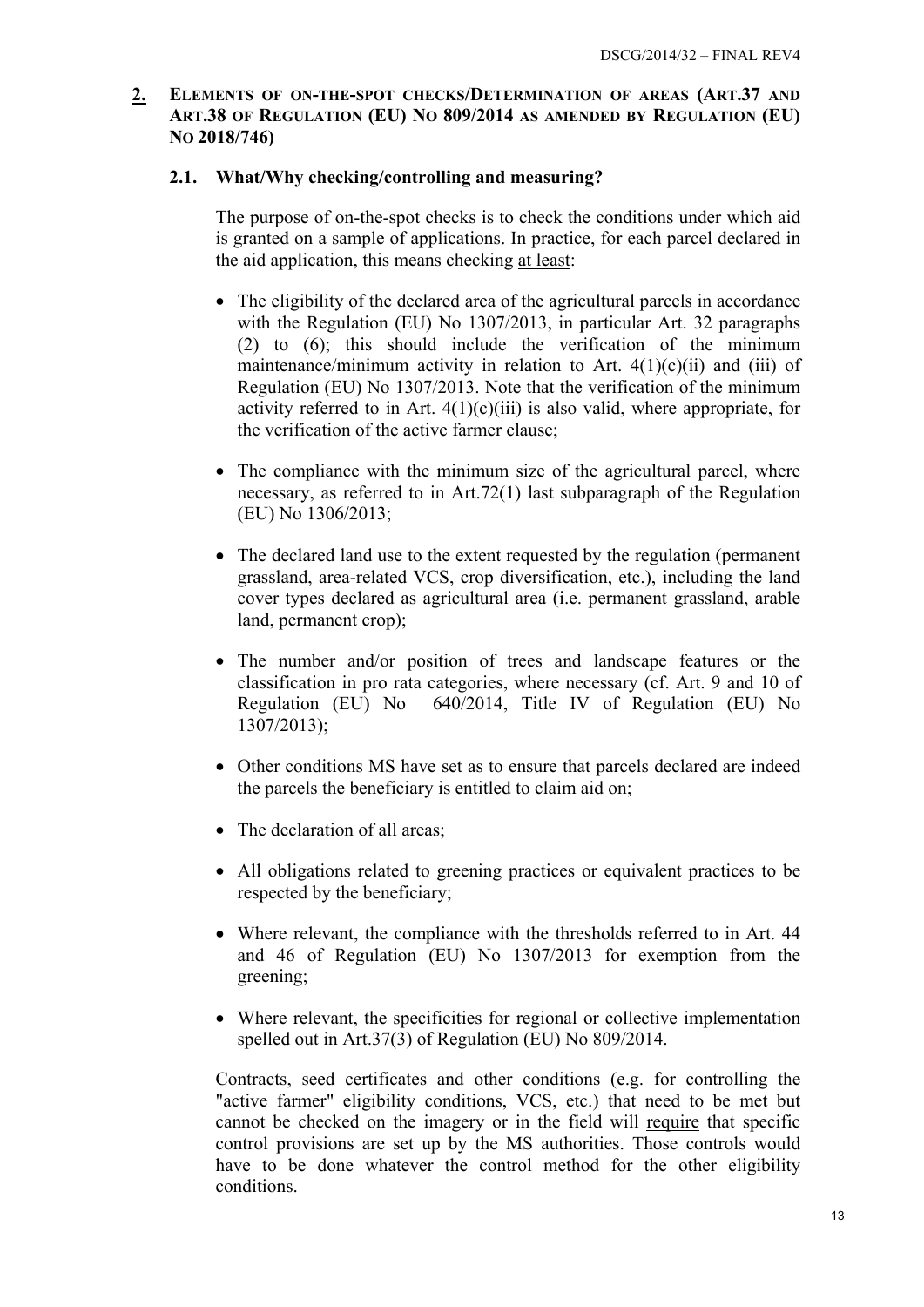# <span id="page-13-0"></span>**2.2. Definition of the agricultural parcel**

Art.67 of Regulation (EU) No 1306/2013 defines the agricultural parcel in the following way: "agricultural parcel" means a continuous area of land, declared by one farmer, which does not cover more than one single crop group; however, where a separate declaration of the use of an area within a crop group is required in the context of Regulation (EU) No 1307/2013, that specific use shall if necessary further limit the agricultural parcel; Member States may lay down additional criteria for further delimitation of an agricultural parcel.

When a Member State opts for further limitation of the agricultural parcel, the same definition should be applied systematically.

# <span id="page-13-1"></span>*2.2.1. General principles*

While taking account of the definition of crop group of Art.17 of Regulation (EU) No 640/2014, Member States have the possibility to choose the most appropriate "level" of the agricultural parcel for their context: it could for instance be the "BPS/SAPS crop group" parcel as shown in the example below which should be further delimited in case of area-related VCS.



It could also be the agricultural area type of parcels (arable land, permanent grassland/ permanent pasture, permanent crop) as shown in the example below.

| 2 "agricultural<br>area type"<br>parcels | Arable<br>land | Perm.<br>grassland |
|------------------------------------------|----------------|--------------------|
|------------------------------------------|----------------|--------------------|

Where the Member State defines the "single crop" parcel as the agricultural parcel, the four fields in the example below would correspond to four agricultural parcels (one of these, being also claimed for VCS).

| 4 "single crop"<br>parcels | Wheat | Protein<br>crop | Wheat | Perm.<br>grassland |
|----------------------------|-------|-----------------|-------|--------------------|
|                            |       |                 |       |                    |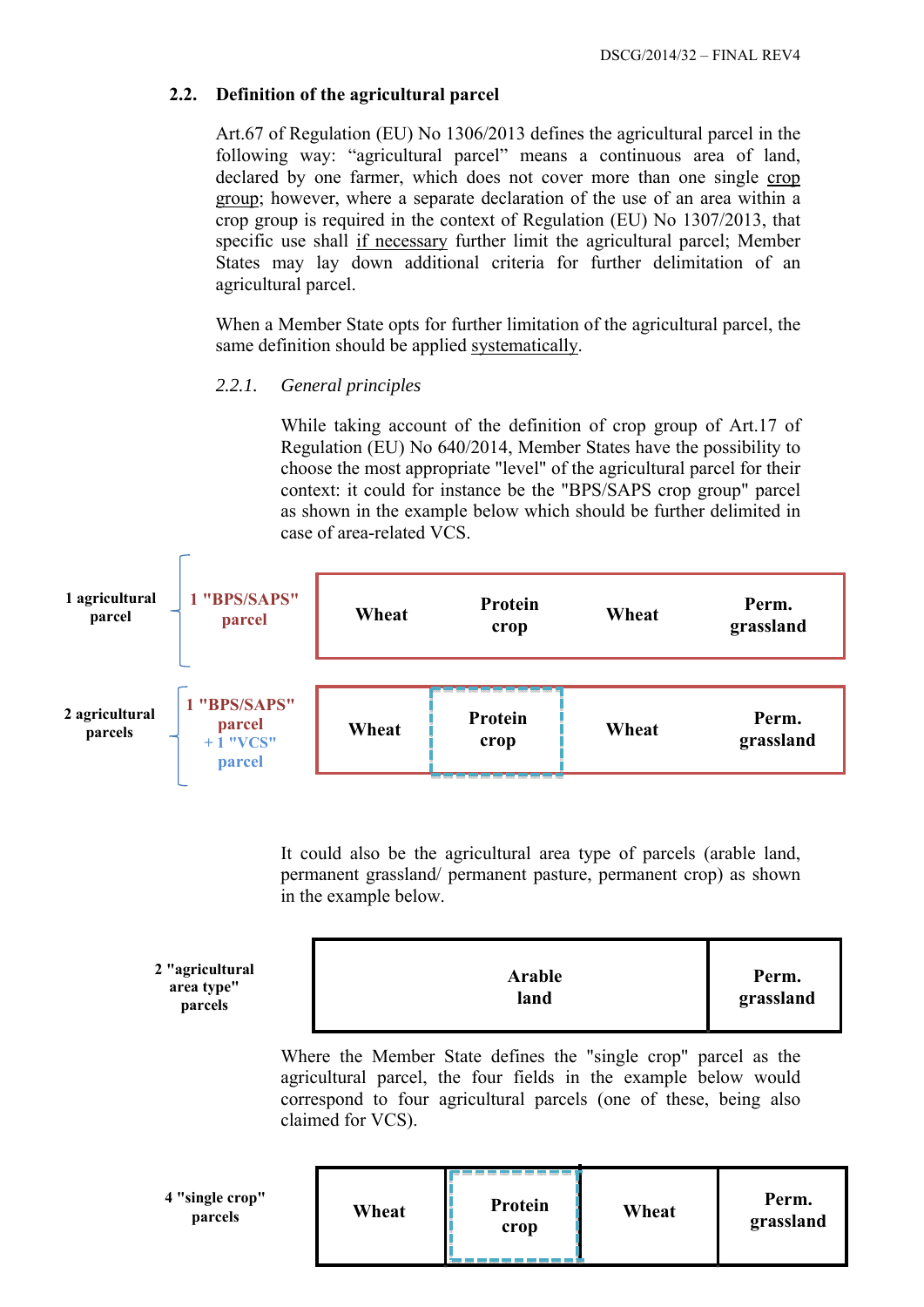Where the crop or cover type is not explicitly required by the regulation as an eligibility criteria for the payment, declaring "crop group" parcels instead of "single crop" parcels may simplify the farmer's declaration and the control, in particular when a "crop group" parcel is composed of one or more fully declared reference parcels.

However, in case of a VCS based on a certain crop, the agricultural parcel shall be set at the level of this single crop and the minimum parcel size defined by MS applies.

#### <span id="page-14-0"></span>*2.2.2. Specificities of the Greening payment*

In the context of crop diversification, the areas of each single crop shall be declared by the farmers in view of calculating the shares of each crop but they do not necessarily require a further delimitation of the "BPS/SAPS parcel" into several "single crop" parcels. The OTSC will determine the area of each crop based on the cropped areas' limits that are visible in the field (the crop itself or the crop residues) or on the imagery used in CwRS (see chapter 2.4.4.3).

In the context of the EFA, each area declared as EFA should be clearly indicated by the farmer in his/her aid application and identified unambiguously. However, (eligible) EFAs do not require a further delimitation of the "BPS/SAPS parcel".

In the context of greening/protection of permanent grassland, each area of permanent grassland should be declared separately by the farmer in his/her aid application and identified unambiguously.

#### <span id="page-14-1"></span>*2.2.3. Minimum parcel size*

The last sub-paragraph of Art. 72(1) of Regulation (EU) No 1306/2013 foresees that MS define a minimum size (below or equal to 0.3ha) of agricultural parcels in respect of which an application may be made.

Commission services interpretation of this provision is the following:

- This minimum size applies to agricultural parcels claimed for payment, i.e. at the level of the "BPS/SAPS parcel" or where it applies at the level of the "VCS parcel". Hence, this minimum size should not apply at the level of the single crop or the individual EFAs declared in view of checking the fulfilment of the greening practices.
- Those agricultural parcels below the minimum size should count in the calculation of the different shares of greening requirements (exemption thresholds, share of crops for crop diversification, share of EFA to be fulfilled, etc.). However, as regards the determination of the crop in respect of crop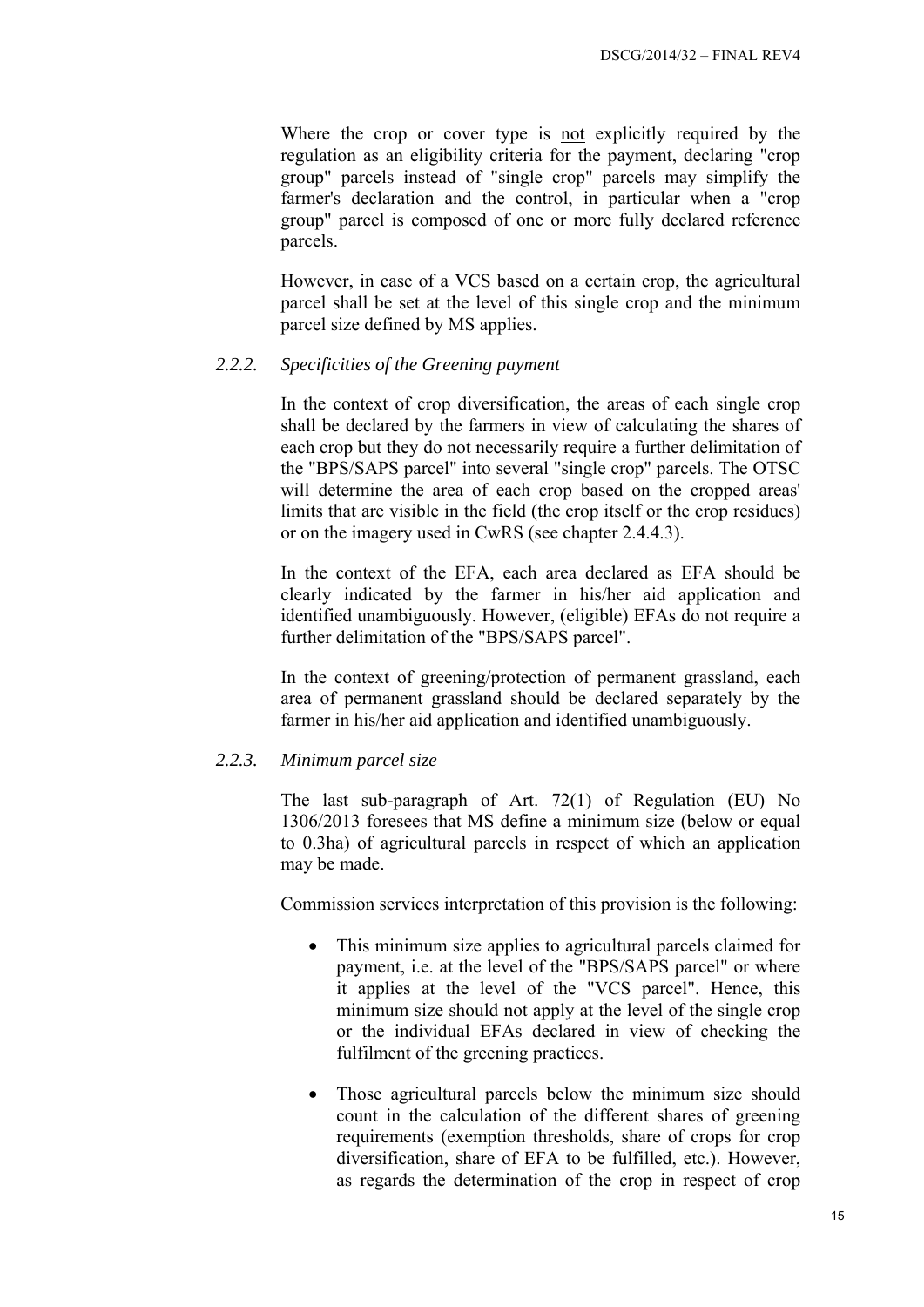diversification, where the MS has chosen to opt for the possibility referred to in Art. 40(3) paragraph 4 of Regulation (EU) No 639/2014 the crop to be determined should be 'mixed crop' for the areas meeting the conditions of this possibility.

# <span id="page-15-0"></span>**2.3. Definition of the area to be determined/measured for eligibility to BPS/SAPS/SFS**

The total eligible area (see Art. 32 paragraphs (2) to (6) of Regulation (EU) No 1307/2013) of the agricultural parcel, should be determined/measured (see Art.38(5) of Regulation (EU) No 809/2014 and 'LPIS guidelines' - document DSCG/2014/33). In particular, man-made constructions, areas not taken up by agricultural activities and/or ineligible landscape features and trees should as a general principle already be deducted from the MEA of the RPs in the LPIS. This has to be checked on-the-spot.

The assessment of the maximum tree density and other related provisions under Art. 9(3) of Regulation (EU) No 640/2014 should be checked during OTSC. Similarly, the conditions of application of the pro-rata on permanent grassland with scattered ineligible features and the categories of the pro-rata in which each concerned RP falls should also be checked during OTSC (i.e. the correctness of the MEA registered in the LPIS for those RPs; cf. Article 10 of Regulation (EU) No 640/2014).

# <span id="page-15-2"></span><span id="page-15-1"></span>**2.4. On-the-Spot checks general principles**

# *2.4.1. General considerations*

Three methods are possible for on-the-spot checks:

- the classical on-the-spot checks which are performed in the field. This checks can be complemented by additional relevant evidence at the disposal of the administration or provided by the beneficiary at the request of the competent authority, providing results that would permit definitive conclusions to be drawn to the satisfaction of the competent authority concerning eligibility conditions;
- controls with remote sensing (CwRS) which are performed by photo-interpretation of satellite or aerial ortho-imagery and, where the photo-interpretation complemented by additional relevant evidence at the disposal of the administration or provided by the beneficiary at the request of the competent authority does not allow concluding satisfactorily for all eligibility conditions, accompanied by Rapid Field Visits  $(RFV)$ ;
- checks by monitoring as defined in Article 40a of Regulation (EU) No 809/2014 as amended by Regulation (EU) No 2018/746 .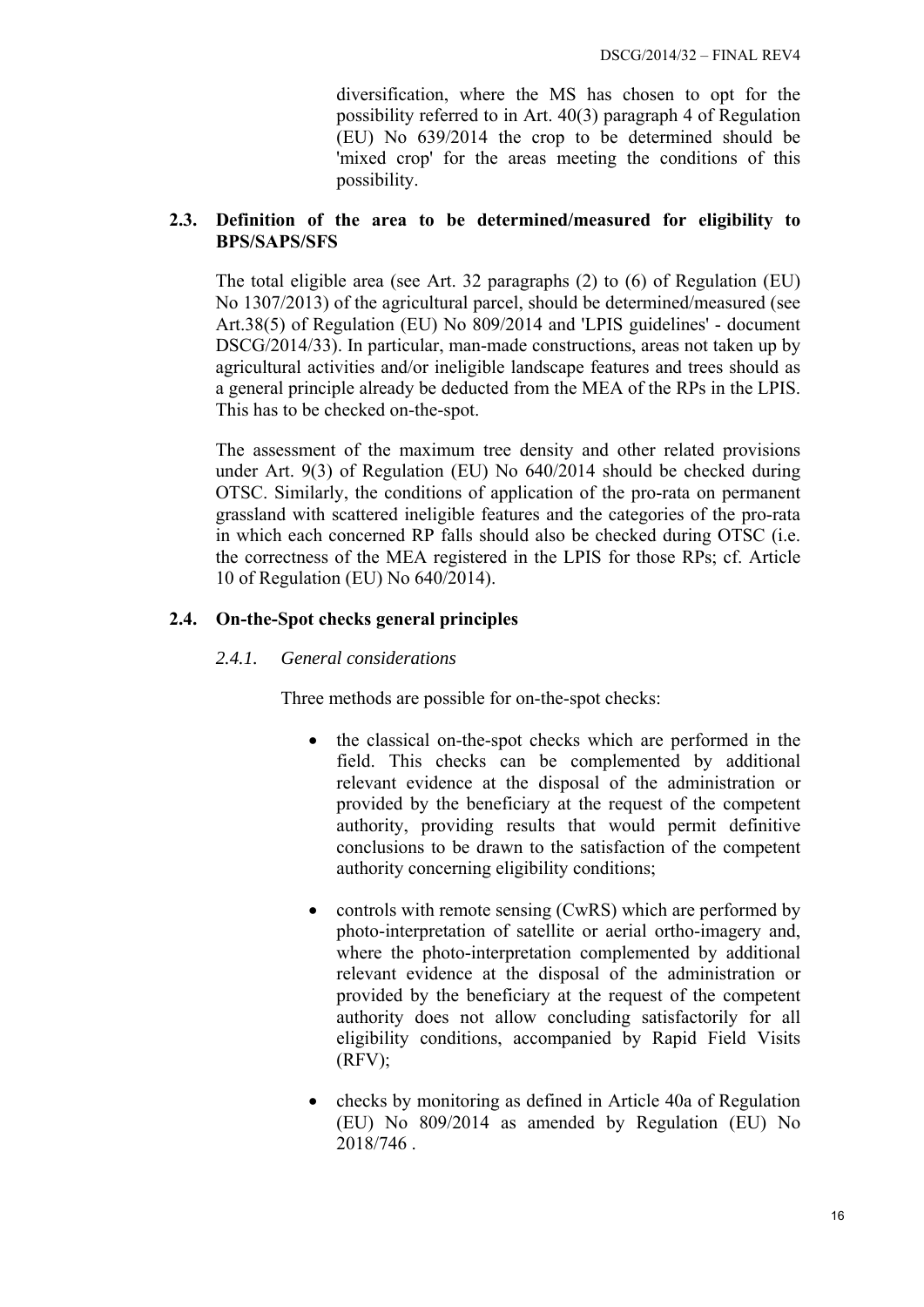*N.B. These guidelines cover the classical OTSC and the CwRS methods; separate document on the implementation of checks by monitoring is being developed.* 

Every on-the-spot check shall be the subject of a control report in accordance with Art.41 of Regulation (EU) No 809/2014, which makes it possible to review the details of the checks carried out and to draw conclusions on the compliance with the eligibility criteria, commitments and other obligations. The inspector / photo-interpreter should have received sufficient instructions and training (e.g. knowing accuracy of tools, conditions of use of tools, limitations of use of tools, etc.), and be largely able to undertake the work autonomously. S/he should have no conflicts of interest. In order to provide a result to the appropriate precision and to ensure effective verification, s(he) must have access to appropriate claim data (including map information) and measuring equipment.

It is recommended that the principles for eligibility checks, parcel borders definition, treatment of landscape features and trees, etc. are commonly shared between farmers, photo-interpreters, field inspectors and LPIS custodians. The creation of OTSC guides (paper, online) with examples (field pictures, imagery, illustrations, etc) on how to deal with these elements, which are made available to farmers and controllers, would facilitate a common understanding.

# <span id="page-16-0"></span>*2.4.2. Sample of parcels to be determined/measured and checked for eligibility*

As a principle, on-the-spot checks shall cover all the agricultural parcels for which an application for aid has been submitted. This means that all agricultural parcels should be measured and checked for compliance with eligibility conditions, commitments and other obligations.

Art. 38(1) gives however the possibility to MS to limit the eligibility checks and the actual area measurement of the agricultural parcels as part of an on-the-spot check to a randomly selected sample of at least 50% of agricultural parcels, per scheme/measure, for which an aid application and/or payment claim has been submitted. Parcels, once selected, should not be dropped from the set to be checked. When the check of the sample of parcels reveals any non-compliance, either all agricultural parcels should be measured and be subject to eligibility checks, or conclusions from the sample should be extrapolated.

<span id="page-16-1"></span>2.4.2.1. Sample of parcels to be determined/measured and checked for eligibility when RS is used

Where use is made of RS, it should be ensured that the parcels outside the RS zone have an equal chance of being selected when the possibility of limiting the actual determination/measurement and checks of eligibility to only a percentage of all parcels is applied (Art 38(1)). This is even valid if all parcels inside the zone represent more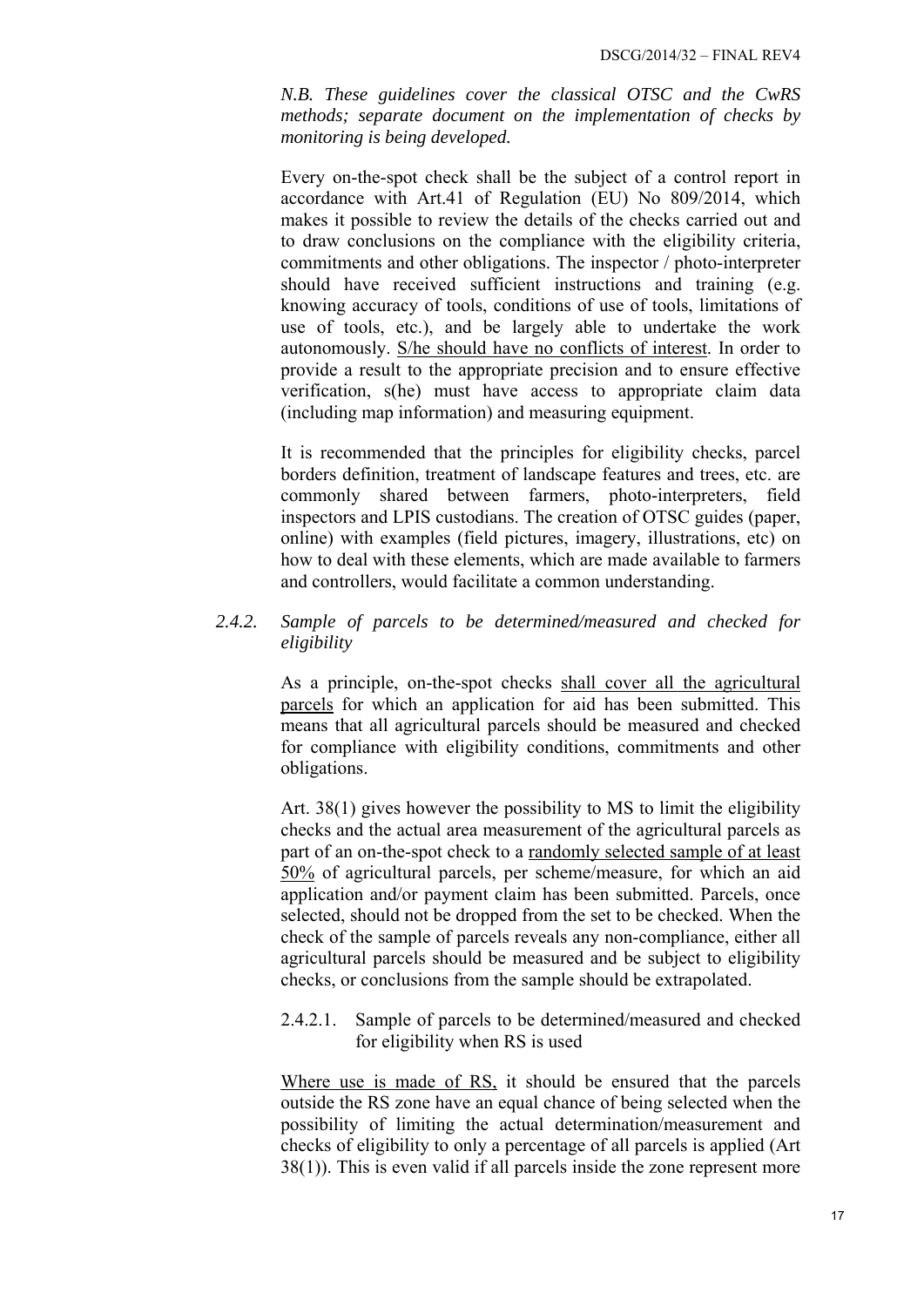than 50% of agricultural parcels. Otherwise there is a risk of introducing a bias in the random sample.

In a first step, a scan of all agricultural parcels should be performed using most recent available imagery. This has as objective to detect any blatant anomaly that requires follow-up during the classical or RS on-the-spot check. In a second step, the actual area determination and checks of eligibility can be limited to 50% of the parcels. The above consideration may have some implications when VCS, maintenance/minimum activity, some aspects of greening are controlled with RS (eligibility criteria which are not verifiable through an LPIS check) and particularly in respect of the possible extrapolation of the results. When a MS tries to maximize the number of beneficiaries to be controlled through RS for a particular scheme, examples of several approaches for CwRS for the random samples are provided below:

- 1. For the **randomly** selected RS zones within the zone, beneficiaries are selected randomly and their parcels are selected randomly. In this case, there is a possibility that parcels outside the zone are selected and those should be measured in the field. The results are to be extrapolated to the non-measured/checked parcels or, alternatively, all agricultural parcels should undergo an eligibility check and be measured.
- 2. For the **randomly** selected RS zones within the zone, only beneficiaries with more than  $50\%^{10}$  of their parcels that are within the zone are selected. For the measurement derogation, all parcels within the zone are selected. As regards the eligibility check and measurement, it could be limited to the parcels within the RS zone since the criteria for selecting beneficiaries was with more than 50% of the parcels to be within the zone and since the zone was selected randomly. The results are to be extrapolated to the non-measured/checked parcels or, alternatively, all agricultural parcels should undergo an eligibility check and be measured.
- 3. For the **randomly** selected RS zones within the zone, only beneficiaries with 100% of their parcels within the zone are selected. For the verification of the eligibility of agricultural parcels and actual measurement, a random sample of at least 50% is selected and the results are extrapolated to the nonmeasured/checked parcels. If the results are not extrapolated, all agricultural parcels need to undergo an eligibility check and be measured. A RFV may be required if the result of the

<sup>10</sup> 10 The same principle will apply if the MS sets any percentage above 50% of the parcels (i.e. 80% of the beneficiary's parcels to be within the RS zone). In case the selected beneficiaries under this criterion significantly exceed the minimum number of beneficiaries that need to be controlled, a random sample of those beneficiaries could be selected. The same is also applicable in case the selection is done pursuant to point 3.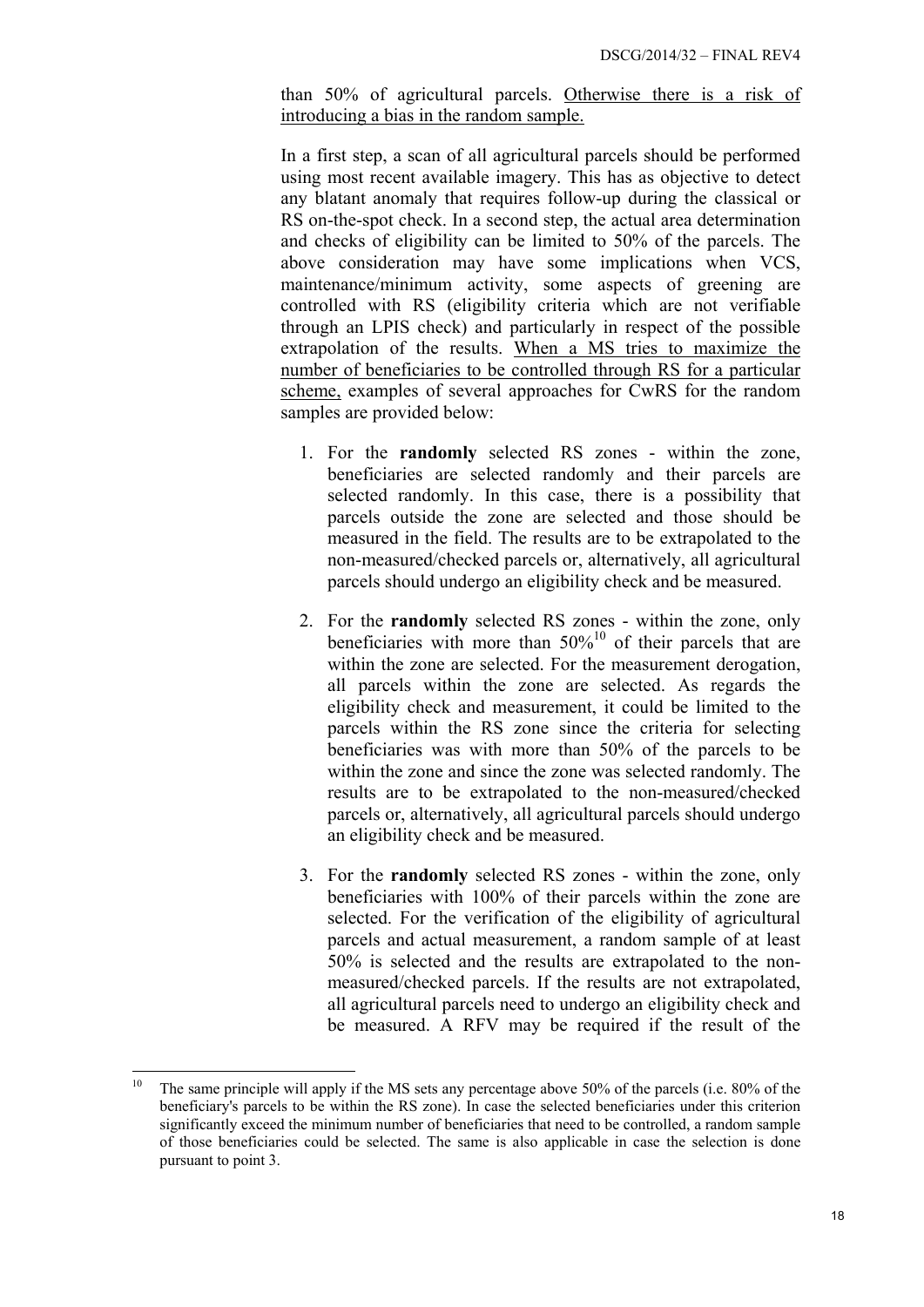CwRS is not conclusive. However, MS should be aware that this could lead to having increased number of RS zones.

4. For the risk-based selected zones, as regards the 50% randomly selected parcels the same principles apply. Please note that consequently the scenario as described in point 2 is not appropriate for risk-based zones.

As regard **crop diversification**, the OTSC should ensure a sufficient level of determination/measurement of the areas of each single crop declared (including land laying fallow and grasses or other herbaceous forage). This could be done e.g.:

- by systematically determining/measuring, within the 50% sample, the "single crop areas" declared and where necessary, determine/measure additional "single crop areas" until the crop diversification requirement is verified as fulfilled (i.e. in case of at least 2 crops required, verification of "at least 25% of the arable land covered by second crop and others" and in case of at least 3 crops required, verification of "at least 25% of the arable land covered by second crop and others" and "at least 5% of the arable land covered by third crops and others");
- by applying the same rule of sampling of Art. 38(1) at the level of "single crop areas" (in addition to the application of Art. 38(1) at the level of the agricultural parcel).

Where a beneficiary, based on the declaration in the aid-application appears to be exempted, it is recommended to determine/measure all those relevant "single crop areas" to check the exemption.

According to Art.38(1) of Regulation (EU) No 809/2014, when this sample check reveals any non-compliance, all agricultural parcels shall be measured, or conclusions from the measured sample shall be extrapolated. In other words, to ensure a correct determination of the reduction of the aids and administrative penalties, either the sample randomly selected is extended to include all the remaining parcels of the aid scheme(s) concerned or the difference found on these parcels shall be extrapolated to all parcels relevant to the aid scheme(s).

In order to improve the efficiency of the control, parcels declared in other applications sharing a reference parcel with any application from the control sample may be included. This recommendation is valid for any type of on-the-spot check (classical control or CwRS), and particularly for checking joint cultivations. Such "ancillary" applications are likely to be incomplete and should not be completed in the field and do thus not count towards the on-the spot check control sample.

However, although very partially checked, the possible noncompliances found in these applications should lead to a reduced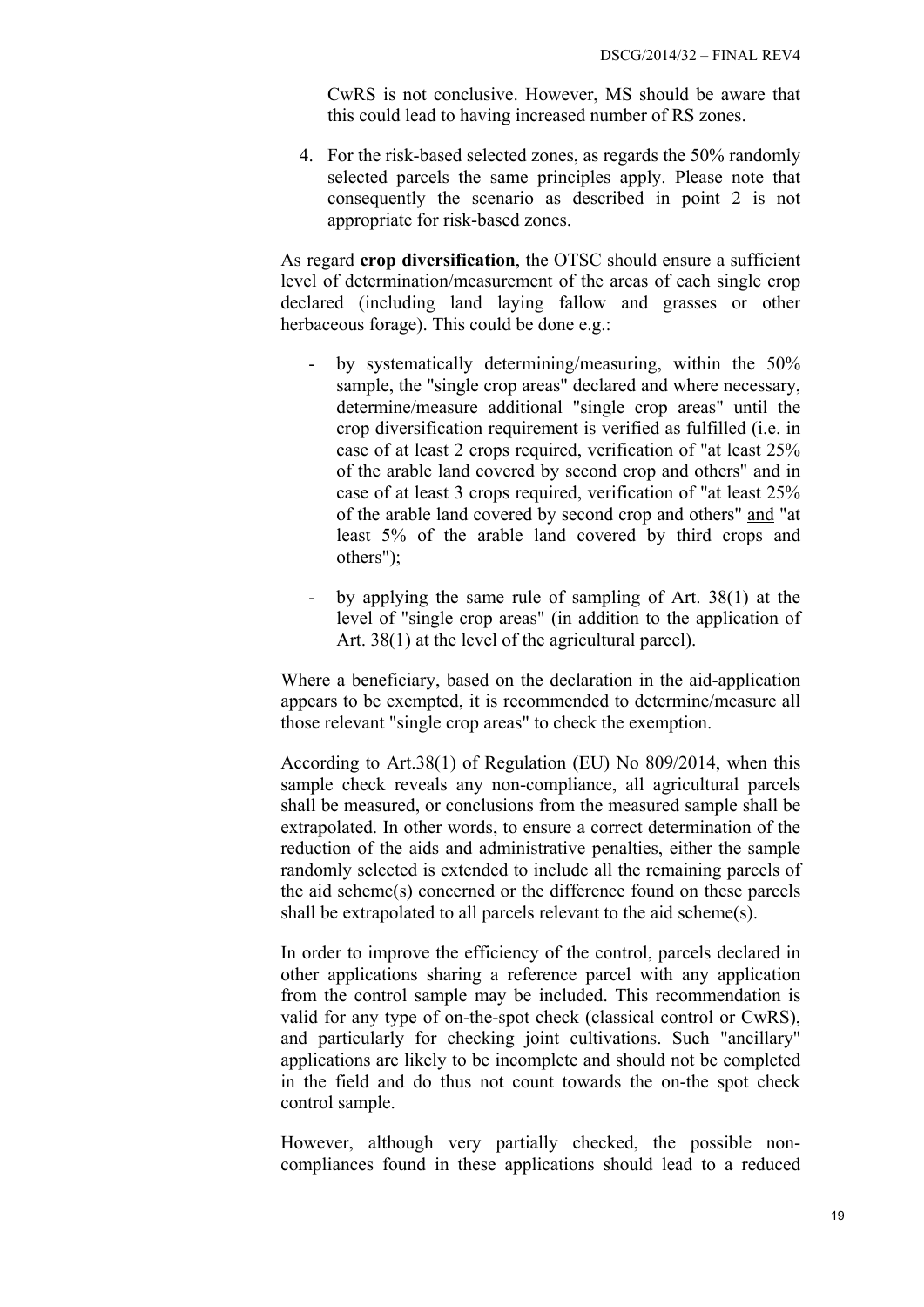payment and administrative penalties on the basis of irregularities found on the parcels checked.

#### <span id="page-19-0"></span>*2.4.3. Location of the claimed parcel for classical on the spot checks*

For classical on the spot checks a GNSS device could be used to find and correctly identify the parcel to be controlled.

With imagery (that can be used also for field check), each agricultural parcel will be located on screen with the help of the reference parcels vectors, the farmer's GSAA declaration and imagery as background.

It is important to locate all declared parcels (on screen/based on the GSAA declaration), including those for which no aid is claimed, so as to detect possible multiple claims or under-declaration and, depending on the control strategy defined by the Member State, to verify cross-compliance issues.

The area measured will be expressed as the area projected (two dimensional area) in the national system used for the LPIS.

#### <span id="page-19-2"></span><span id="page-19-1"></span>*2.4.4. Checking eligibility conditions*

2.4.4.1. Checking of land use/ land cover

In practice, in the context of BPS/SAPS/SFS eligibility (see Art.32 $(2)(a)$  of Regulation No 1307 $/2013$ ), land use check will mainly consist in checking:

- that the agricultural areas are predominantly used for an agricultural activity as defined under Art.4(1)(c) of Regulation (EU) No  $1307/2013$  and that the conditions to be met by each area are fulfilled (e.g. definition of permanent grassland);
- the characteristics of permanent grassland declared as referred to in  $Art.4(1)(h)$  of Regulation (EU) No 1307/2013, in particular:
	- o the 'grazability' and accessibility to farm animals of species/features that are not herbaceous,
	- o the predominance of herbaceous species (this last point on predominance is not valid for PG-ELP);
	- o the presence of shrubs and/or trees that produce animal feed and their accessibility to farm animals in areas where herbaceous forage is absent (Omnibus changes to PG definitions).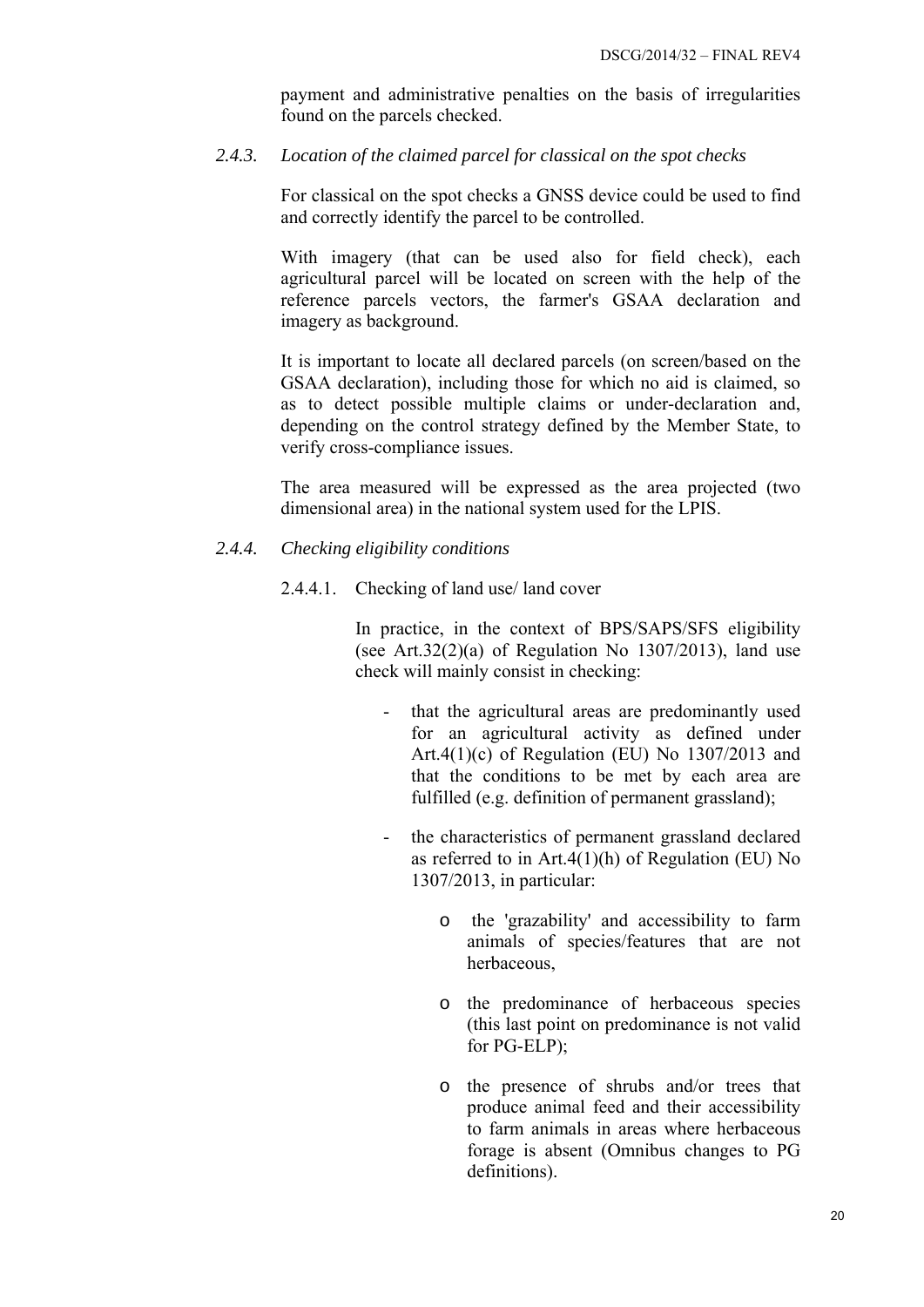- the land cover (arable land, permanent grassland/ pasture, permanent crops), i.e. the types of agricultural areas declared by the farmers (which are normally integrated in the LPIS - see 'LPIS guidelines' - document DSCG/2014/33).
- <span id="page-20-0"></span>2.4.4.2. Checking of Voluntary Coupled Support

Where relevant, the Member State administration defines the list of crops receiving voluntary coupled support referred to in Art.52 of Regulation (EU) No 1307/2013 (VCS).

For parcels declared for VCS, the following checks are, in particular, considered as necessary:

- the declared crop, either on the field or using the available imagery (VHR and HR) ) or relevant additional evidence provided by the farmer e.g. a geo-tagged photo.;
- the rules of eligibility defined by MS.

By "crop" is meant the crop itself or the crop residues (stubbles and other crop residues) provided that these residues show clearly visible evidence that the crop has been grown. .

<span id="page-20-1"></span>2.4.4.3. Checking of Greening/ crop diversification or exemption to CD

> For the purpose of the verification of the crop diversification requirements as foreseen in Art. 44 of Regulation (EU) No 1307/2013, the checks should at least contain the following elements:

- − the determination/measurement of the total eligible area of the arable land (the area of arable land containing landscape features or with bordering landscape features is the one established along the principles referred to in chapter 2.1.2 of 'LPIS guidelines' - document DSCG/2014/33);
- − Art.31(1) of Regulation (EU) No 809/2014 foresees two different samples for the purpose of the OTSC with regards to greening payment. The first sample  $(Art.31(1)(a))$   $(5%)$  is made of beneficiaries who are not exempted from the greening requirements and the second sample  $(Art.31(1)(b))$   $(3%)$  is made of beneficiaries who are exempted from the greening requirements.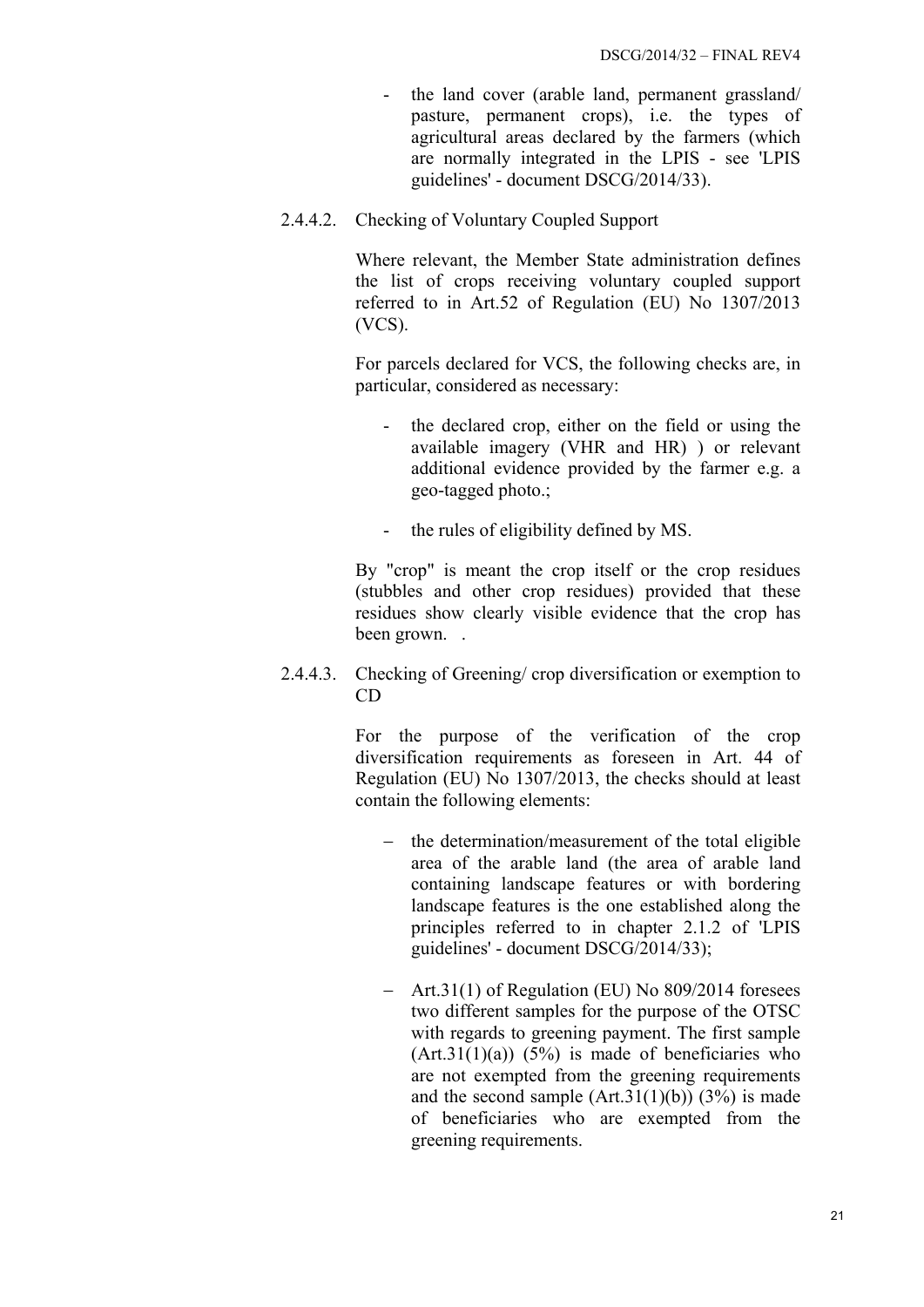- o For the "3% sample", all necessary elements (e.g. arable land, land laying fallow, permanent grassland, crops under water, etc.) shall be determined/measured in order to check the exemption thresholds as foreseen in Art.44(1) and (3) of Regulation (EU) No 1307/2013. If the OTSC of the areas declared by the farmer in view of demonstrating his/her exemption reveals that the farmer should in reality not be exempted (over or under declaration of certain areas), the farmer should be considered as not having respected the crop diversification requirement (i.e. s/he is considered as having a monoculture). Where appropriate, the OTSC should also determine the areas of those crops in view of demonstrating that the farmer actually respects the crop diversification requirements (even if in view of his/her single application, the farmer would be exempted).
- o For the "5% sample", the determination of the number of crops declared and the different shares of the crops declared, taking into account the landscape features in accordance with Art.40(2) of Regulation (EU) No 639/2014 and the mixed cropping in accordance with Art.40(3).

At the level of the "single crop areas", attention is drawn on the provision on landscapes features as referred to in Art. 40(2) of Regulation (EU) No 639/2014. For that purpose, farmers have the flexibility to choose to include the bordering landscape features between two crops in one or the other crop area or to distribute it between the 2 with a "logical" approach (e.g. if a pond is located partly on a crop area and partly on another crop area, its area should be distributed to each crop for the proportion which is on each type of crop).

The determination of the share of crops should be carried out when the crops concerned are in place, i.e. during the period as defined by MS according to Art. 40(1) of Regulation (EU) No 639/2014, meaning that an unambiguous verification of the crop (including grass or other herbaceous forage and land laying fallow) and actual respect of the diversification criteria should be possible during this period, either by RS supplemented where necessary by an additional evidence provided by the farmer and/or a RFV, or by classical on-the-spot checks. The verification could be done after the harvest and in certain circumstances even after ploughing, on the basis of the crop residues (stubbles and other crop residues) provided that these residues show clearly visible evidence of the crops. In case of use of RS, to check the fact that the crops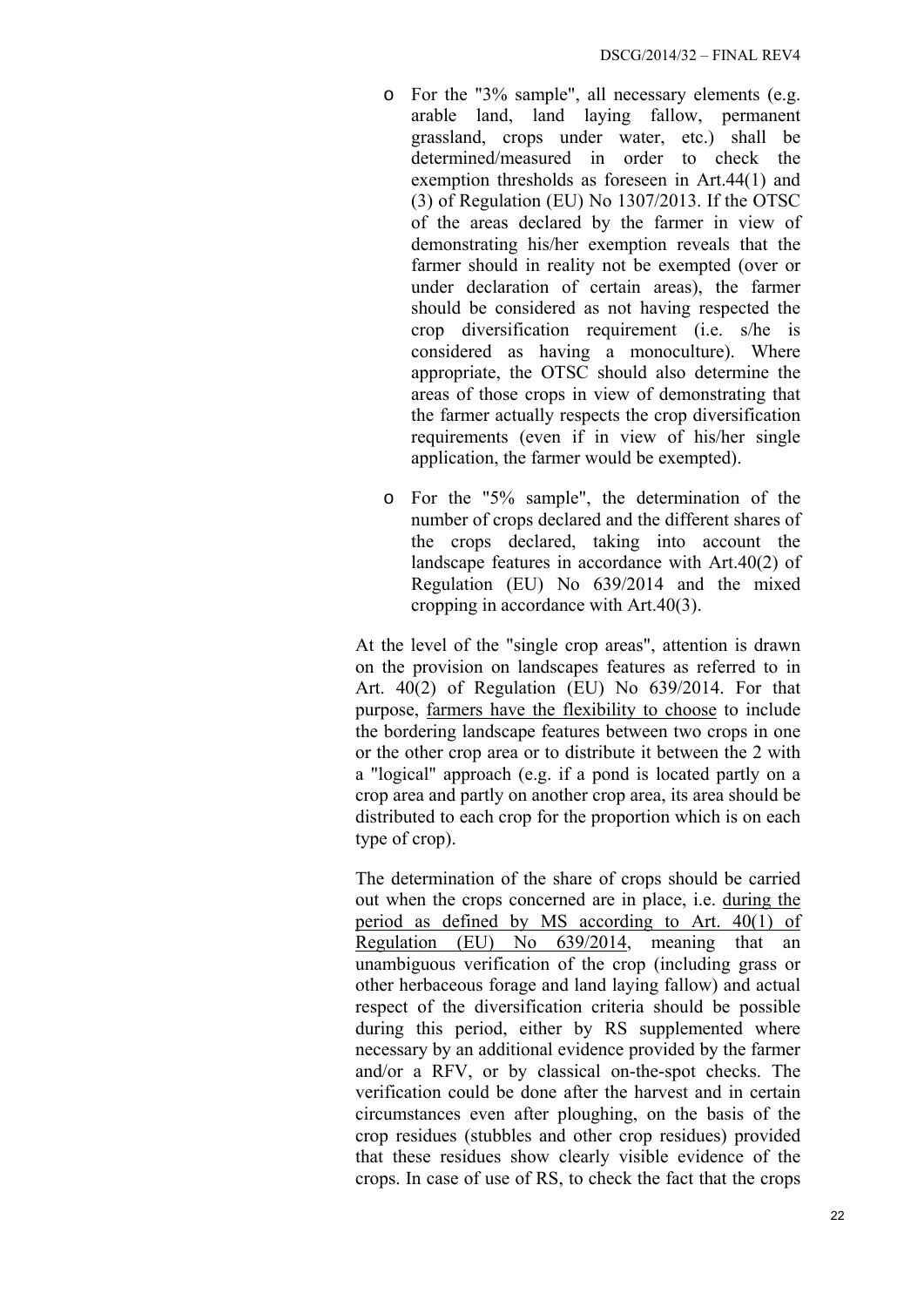were in place during the period defined by the MS according to Art. 40(1) of Regulation (EU) No 639/2014, at least one of the images used should be taken during the period. If not the case, a RFV or relevant additional evidence provided by the farmer is necessary, e.g. a geotagged photo.

If the OTSC reveals that the crop diversification requirements are fulfilled but with crops different than the ones declared in the farmer's application, the crop diversification requirement should be considered as met.

The determination/measurement of the areas referred above should be done along the lines of chapters 2.4.2, 3 and 4 of this document.

<span id="page-22-0"></span>2.4.4.4. Checking of Greening / permanent grassland

For the purpose of the control of the permanent grassland requirements as foreseen in Art. 45 of Regulation (EU) No 1307/2013, the following checks are, in particular, considered as necessary:

The reality of the declaration of farmers in terms of land cover in particular arable land and permanent grassland, i.e. that a grassland declared as arable land (e.g. "temporary grassland") should have been declared as a permanent grassland. This is not only particularly important in 2015 to establish the reference ratio but also the following years to check the evolution of the annual ratio;

Where individual measures have been implemented by MS, e.g. following a decrease of the ratio, the control of the respect of individual reconversion measures;

Whether PG which are environmentally sensitive in accordance with Art.45(1) of Regulation (EU) No.1307/2013, have not been ploughed or converted, including, in limited cases the conditions under which MS allow reconversion of parts of such permanent grassland with light tillage in order to maintain them, only when the beneficiary has informed the Paying Agency about this beforehand;

#### <span id="page-22-1"></span>2.4.4.5. Checking of Greening / EFA and exemptions.

For the purpose of the verification of the EFA requirements as foreseen in Art. 46 of Regulation (EU) No 1307/2013, the checks should at least contain the following elements:

the determination/measurement of the total eligible area of the arable land (the area of arable land containing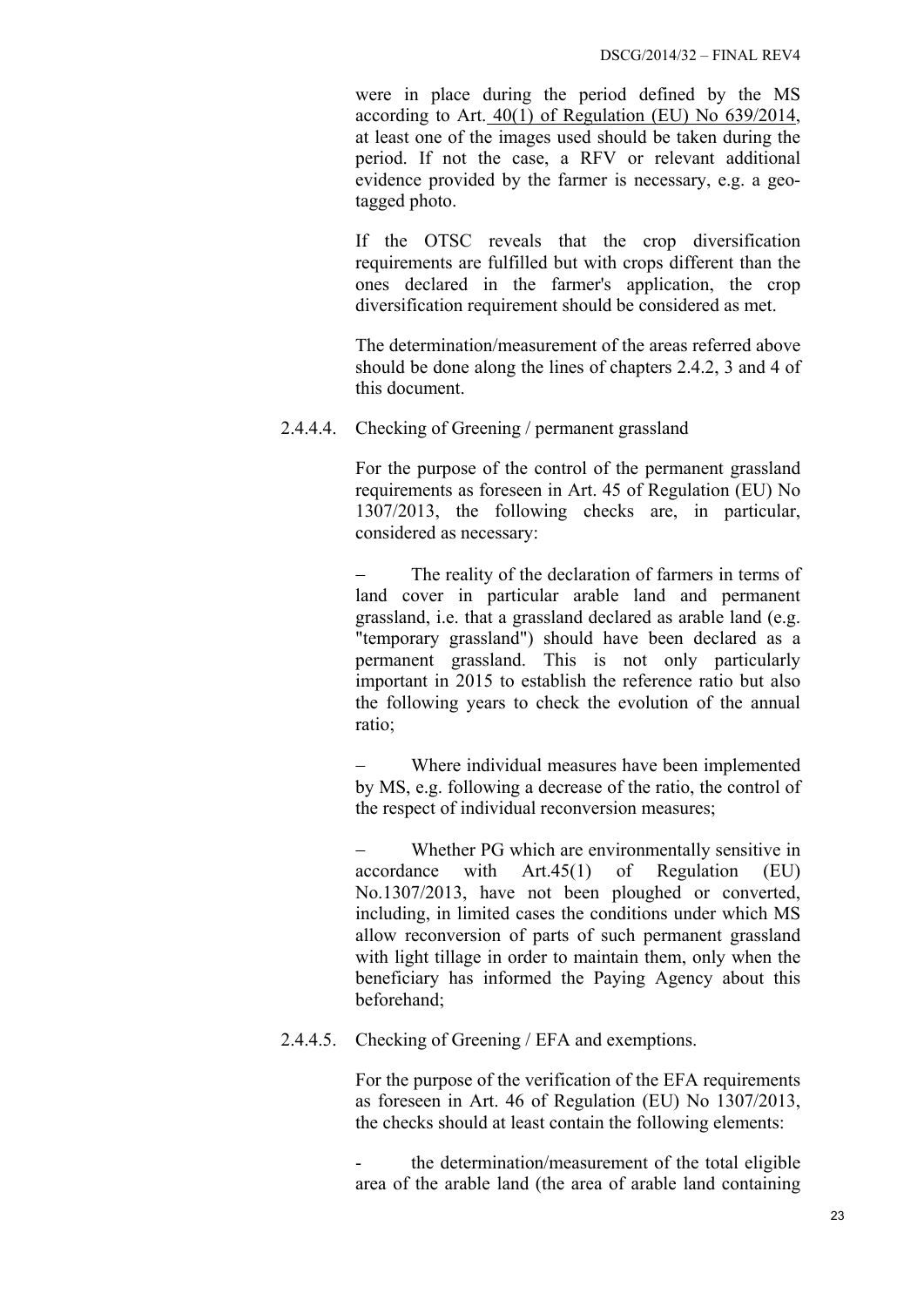landscape features or with bordering landscape features is the one established along the principles referred to in section 2.1.2 of 'LPIS guidelines' - document DSCG/2014/33);

For the "3% sample" which concerns the exempted farms in accordance with Art.31(1)(b), all necessary elements shall be determined/measured in order to check the exemption thresholds as foreseen in Art.46(1) and (4) of Regulation (EU) No 1307/2013 (e.g. land laying fallow, leguminous crops, crops under water, etc.). If the OTSC of the areas declared by the farmer in view of demonstrating his/her exemption reveals that the farmer should in reality not be exempted (over or under declaration of certain areas), the farmer should be considered as not having respected the EFA requirement. If however such a farmer declared areas as EFA in the aid application, the OTSC should determine those EFAs in view of checking if the farmer actually respects the EFA requirement (even if in view of his/her aid application, the farmer would be exempted).

For the "5% sample" which concerns the nonexempted farms:

- o Whether each declared EFA exists and fulfils the conditions on nature, whether the type matches with the list of types of EFAs chosen in the Member State, complies with the criteria referred to in Art. 46 of Regulation (EU) No 639/2014 (including the conditions on adjacency) as well as, where relevant, the additional requirements set out at national level; the checks should also concern the fact the EFA are "at the disposal" of the farmer;
- o As regards the determination of the size of EFA areas, the following principles should be taken into account:
	- Where the EFA type qualifies but has a width or size which is actually smaller than the maximum area to be taken into account (i.e. smaller than 10 meters, 20 meters or 0,3 hectare), the actual area should be taken into account as the area determined for this EFA.
	- Where the EFA type qualifies but has a width or size which is actually greater than the maximum area to be taken into account, the area determined should be, depending on the type, limited to 0.30 hectare or being calculated by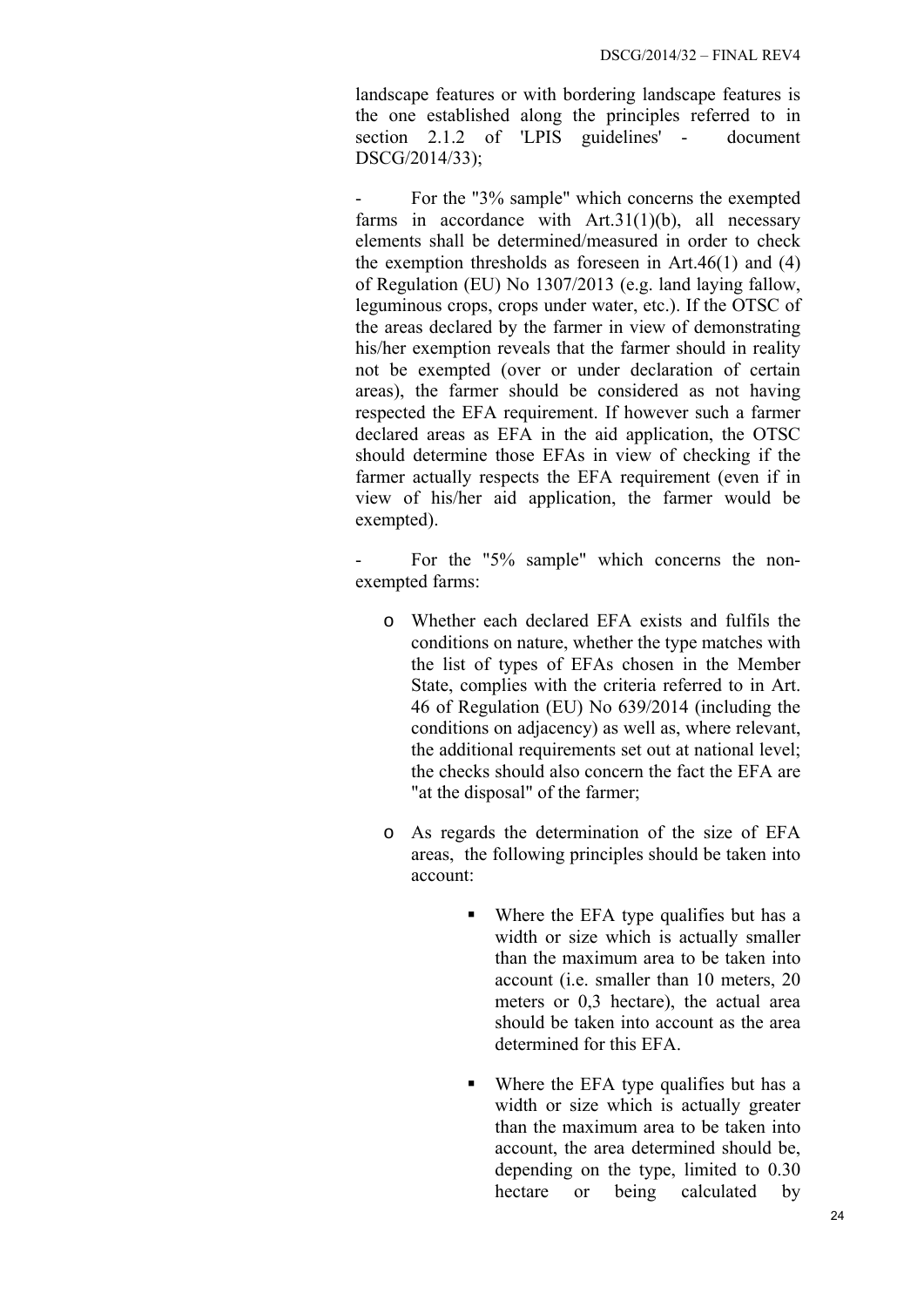multiplying the actual length of the feature by either 10 or 20 meters. In such cases, the assessment of the potential EFA should be done with extreme caution since it is not possible under any conditions to accept parts of a lake or a forest as EFA. Similarly, the distinction between land lying fallow and buffer strips/field margins considered as EFA should be assessed carefully and the criteria used to distinguish the two features applied homogeneously in the MS.

- The area determined as EFA for all GAEC elements qualifying as EFA should correspond to the actual (measured) area considered compliant with GAEC conditions defined by the MS .
- o the determination of the area of each individual EFA declared that fulfils the conditions (the determination of the areas can stop when the "5% EFA" is reached), on the basis of the established areas (see 'EFA-layer guidelines' - document DSCG/2014/33) or on conversion factors. Where the conversion factors are used, the length (except in case of isolated trees) needs to be measured and the location should be checked. For the measurement of EFAs, please refer to the JRC Technical guidance $1$  for the On-The-Spot check of Ecological Focus Areas (EFA) requirements.
- o As far as the checks of compliance with the ban on the use of PPP, the following principles should be taken into account:
	- In order to increase the dissuasive effect and the effectiveness of the control, the timing of the OTSC should go towards the end of the period concerned by the ban on PPP or, where relevant, take into account agricultural practices;
	- The control should be based on at least a visual inspection of the field, the leaves and the surrounding of the field;

<sup>1</sup>  $11$  https://marswiki.jrc.ec.europa.eu/wikicap/index.php/Main\_Page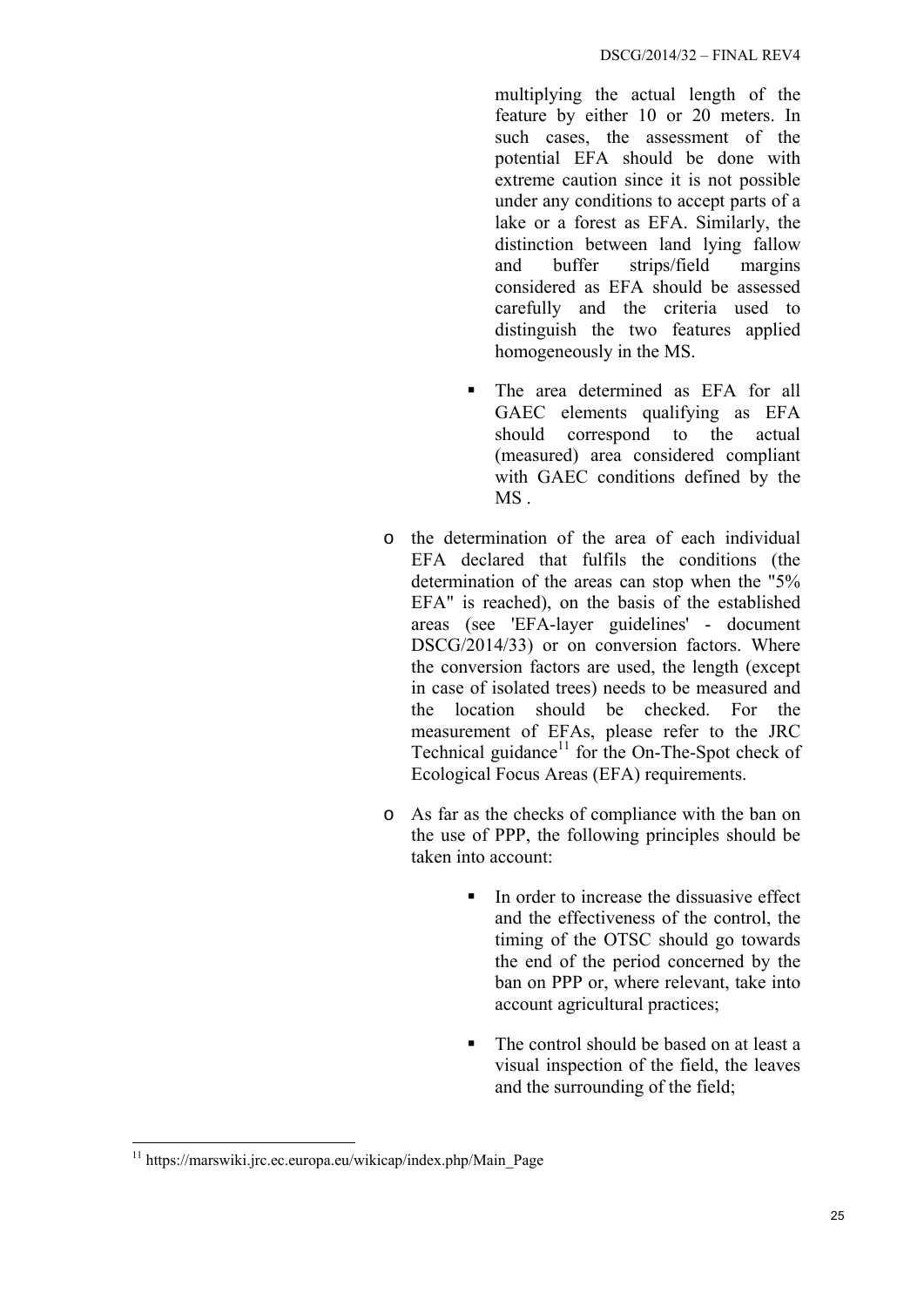- The control should, where relevant, also include a check of the record keeping required by Art. 67(1) of Regulation (EU) No 1107/2009.
- o Where relevant, specific requirements in respect of collective or regional implementation of EFA like the close proximity, whether the common EFAs are contiguous as well as the characteristics of the common EFAs in respect of the added value for the environment and contribution to the enhancement of green infrastructure.

In case where the OTSC reveals that:

an EFA declared does actually not exist or does actually not qualify as EFA, or

the area declared for an EFA exceeds the area actually determined for that EFA,

other areas qualifying as EFAs on the agricultural parcels declared can be used to compensate the missing area. The compensation of EFAs is capped by the share of area declared as EFA in the total area of arable land declared, meaning that the share of EFAs determined in the total area of arable land determined cannot go beyond the share of EFAs declared in the total area of arable land declared.

These areas qualifying as EFA taken into account for compensation should be present at the time of the OTSC, either when the first visit takes place or when an additional visit at a later date is required in accordance with Article 26(4) of Regulation (EU) No 809/2014.

In case an EFA is shared by several beneficiaries, only the part which is at the disposal of the beneficiary shall be taken into account for the purpose of compensation.

Areas qualifying as EFAs found on-the-spot for the purpose of compensation should be reflected in the EFAlayer in accordance with Annex I on the EFA-layer of the "LPIS guidance."

Where the EFAs are included in the EFA layer as **polygons**, the measurement on the spot should follow the same approach as the delineation in the EFA-layer. In other words, where the delineation of the feature concerned in the EFA-layer was based on the canopy, the measurement should also be based on the canopy. The single value buffer tolerance (see document *DS/CDP/2016/03*) applies on measurements of crop parcel declared as EFAs (i.e. catch crop, nitrogen-fixing crop). For the recommended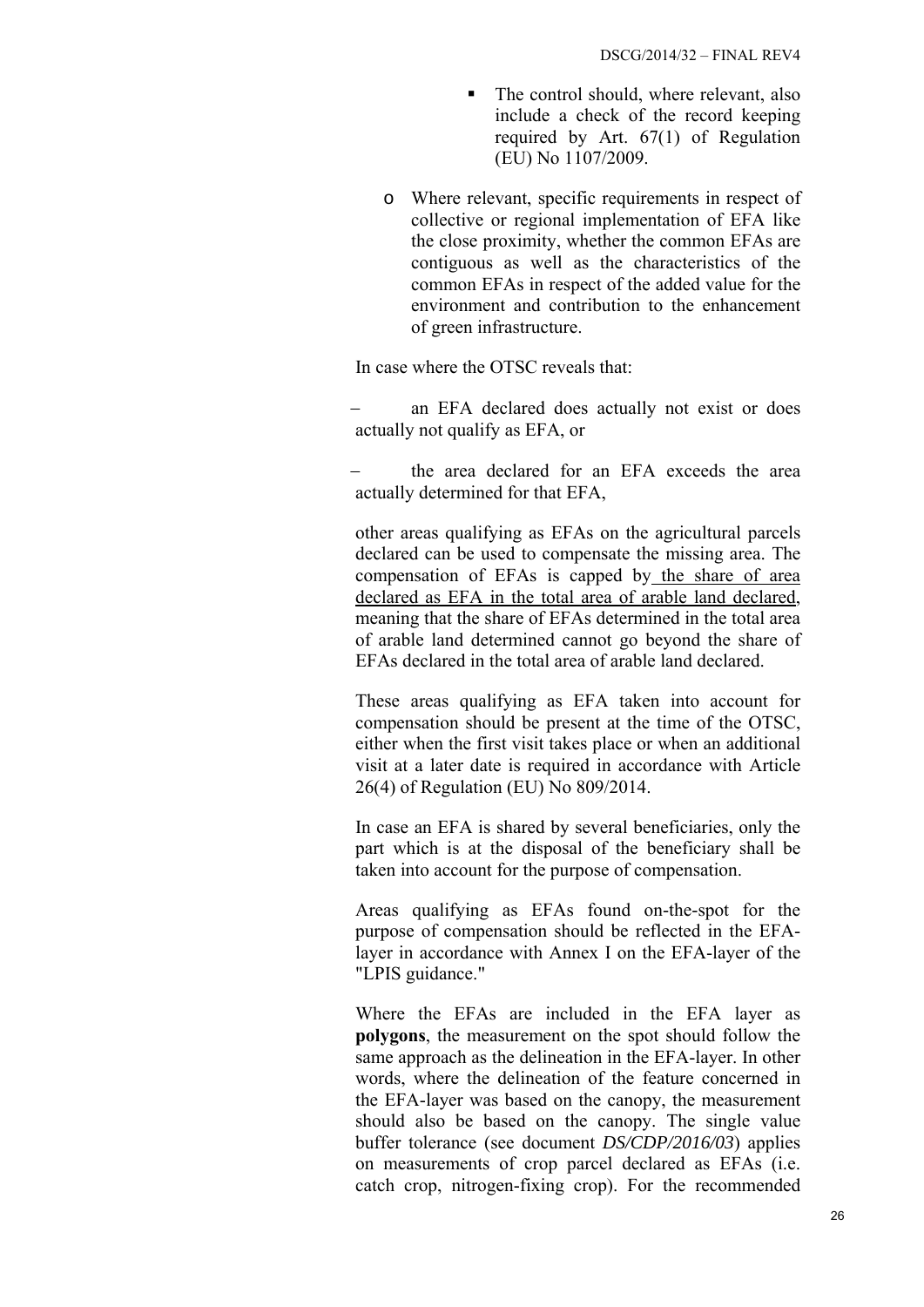tolerances applicable to other EFAs, please refer to document DS-CDP-2015-09–FINAL).

For EFAs that are included in the EFA-layer as **lines**, recommendations for tolerances are includes in document DS-CDP-2015-09–FINAL.

In view of checking conditions of adjacency of certain EFA and that each EFA declared is at the disposal of the farmer, the following principles should apply:

• Adjacency: in particular landscape features or buffer strips/field margins to be used for fulfilling the EFA requirement need to be adjacent to arable land of the same beneficiary. As of CY 2018, an EFA may also be adjacent to another EFA which is adjacent to arable land of the same beneficiary. The concept of adjacency is further described in Chapter 3.5. of Annex I of document DSCG/2014/33;

At the disposal of: The EFAs should be declared by the beneficiary and some EFAs can be "shared" by different farmers. The absence of obvious elements which prevent the farmers from having the EFA at his/her disposal has to be checked on the spot (e.g. for landscape features along public road if this under national law prevent the farmers for declaring them as EFA). When an EFA is declared by different beneficiaries, the control should determine that the sum of the declared areas for the same EFA does not exceed the total determined area of the EFA (e.g. for landscape features registered in the EFA layer, it should not exceed the established area or converted area).

According to Art. 45(10) of Regulation (EU) No 639/2014, the nitrogen-fixing crops declared as EFA shall be present during the growing season as defined by the Member State. The verification of the cultivation of nitrogen-fixing crops should be done in principle during this growing season, either by classical OTSC or via CwRS. In case where it is impossible for the controls to take place during this period, the verification can be done afterwards on the basis of the crop residues, provided that these residues show a clear and unambiguous evidence of the crop and that the PPP has not been used during the growing season of the nitrogen fixing crop.

<span id="page-26-0"></span>2.4.4.6. Checking of Greening / equivalence

 Art.43(3) of Regulation (EU) No 1307/2013 defines the following practices as at least equivalent to one or more greening practices: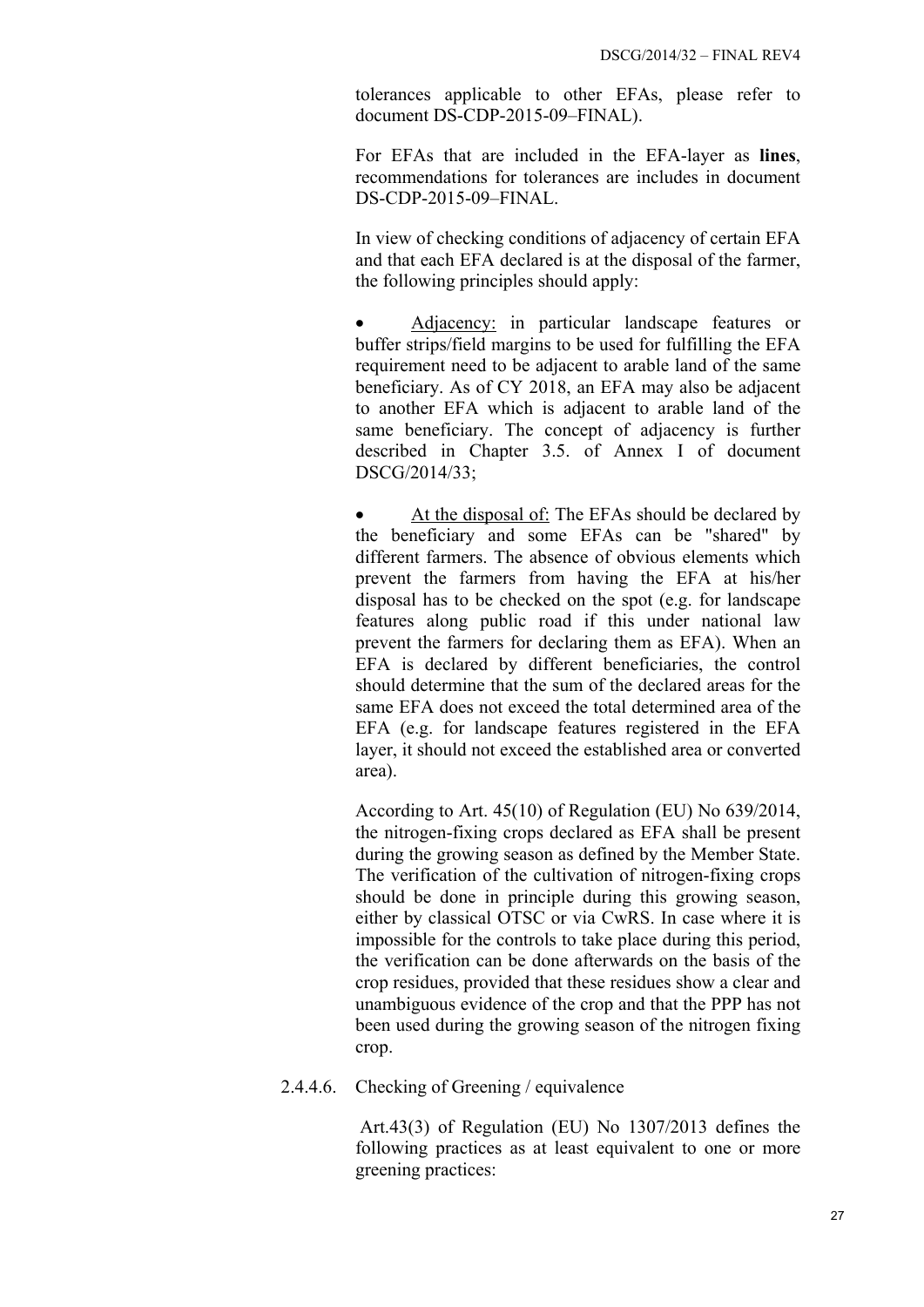agri-environmental-climate commitments (AECC);

national or regional environmental certification schemes going beyond the relevant mandatory standards established for cross-compliance.

For the purpose of the verification of the equivalency of these requirements as foreseen in Art. 43(3) of Regulation (EU) No 1307/2013, the checks should at least contain the following elements:

as regards the sampling of beneficiaries who are required to observe the greening practices and who are using national or regional environmental **certification** schemes as foreseen in Art.31(1)(c) of Regulation (EU) No 809/2014, check the fulfilment of the practices laid down in the terms of reference of the certification scheme(s) for which the beneficiary has a certificate;

as regards beneficiaries who observe the greening practices through AECC it is recalled that they are part of the control sample for RD measures in the scope of IACS in accordance with Art.32(1) of Regulation (EU) No 809/2014 (see relevant guidelines on controls of RD measures); if an equivalent AECC contains additional practices not related to the practices listed in Annex IX of Regulation (EU) No 1307/2013, this additional practice shall not be considered as part of the greening equivalence and clear and objective distinction should be made in view of administration and controls. Subsequently reduction of the aid and possibly administrative penalties will be applied to the greening payment only if the practices referred to in annex IX are not respected.

Attention is drawn, as regards equivalence, on Art.27 of Regulation (EU) No 809/2014. Where appropriate, information should be cross-notified in such a way that Art. 29 of Regulation (EU) No 640/2014 can apply.

#### <span id="page-27-0"></span>2.4.4.7. Checking of area-related rural development measures

OTSC shall cover all the eligibility criteria, commitments and obligations of a beneficiary. In this regard, Member States may provide that when a beneficiary has been selected under certain support measure or type of operation ("sub-measures") for OTSC, he will be checked under that measure or type of operation and for all other measures or types of operations requiring similar control expertise. See relevant guidance document on controls of RD measures for details.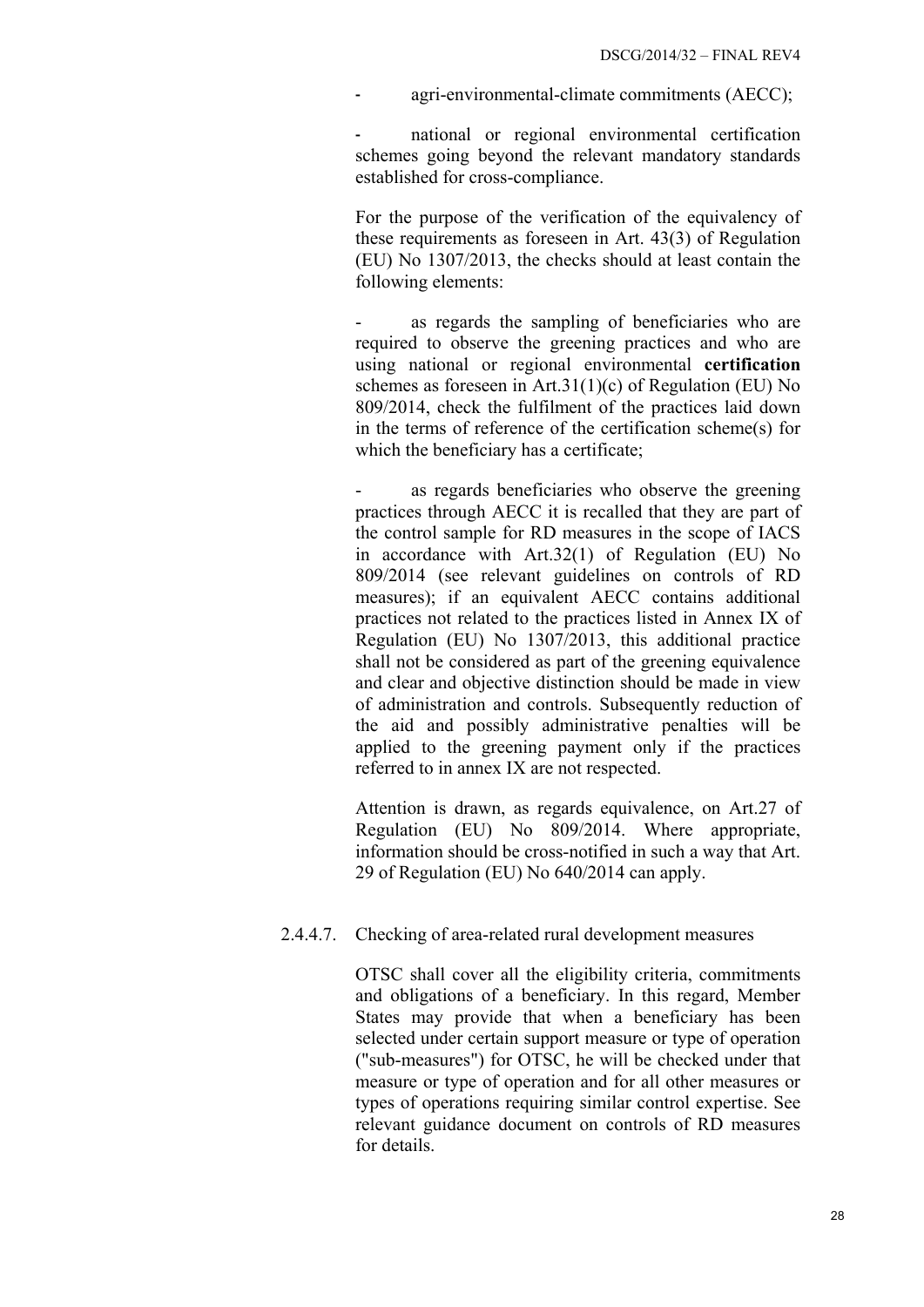### <span id="page-28-0"></span>*2.4.5. Determination of the parcel area, use of the technical tolerance*

For the purpose of the determination of the area to be taken into account for the calculation of the aid in accordance with Art.18 of Regulation (EU) No 640/2014, the area assigned to each agricultural parcel will be computed as follows:

Where no area measurement is needed (LPIS reference parcel and/or GSAA declaration similar with field reality), the declared area will be considered as determined.

• If a measurement is done, a tolerance can be applied to take into account the uncertainty of the tool used. If such, then where the absolute (unsigned) difference between the measured and declared area is greater than the single buffer tolerance (expressed as an area in hectares to two decimal places), the actual area measured through physical measurement will be considered determined.

In the alternative case, i.e. when the declared area is within the single buffer tolerance of the measured area (below reported as the confidence interval), the area declared will be considered as determined.



*Figure: Applying the technical tolerance (single buffer tolerance) to decide on acceptance or rejection of declared area in case of area measured in the frame of an OTSC.* 

#### *2.4.6. Determination of the crop group area*

For the purpose of the calculation of the aid in accordance with Art.18 of Regulation (EU) No 640/2014, the area at the crop group level will be determined by summing up the individual areas of the agricultural parcels determined as described above. Over and underdeclarations at parcel level can thus be compensated.

In any case, if the area determined at the crop group level is found to be greater than that declared in the area aid application, the area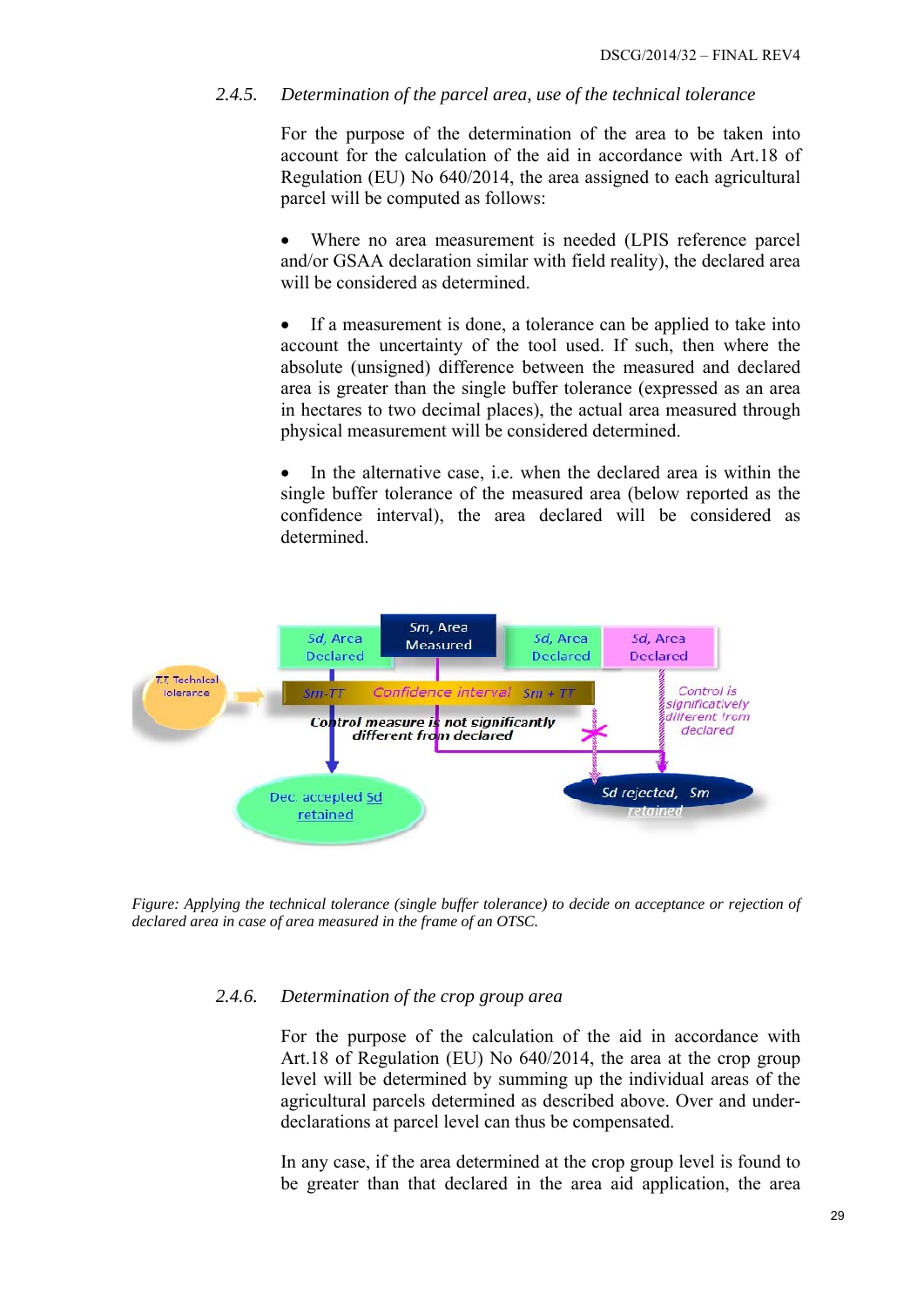declared shall be used for calculation of the aid (Art. 18(5) of Regulation (EU) No 640/2014).

#### *Determination of areas for the greening payment*

For the purpose of the calculation of the greening payment in accordance with Art.22 of Regulation (EU) No 640/2014:

• for crop diversification, the area of the different crops will be determined by summing up the area of each single crop (whereby a mixed crop is considered as a single crop, see also 2.2.3);

for EFA, the area will be determined by summing up the area of each individual EFA declared fulfilling the conditions for EFA (until the "5% EFA" is achieved). A compensation between EFAs on the agricultural parcels declared is possible according to Chapter 2.4.4.5;

• for permanent grassland, the area will be determined by summing up the individual areas of permanent grassland which are environmentally sensitive and other areas of permanent grassland.

#### <span id="page-29-0"></span>*2.4.7. Quality control*

The administration is required to carry out an internal quality assurance (classical and photo-interpretation) which will result in quality control records. It is recommended that MS should analyse and compare the errors from the random sample and the risk-based sample for a particular scheme, or to compare the results from the CwRS vs classical controls. The quantity and source of errors should be analysed and appropriate actions should be undertaken. In addition, the MS have the responsibility to carry out an external quality control in case (part of) the work is carried out by a contractor.

As a general rule, it is recommended for quality control reasons to verify in the field a minimum number of the dossiers (for example 2% with a maximum of 100 dossiers).

### <span id="page-29-1"></span>*2.4.8. Feedback of on-the-spot check results into the LPIS, the EFA-layer and the aid applications*

Where the on-the-spot check shows that not all permanent ineligible features/ areas are registered in the LPIS or that EFAs are not correctly included in LPIS/EFA-layer, an up-date procedure of the LPIS RP should be triggered. As a general principle, information obtained during OTSC that show the LPIS is not precise or contains not valid information (e.g. an erroneous classification of a RP in the pro-rata system) should trigger the update procedure. For more information, please refer to the LPIS guideline (document DSCG/2014/33).

Results from the OTSC should also be used to prepare the preestablished information in the GSAA for the next claim year.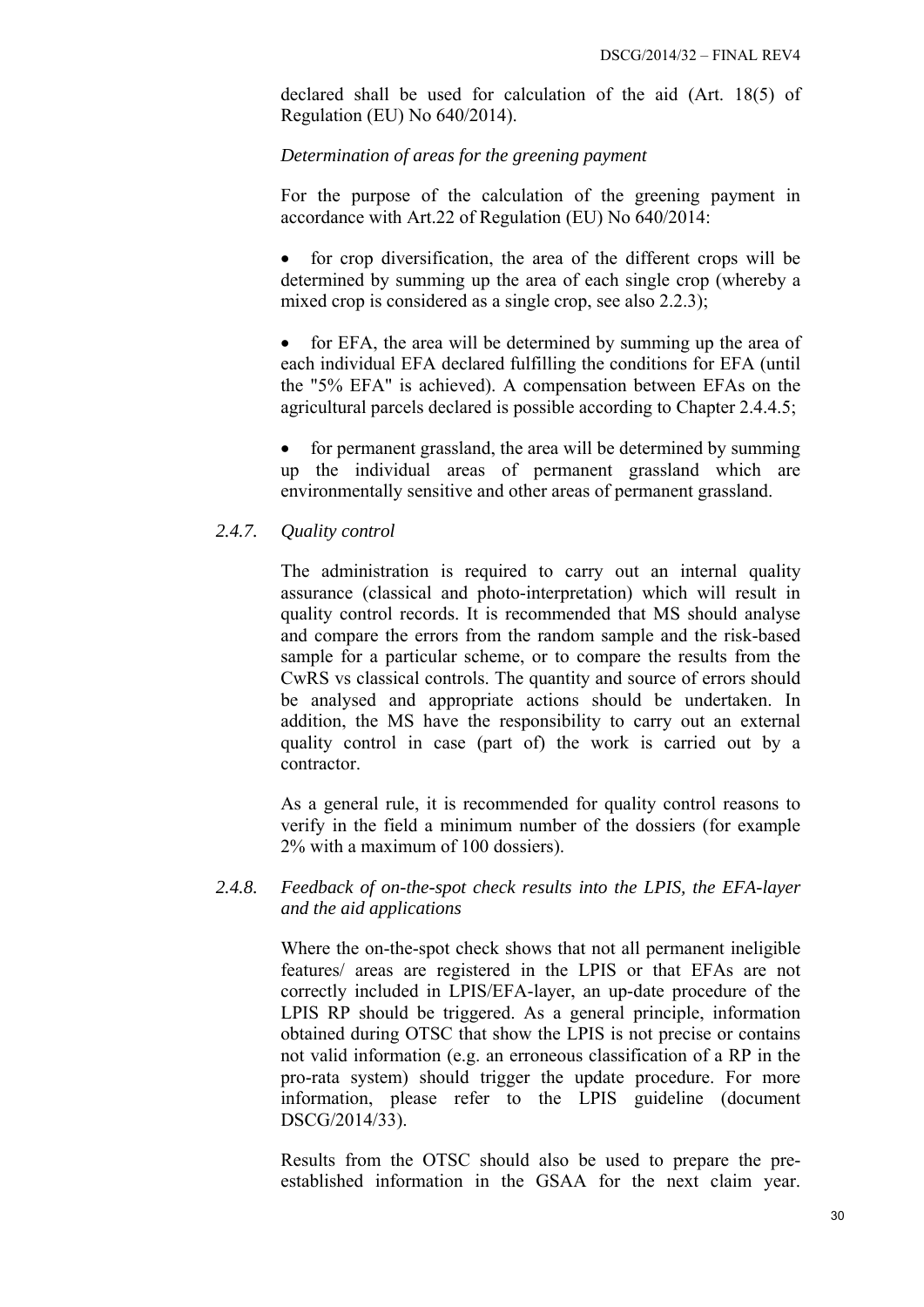Namely, areas determined in the previous claim year have to be provided to beneficiaries in their pre-established forms in the next claim year, including information on the location of agricultural parcels determined in the previous year.

#### <span id="page-30-1"></span><span id="page-30-0"></span>**3. CLASSICAL ON-THE-SPOT CHECKS**

#### **3.1. Preparation, timing, and announcement of OTSC**

In accordance with Art.26(1) of Regulation (EU) No 809/2014, Member States should, where appropriate, organise OTSC so as to reduce the number of visits to any individual beneficiary.

The entire check, especially in situ visits, has to be performed in a timely manner to ensure that unambiguous identification of the agricultural parcel limits and land use/ cover (where necessary, e.g. for VCS, crop diversification, EFA) is possible.

In practice, to be effective, inspections of crops, where necessary, have to be carried out in the appropriate period, before or (at latest) soon after the harvest.

As far as area-related support measures are concerned this could be done, either by selecting a single sample for several measures or types of operations ("sub-measures") or organising joint checks for the various measures or types of operations, as most appropriate. This decision should be based on additional risk analyses that take into account specificities of different measures and types of operations.

Attention should be paid to Art. 26(4) of Regulation (EU) No 809/2014 in case certain eligibility criteria (e.g. the ban on the use of PPP on certain EFAs or establishment of catch crops/ green cover), commitments and other obligations can only be checked during a specific time period. In this case, the on-the-spot checks may require additional visits for certain types of EFA at a later period of time.

To establish the sample of beneficiaries who have to be checked during these additional visits, the competent authority shall set the number of beneficiaries for whom an additional visit relating to land lying fallow, field margins, buffer strips, strips of eligible hectares along forest edges, catch crops and/or green cover declared as ecological focus area is required.

This number has to be determined based on the control group selected for OTSC for greening in accordance with Article  $31(1)(a)$  and, where applicable, Article 35 of Regulation (EU) No 809/2014.

Assuming that the number of beneficiaries for whom an additional visit is required equals to e.g. 400, the following shall be done:

1. Select on a risk based basis 200 beneficiaries already visited..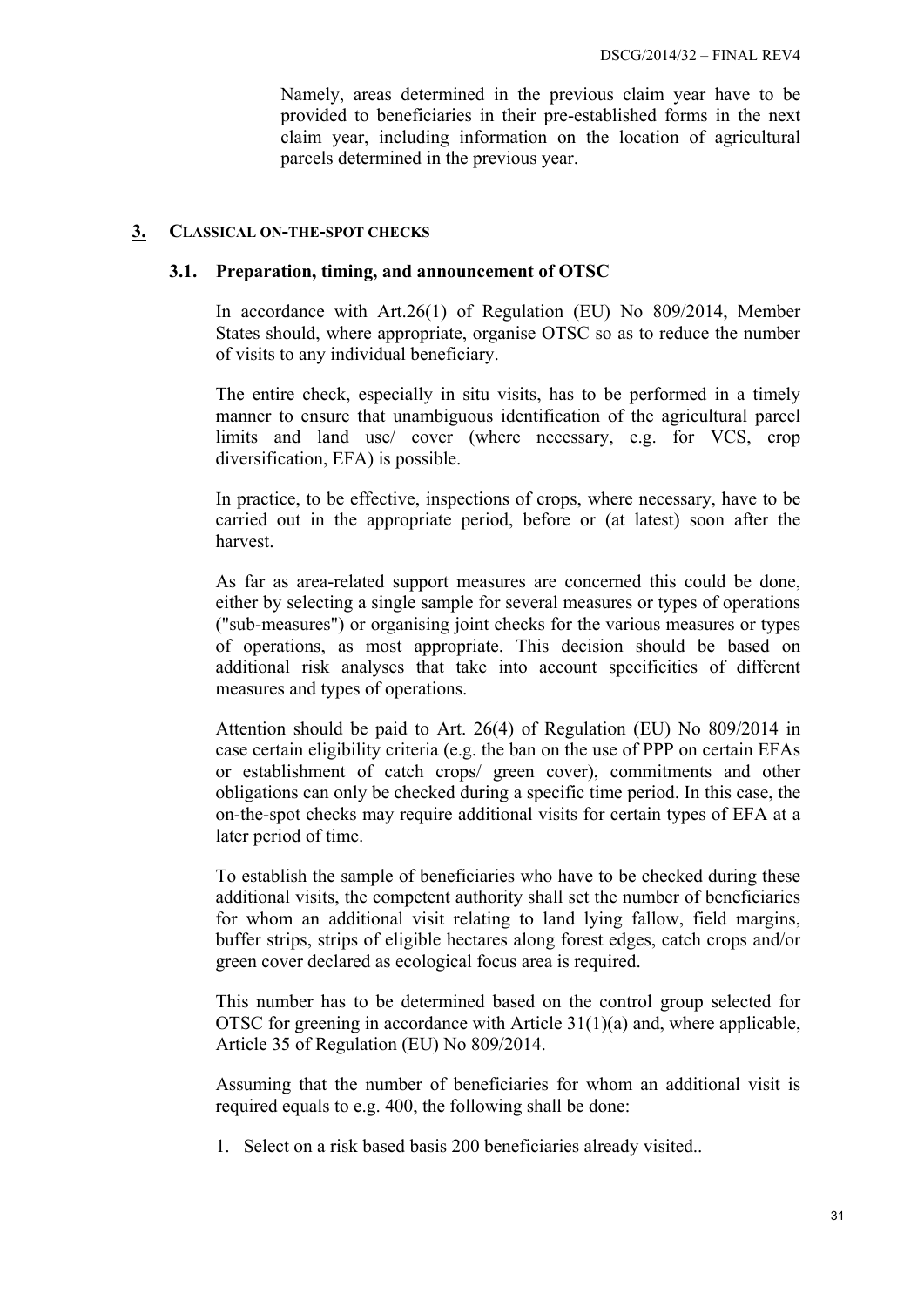2. Select 200 beneficiaries randomly from all beneficiaries having declared land lying fallow, field margins, buffer strips, strips of eligible hectares along forest edges, catch crops and/or green cover as ecological focus area.

All the beneficiaries to be controlled on-the-spot, including those additional different beneficiaries, can be selected at the same time in advance of the onthe-spot control campaign.

The use of announcements of OTSC should be kept to the minimum necessary, in order not to jeopardise on-the-spot checks, and in any case shall not exceed the limits laid down in Art.25 of Regulation (EU) No 809/2014.

#### <span id="page-31-1"></span><span id="page-31-0"></span>**3.2. When to determine eligible area through a measurement**

#### *3.2.1. Introduction*

Following the mandatory introduction of the GSAA, MS have better controllability on beneficiaries' declarations. As a result, the way OTSC are performed is easier. When the agricultural parcel subject to an OTSC has been declared geospatially/graphically, the first thing the OTSC should establish is whether the parcel declared in the GSAA represents the reality (i.e. the boundaries declared by the beneficiaries via the GSAA are correct). The second thing to establish is whether there are no visible changes (i.e. there are no new ineligible features to be deducted). When both conditions are met, **there is no need to re-measure the parcel**.

When measurement is required and where the boundaries declared by the beneficiaries via the GSAA permits the confirmation of its "correctness", the area measurement shall focus on the **determination of areas through deduction of ineligible features/areas** if the GSAA is fully in place.

 In all other circumstances, an actual (direct) measurement of the parcel area is required (see section 3.2.2.).

Care should be taken that, when uploading a field measurement to overlay with the GSAA, areas not included in the GSAA declaration and/or the reference parcel, are not accepted for the LPIS update unless the following two conditions are fulfilled: it is clear that the area is part of the agricultural area of the holding and the area is not part of another reference parcel.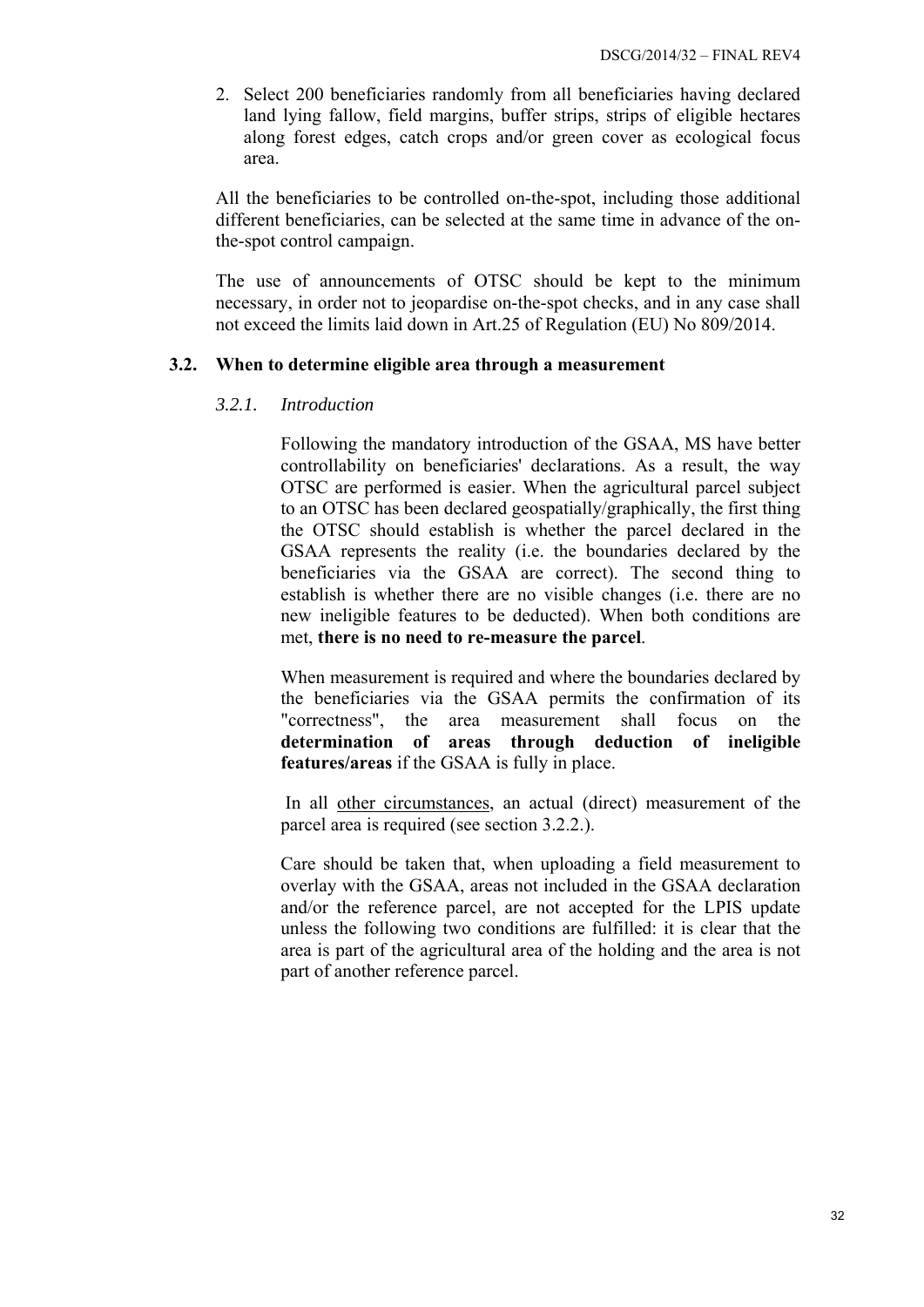<span id="page-32-1"></span><span id="page-32-0"></span>*3.2.2. Determination of area through deduction of ineligible features/areas<sup>13</sup>*

#### 3.2.2.1. General workflow

If the OTSC reveals the presence of an ineligible feature/area that has not been deducted by the farmer on the **geospatially declared parcel**  (or graphically and then transcribed in the GSAA), but apart from that the declaration represents reality, the ineligible feature/area should be measured, its surface deducted from the declared area and also deducted from the MEA of the RP is recorded in the LPIS following the rules as set out in the legislation and in this guidance.

Ineligible features/areas not deducted by the beneficiary in the GSAA, which are above 100 m2 and detected as a result of an OTSC, should be deducted through delineation. Section 2.3.2 for the LPIS guideline (document DSCG/2014/33) provides guidance on how this should be reflected in the LPIS.

The workflow below covers both ineligible features/areas that are permanent or temporary as for area measurement their areas should be deducted from the maximum eligible area of the reference parcel / declared area.

- When ineligible features/ areas of significant size  $(i.e. >100 \text{ m}^2)$  are identified in the parcel, the determined area is obtained by deducting the area of these features/ areas.
- When ineligible features/ areas of minor size (i.e.  $\leq$ 100 m<sup>2</sup>) are identified in the parcel, but exceeding 100 m<sup>2</sup> when added up, the determined area is obtained by deducting the area of these features/ areas.
- Deductions for these ineligible features/ areas only have to be made in the current if inspector considers that the area of those minor size features represent a significant area. For such purpose, one may involve the use of the single value buffer tolerance.

Workflow<sup>14.</sup>

1. Identify ineligible features/ areas >100m², measure their area;

1

<sup>&</sup>lt;sup>13</sup> Also applicable to OTSC using Remote Sensing

 $14$  The workflow is to be applied in case the visual assessment confirms the reality has not changed but there are ineligible features present.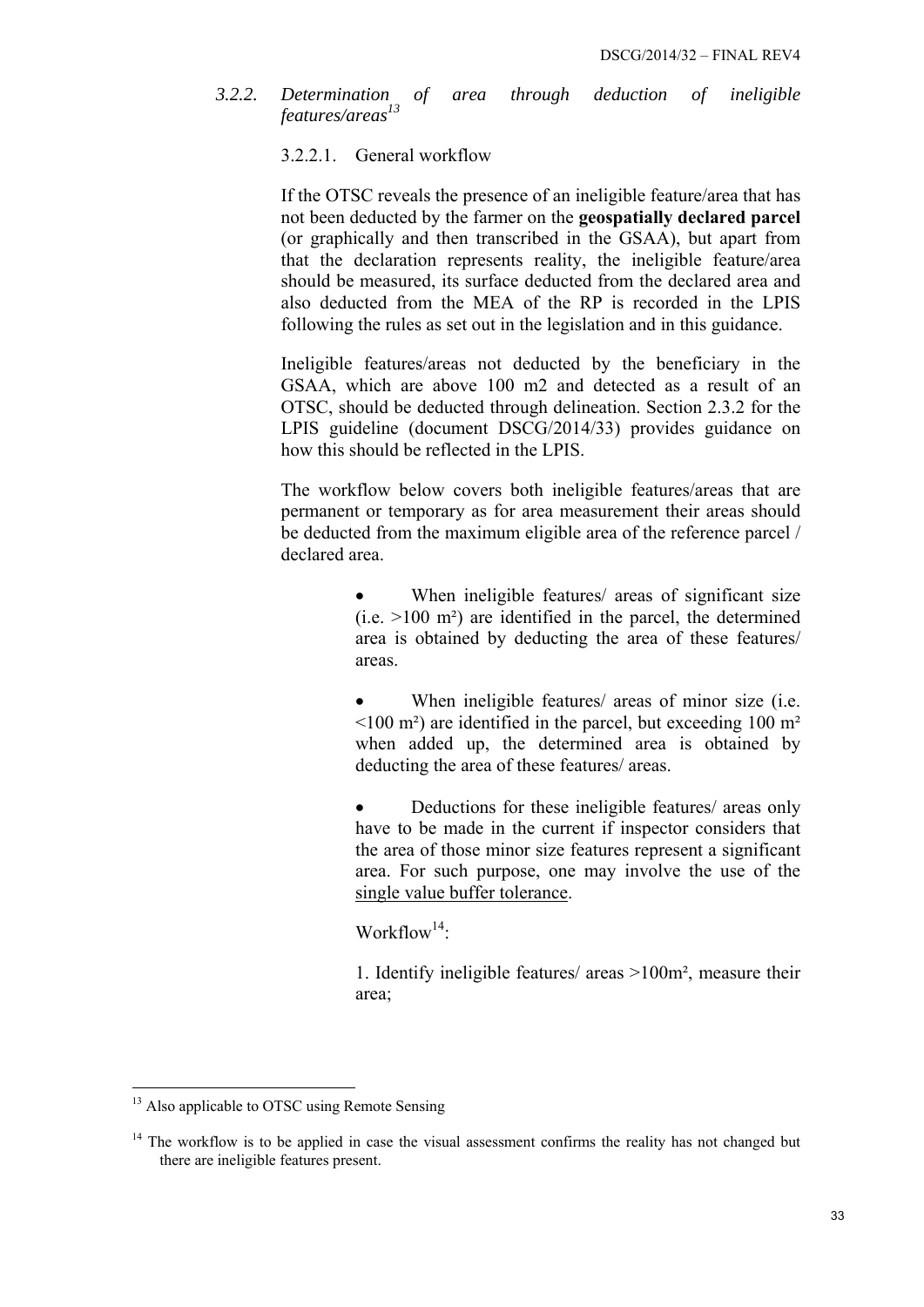2. Identify (scattered) ineligible features/ areas <100m², measure their area, and keep the area if the sum is  $>$  or  $=$  $100 \text{ m}^2$ ;

3. In case of presence of (scattered) ineligible features/ areas below 100m², establish the tolerance of the agricultural parcel (i.e. parcel perimeter x single buffer tolerance value) only as to enable comparison with the size of the ineligible features/ areas below< 100m²;

4. If the total area of the (scattered) ineligible features/ areas below  $\leq 100m^2$  is significant, i.e. exceeds the tolerance in point 3, deduct the area in point 2 from the reference/ declared area.

If the total area of the ineligible features/ areas in point 1 and/ or 2 is below the tolerance in point 3, the area of ineligible features/ areas does not necessarily have to be deducted from the area declared by the farmer for the claim year in question. (Please see also section 2.3.3. of the LPIS guidance on Update of LPIS as a result of OTSC (including rapid field visits (RFV))

<span id="page-33-0"></span>3.2.2.2. Examples of area establishment through deduction

*Example 1: New house 300m² not deducted* 

1. Area of RP and boundaries geospatially declared  $= 1.0$  ha, borders drawn coincide with the RP.

2. One ineligible feature of 300m² detected through an OTSC (i.e. it was not visible on the image provided in the GSAA nor indicated by the farmer). As the GSAA clearly shows the boundaries of the parcel but does not exclude the house, the ineligible feature has to be deducted. The new MEA for the RP as a result of the OTSC should be 0.97 ha and should be updated in LPIS at the latest before the following year's application period. The effect on the current year's payment should be considered in light of Art. 18 (6) second paragraph of Regulation (EU) No 640/2014.

Please note that in this case, there is no need to re-measure the whole parcel as the only change relates to the ineligible feature.

*Example 2: 7 ineligible features < 100 m²* 

1. Area of RP and geospatially declared = 1.0 ha.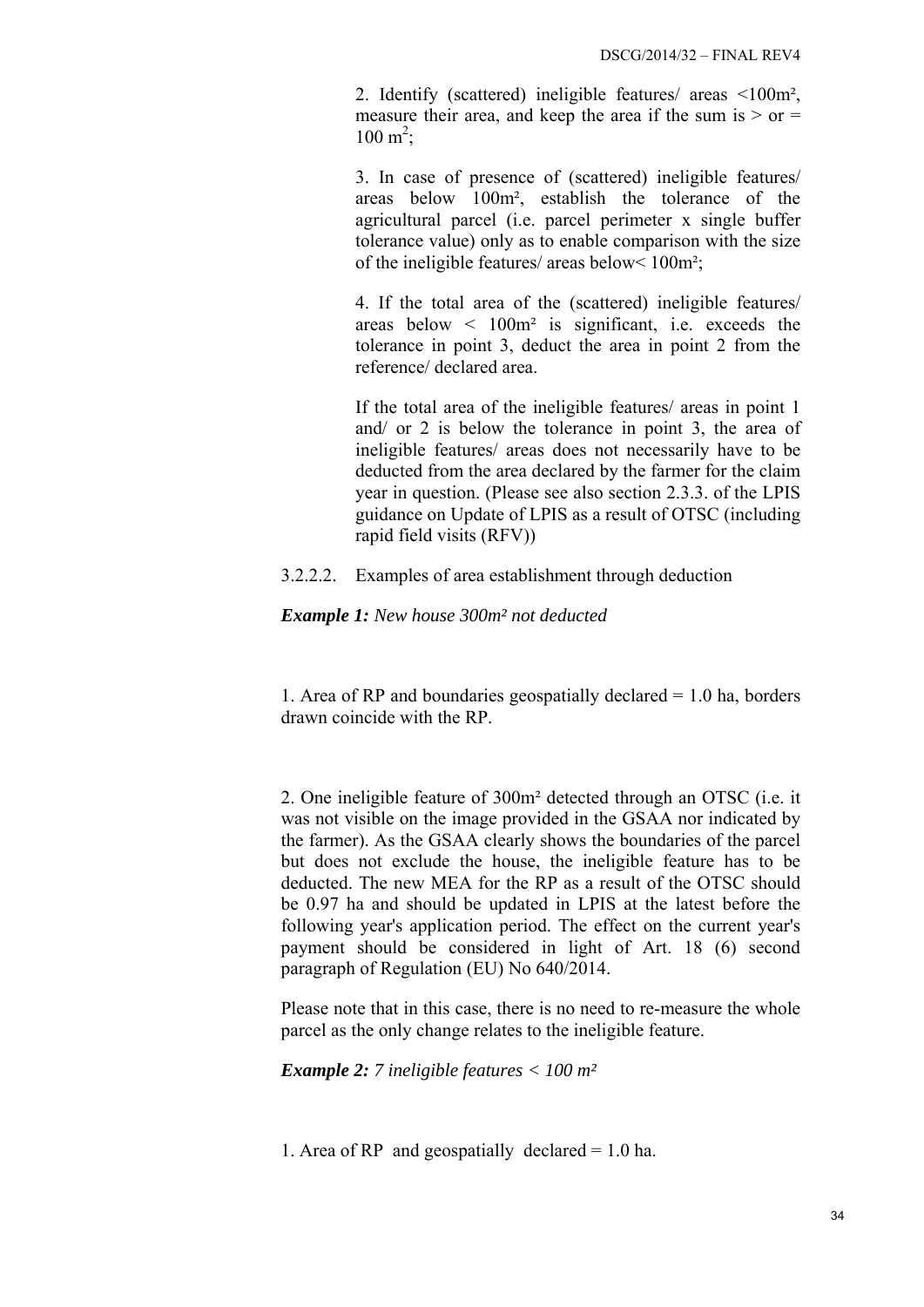2. Buffer tolerance established on the basis of LPIS = 400m x (1 or  $1.25 \text{ m} = 0.04 \text{ or } 0.05 \text{ ha}$ ;

2. Seven scattered ineligible features of 75m² each, give a total ineligible area of 525m² which exceeds the buffer tolerance;

3. The determined area is 1.0-0.0525=0.9475 ha and is obtained through deduction of the ineligible features. The new MEA of the RP as a result of the OTSC should be 0.9475 ha and should be updated in LPIS at the latest before the following year's application period. The effect on the current year's payment should be considered in light of Art. 18(6) second paragraph of Regulation (EU) No 640/2014.

#### <span id="page-34-0"></span>*3.2.3. Direct measurement*

Direct measurement should be applied in cases where none of the conditions listed in 3.2.1 are met.

In addition, when the OTSC reveals that the GSAA does not represent the reality in the field, the agricultural parcel has to be measured and it has to be re-drawn. A direct measurement along the general measurement principles of chapter 2.4 and using the appropriate tool must be carried out. See document *DS/CDP/2016/03* on the technical specifications for appropriate tolerance and tool validation.

Please note that a measurement tolerance (namely the single buffer tolerance) should be used only when an area for which measurements already exist and is re-measured (i.e. the new measurement can be compared to a previous measurement or at least the GSAA).

In addition, note that the same thresholds for ineligible features/areas apply for direct measurement as mentioned in steps 1 and 2 of the workflow for deduction of ineligible features/areas explained in section 3.2.2.

### <span id="page-34-1"></span>*3.2.4. Combination of partial field measurements and on screen measurement*

Combining partial field measurements with archive ortho-imagery may prove less time consuming than direct measurement of the whole parcel in the field. It could be an alternative to cases where measurement with GNSS equipment is hardly feasible due to obstacles, the nature of the area to be measured (e.g. common permanent pasture areas) or due to the particular nature of the measurement requested (e.g. permanent tree crop).

The inspector should find a starting and ending point for the field measurement (encompassing the invisible border on the image) that are clearly identifiable on both the image and the field. Since this field measurement should be accurately repositioned on the ortho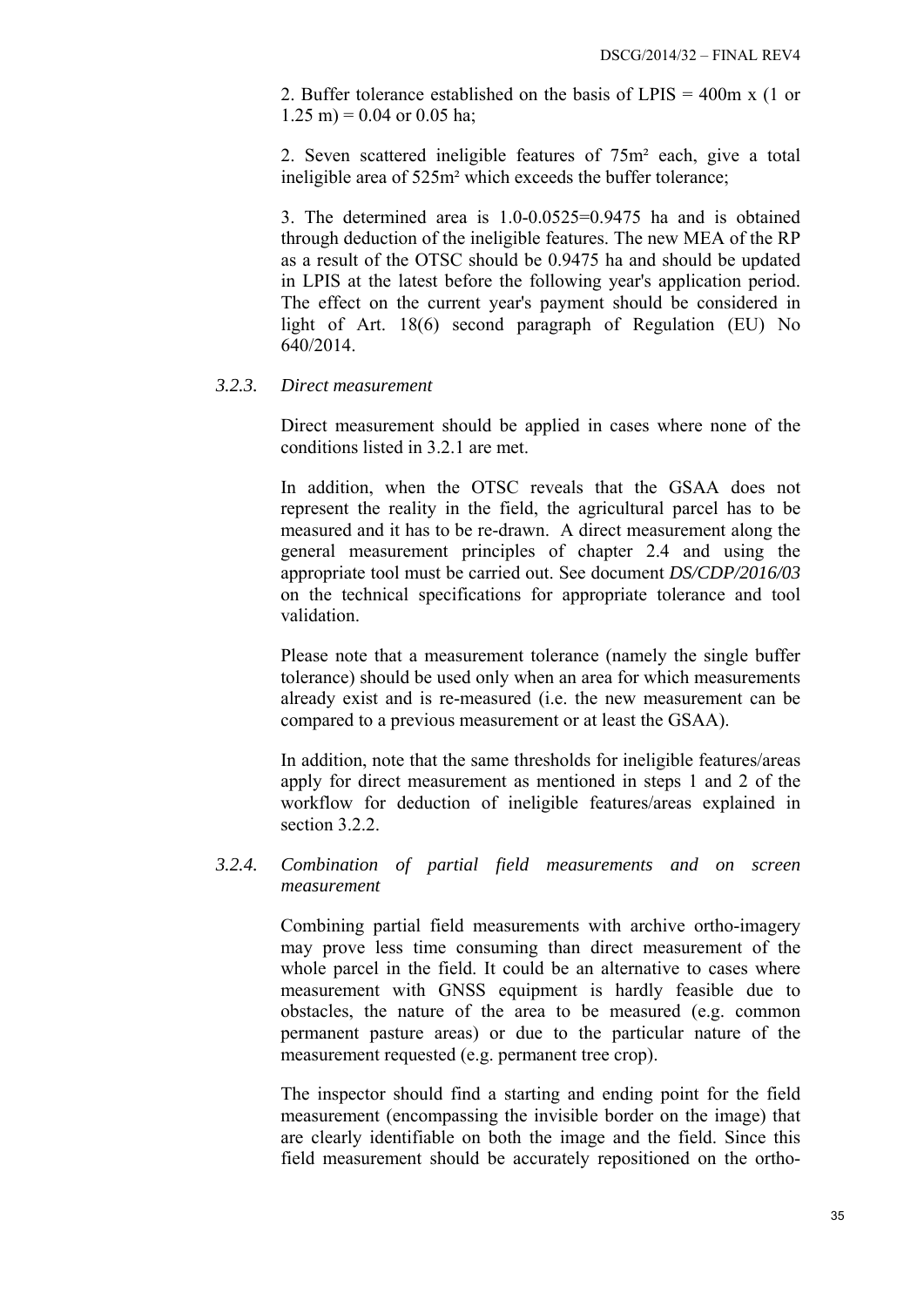image, the measurement should be performed with precise tools (e.g. dGPS).

Then the single tolerance value is applied to the total perimeter.

### <span id="page-35-1"></span><span id="page-35-0"></span>**4. ART.40 ON-THE-SPOT CHECKS USING REMOTE SENSING (CWRS)**

### **4.1. Number of control zones**

The CwRS strategy which, due to timing constraints, has to be defined in the summer / autumn preceding the control campaign can be characterized by the following parameters or options:

- The very first consideration is the effectiveness of Remote Sensing (RS) with respect to the alternative classical inspections: independently of the number of applications to be checked per zone, this effectiveness may depend on the landscape structure (e.g. sufficient presence of extensive agricultural areas, large fields, disperse farm structure or large farms for which the classical field inspections are time consuming and costly) and of the control needs (e.g. type of crops, EFA or GAEC to be checked, proportion of applications for Agri-Environmental Measures for which a visit onthe-spot is requested);
- The rate of CwRS checks with respect to the total number of on-thespot checks to be carried out in a given MS or region;
- The method of selection of these control zones (at random and/ or on the basis of risk analysis);
- The method of selection of the applications inside the control zones; although not directly related to the definition of control zones, this criterion may affect indirectly their number or extent (e.g. in case applications are selected on the basis of risk analysis inside the control zones);
- The average size of the zone (compromise between the technical capacity of the satellites, logistical constraints) and the average number of applications per zone (to be estimated based on historical claims).
- Logistical constraints: it must be ensured that the work (orthorectification, photo-interpretation, follow-up in the field) can be carried out within a realistic timeframe.
- The number of control zones to achieve the targeted number of CwRS checks.

There is no simple rule to define the number of control zones. This number is usually set as the result of experience as well as logistical, landscape and other constraints. A large number of zones may allow a better distribution of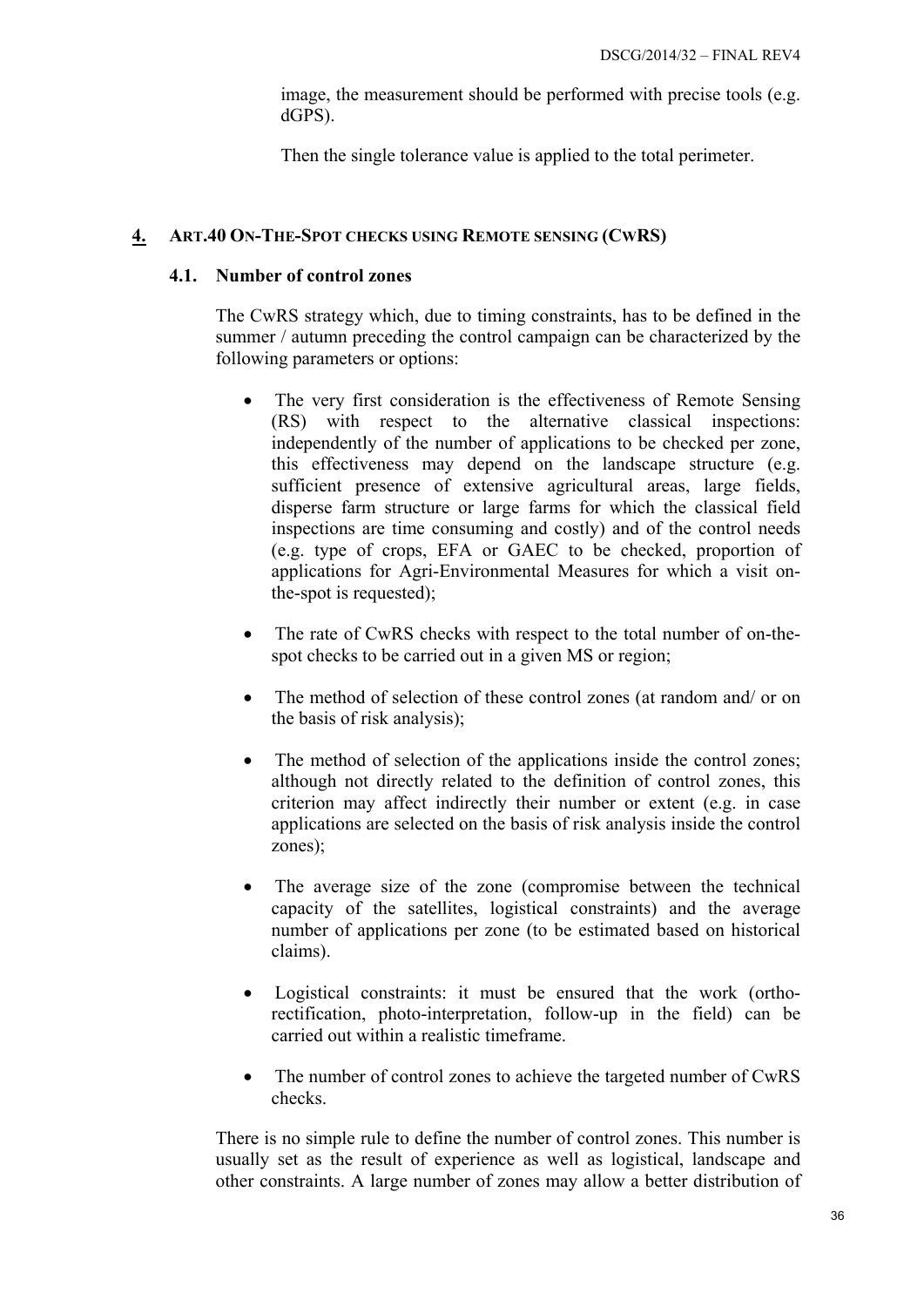the control pressure as well as a better representativeness (in case random zones are selected) while reducing the number of classical inspections. Increasing the number of zones while reducing their size may also allow a better definition and targeting of different risky farm types areas.

### <span id="page-36-0"></span>**4.2. Principles of CwRS and possible strategies**

The working principle of CwRS is to check the claimed parcels in the office as much as possible using available current year imagery. The primary result of these checks is a control result (diagnosis) at parcel level. Parcel results will then be aggregated to derive a diagnosis at crop group level (i.e. the level where aid and possible penalties are calculated) and finally dossier level.

Whenever the photo-interpretation of available satellite or aerial imagery does not allow a satisfactory verification (area, land use, land cover or checks of other eligibility conditions, commitments or other obligations), it can be complemented by other relevant evidence at the disposal of the administration or provided by the beneficiary at the request of the competent authority. Only when these additional data still do not permit definitive conclusions concerning the eligibility or the size of area, a RFV has to be carried out.

In case the respect of the cross compliance requirements and particularly of the Good Agricultural and Environmental Condition (GAEC) are controlled with RS, it must be ensured that they provide an effective verification of compliance of the requirements and standards as stipulated by Art.24 of Regulation (EU) No 809/2014. For that purpose, a set of parcels controlled by RS should be selected and a Rapid Field Visit should be performed on these parcels to check the effectiveness of the RS method.

### <span id="page-36-1"></span>**4.3. Parcel area check**

The limits of the parcel will be determined using the acquired current year VHR imagery (for which the geometrical accuracy allows to perform area measurements in line with the accuracy requested by the legislation). Only in exceptional circumstances, i.e. in case of failure of acquisition of the VHR imagery (prime and back up sensors), may archive VHR imagery be used in combination with current year HR imagery (HHR profile) to determine the limits of the parcel. In this latter case, RFV may be needed to verify the parcel boundaries.

As a general rule, the area of each declared parcel will be verified. The result of the digitization will be the photo-interpreted area, also called measured area.

Parcels falling outside all current year images (VHR and HR (HHR profile)) and therefore cannot be checked by photo-interpretation of ortho-imagery must be visited in the field. Some eligibility criteria like maintenance or the presence of a specific VCS requirement may require RFV for the parcels falling outside the RS zone. As regards the area measurement, in case all parcels in the 50% sample have been controlled via RS no extra visit is necessary provided that the results are extrapolated.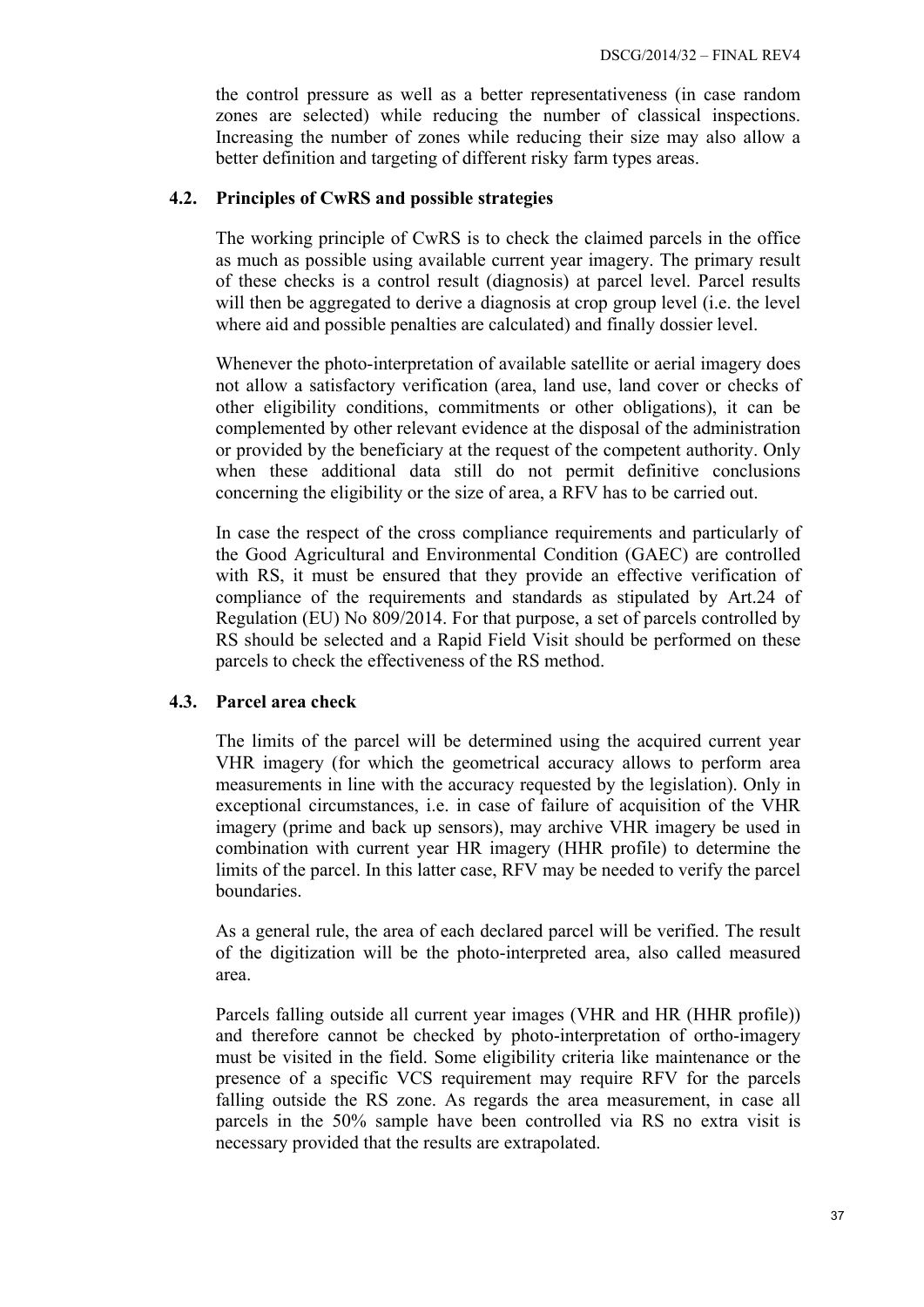When using (VHR) ortho-imagery to perform area measurements, part of the parcel boundary may not be visible. In such case, the missing boundary length can be measured during a classical field inspection. Then the single tolerance value will be applied as technical tolerance.

### <span id="page-37-0"></span>**4.4. Determination of land use/ land cover**

Land use/ cover may be checked by Computer Assisted Photo Interpretation (CAPI) of the acquired imagery. This visual interpretation can possibly be done with the help of results of automatic/semi-automatic image classification.

Area and land use/land cover check is derived from CAPI of 1 (with justification, 2) VHR images ( $\leq 0.75$ m pixel) and 1 (up to 3) HR (HHR profile) images acquired during different periods in time. In all cases whenever possible land use/land cover should be checked by the use of HR Sentinel 1, or Sentinel 2 imagery.

Depending on farm structure, land use and land cover characteristics, the control authority may decide to use the ortho-imagery only to perform area checks. In this case, the land use/land cover has to be checked by using additional relevant evidence at the disposal of the administration or provided by the beneficiary at the request of the competent authority, e.g. geo-tagged photos. Only when these additional data do not allow for conclusions concerning the land use/ cover, RFV have to be carried out.

For further guidance on the use of CAPI and on ortho-imagery for CwRS, please refer to the technical specifications document *DS/CDP/2016/03*.

### <span id="page-37-1"></span>**4.5. Use of complementary relevant evidence**

In order to limit the number of field visits to the minimum necessary and the administrative burden associated, for both farmers and administrations, MS are encouraged, instead of making use of systematic RFV, to give priority to the use of complementary relevant evidence provided by the beneficiary at the request of the competent authority, to conclude on the eligibility conditions, requirements and other obligations.

Unmanned aerial vehicles (UAVs) or Remotely Piloted Aircraft Systems (RPAS), better known as drones; geo-tagged photographs 15 (e.g. a farmer can send, to the competent authority, a geo-tagged photo of a grassland just mowed to show compliance with a mowing date imposed by the legislation); data captured by the Copernicus Sentinels sensors or other satellites, documentary evidence such as seed labels, are some examples of types of tools that can be used.

It is recommended to develop a procedure which would set out which type of complementary evidence will be used and in which cases RFV are still

1

<sup>&</sup>lt;sup>15</sup>See also the section "Geo-tagged photos" of the JRC WikiCAP page(s) for OTSC where the requirements for the geotagged photos are listed:

https://marswiki.jrc.ec.europa.eu/wikicap/index.php/Guidance\_CTS#Geo-tagged\_photos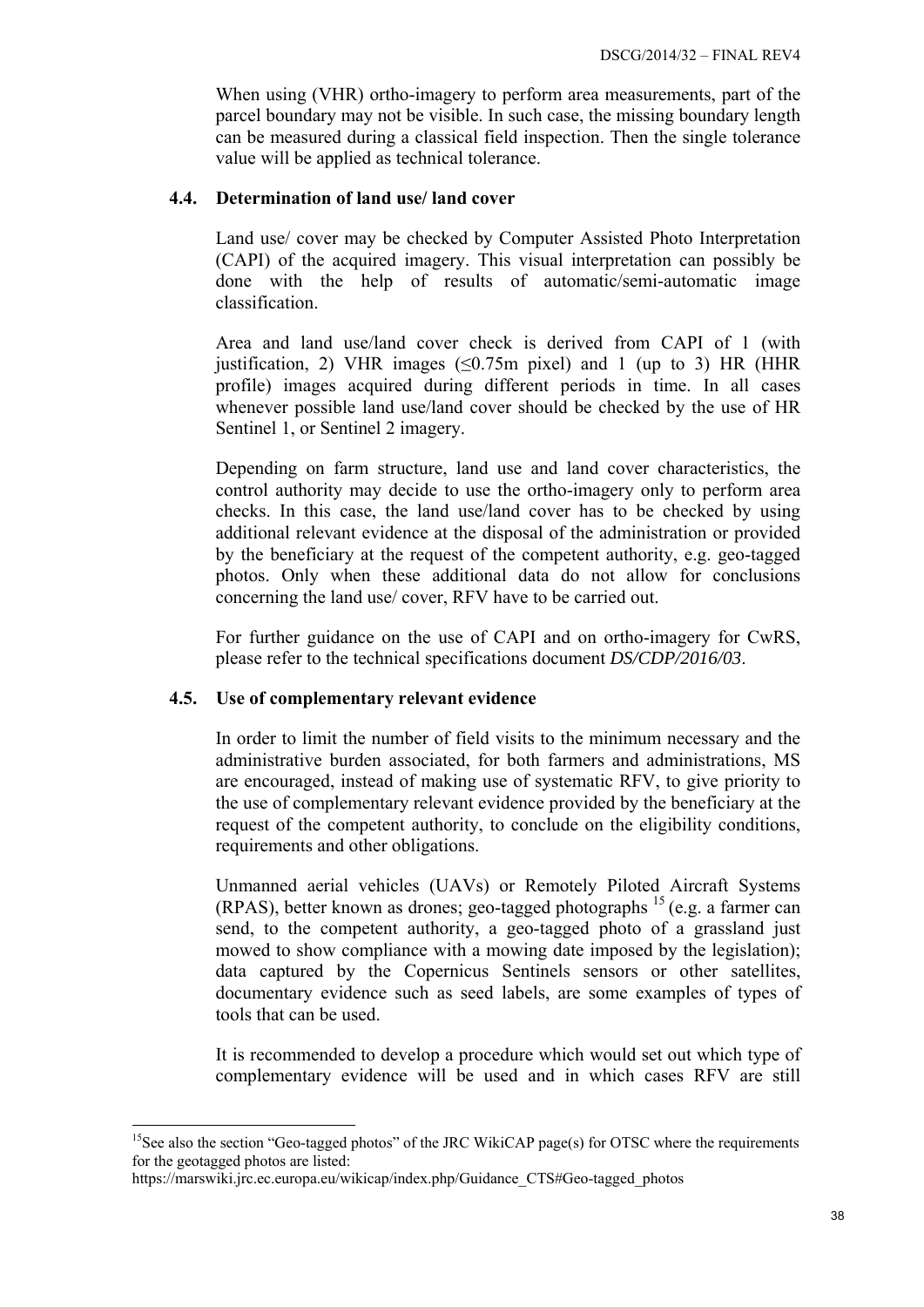necessary. MS can define the type of evidence that can be requested/ submitted by the farmer.

# <span id="page-38-0"></span>**4.6. Rapid Field Visits**

Rapid Field Visits (RFV) are intended as means to check the land use/ land cover and other eligibility criteria, commitments and other obligations in the field without contacting the farmer.

As a general rule, area measurement is not carried out during rapid field visits. However, for parcel boundaries not clearly identifiable on the VHR imagery, some distances or positions may be taken in the field so that the parcel area could be measured on screen at a later stage.

A distinction is made between RFV directed to problems identified during CAPI/parcels for which doubts remains after photo-interpretation, and "systematic RFV" carried out on all parcels of the CwRS sample.

"Classical" CwRS (VHR image + one or more HR images) must plan RFV for parcels when the available images do not permit a satisfactory verification of the land use/eligibility, unclear boundaries or cross compliance issues.

Systematic RFV are usually carried out for systematically checking the land use/ land cover, minimum maintenance / minimum activity as defined by MS in the context of agricultural activities, some EFAs and cross compliance on field. In this method, the task of CAPI operators is mainly limited to measuring parcel areas or EFAs on the screen. The use of this method should be carefully assessed by MS in light of the burden it creates in comparison to a systematic use of complementary relevant evidence (see section 3.5) complemented, where necessary, by a RFV focused on solving outstanding issues.

Digital photographs of the parcels visited and (especially) parcels with problems should be taken during the visit, and stored in a database with their location, so as to be presented to the applicant in a follow-up meeting, thus reducing the number of follow up field inspections to a minimum.

Predefined codes should be used to report on the actual land use/ land cover and any anomaly found. In "classical" CwRS, RFV may be used to assess the quality of the diagnosis derived from the imagery. In this case the diagnosis established before and after RFV should be recorded. For more details, please refer to the technical specifications document *DS/CDP/2016/03*.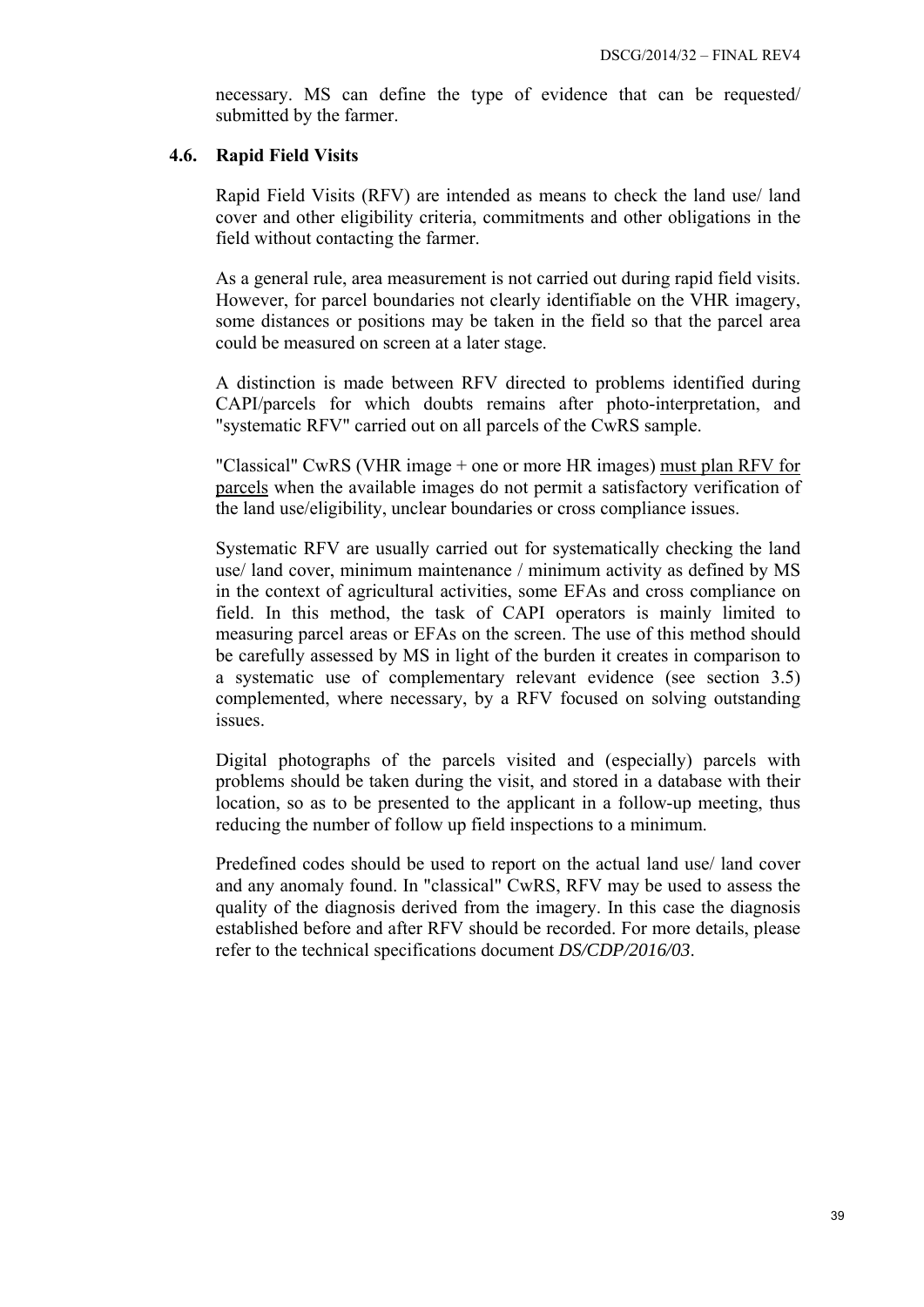### **ANNEX I**

#### **QUESTIONS AND ANSWERS**

#### <span id="page-39-0"></span>**ON THE SELECTION OF THE CONTROL SAMPLE OF AREA-RELATED AID SCHEMES ACCORDING TO ART.30, 31, 34, 35 AND 36 OF REGULATION (EU) NO 809/2014 AS AMENDED BY REGULATION (EU) NO 2015/2333 AND REGULATION (EU) NO 2018/746**

#### **This section is referred to as ''Q&A for sampling''**

The purpose of this section is to provide clarifications to Member States (MS) on the legal provisions related to the control rate (Art.30, 31, 35 and 36 of Regulation (EU) No 809/2014) and the selection of the control sample (Art.34 of Regulation (EU) No 809/2014) as amended by Commission Implementing Regulation (EU) 2015/2333 and Commission Implementing Regulation (EU) 2018/746 for the area-related aid schemes (direct payments) in respect of the on-the-spot checks.

#### <span id="page-39-4"></span><span id="page-39-3"></span><span id="page-39-2"></span>**1. THE CONTROL RATES FOR AREA-RELATED AID SCHEMES (ART.30, 31, 35 AND 36 OF REGULATION (EU) NO 809/2014)**

### **1.1. What are the control rates for area-related aid schemes other than the greening payment?**

As a general principle, for area-related aid schemes other than the greening payment, OTSC are carried out each year per area-related aid schemes on a sample of at least 5% of the beneficiaries submitting an application (Art.30). As an example, at least: 5 % of all beneficiaries applying for BPS/SAPS shall be controlled on-the-spot; 5 % of all beneficiaries applying for SFS shall be controlled on-the-spot, 5% for YFS, 5% for redistributive payment, 5% for ANC etc. Beneficiaries found to be inadmissible or ineligible for payment at the time of submission of the aid application or after administrative checks or on-the-spot checks, are not counted towards the 5% sample (cf. Article 34(1)).<sup>16</sup>

In the specific case of hemp, the control rate is at least 30% of the area declared for the production of hemp (i.e. eligible hectares if the varieties used have a tetrahydrocannabinol content not exceeding 0.2%).

#### <span id="page-39-5"></span><span id="page-39-1"></span>**1.2. What are the control rates for the greening payment?**

1

For the greening payment, OTSC are carried out each year on the basis of several control samples (Art.31). The same general principle applies:

<sup>&</sup>lt;sup>16</sup> The control rate will be adjusted deducting from both the numerator and denominator the number of applications or applicants found not to be admissible or not eligible for payment at the time of submission or after administrative or on-the-spot checks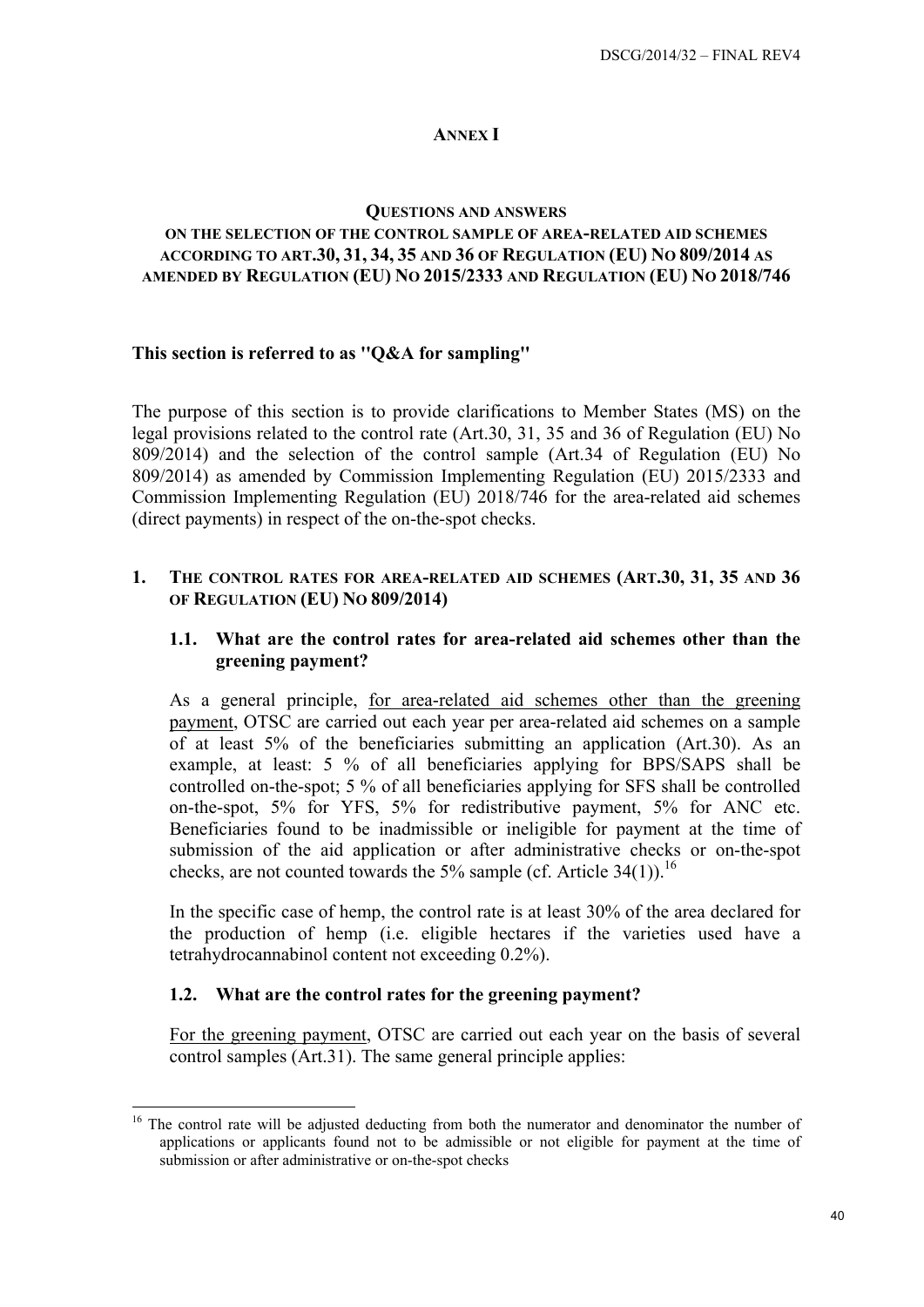- At least 5 % of all beneficiaries required to observe the greening practices and who are not exempted from the greening payment shall be controlled on-the-spot
	- this rate of 5% also applies to equivalent practices through certification schemes, regional implementation of EFAs, and collective implementation of EFAs. For the latter, it is emphasised that the whole collective has to be controlled.

In some specific cases, the control rate is higher, e.g. at least 20% of all beneficiaries with an obligation to reconvert land into permanent grassland (PG) in case the ratio of areas of PG has decreased beyond 5%, or even 100% of all parcels on which an obligation to re-convert land into PG in case of non-respect of the obligations applying to environmentally sensitive PG.

At least 3% of all beneficiaries who are claiming to be exempted from the greening practices shall also be controlled on-the-spot.

# <span id="page-40-0"></span>**1.3. Is it required to increase or possible to reduce these control rates?**

An increase of the control rate is required according to Art.35 where on-the-spot checks revealed any significant non-compliance in the previous year. Details on the increase of the control rate are provided in separate working documents for  $BPS/SAPS<sup>17</sup>$  and for greening<sup>18</sup>.

A reduction of the control rate of the on-the-spot checks to 3% or 1% is possible for area-related aid schemes according to Art.36(2) and (3), as amended by Art. 1 (12) of Regulation (EU) 2015/2333 and only for the following schemes: BPS/SAPS, redistributive payment and the small farmers scheme (SFS). It is also possible for the areas declared for the production of hemp in accordance with Art.36(6).

The conditions for a reduction to 3% are:

- (i) the geospatial aid application to be fully in place;
- (ii) the error rate found in the random sample checked on the spot does not exceed 2% in the preceding two financial years.

To reduce the control rate to 1% the following conditions apply:

– (i) MS needs to systematically update the LPIS and check all beneficiaries in the entire area covered by it within a period of maximum 3 years with a minimum 25% of recorded hectares per year. The ortho-images used for the update shall not be older than 15 months at the date of their use for the purpose of the LPISupdate.

The quality of the LPIS-QA during the two years preceding the application of the reduction shall be sufficient to ensure effective verification of the conditions under which aid is granted.

1

<sup>17</sup> DS/CDP/2015/02 – FINAL

 $18$  DS/CDP/2015/19 – FINAL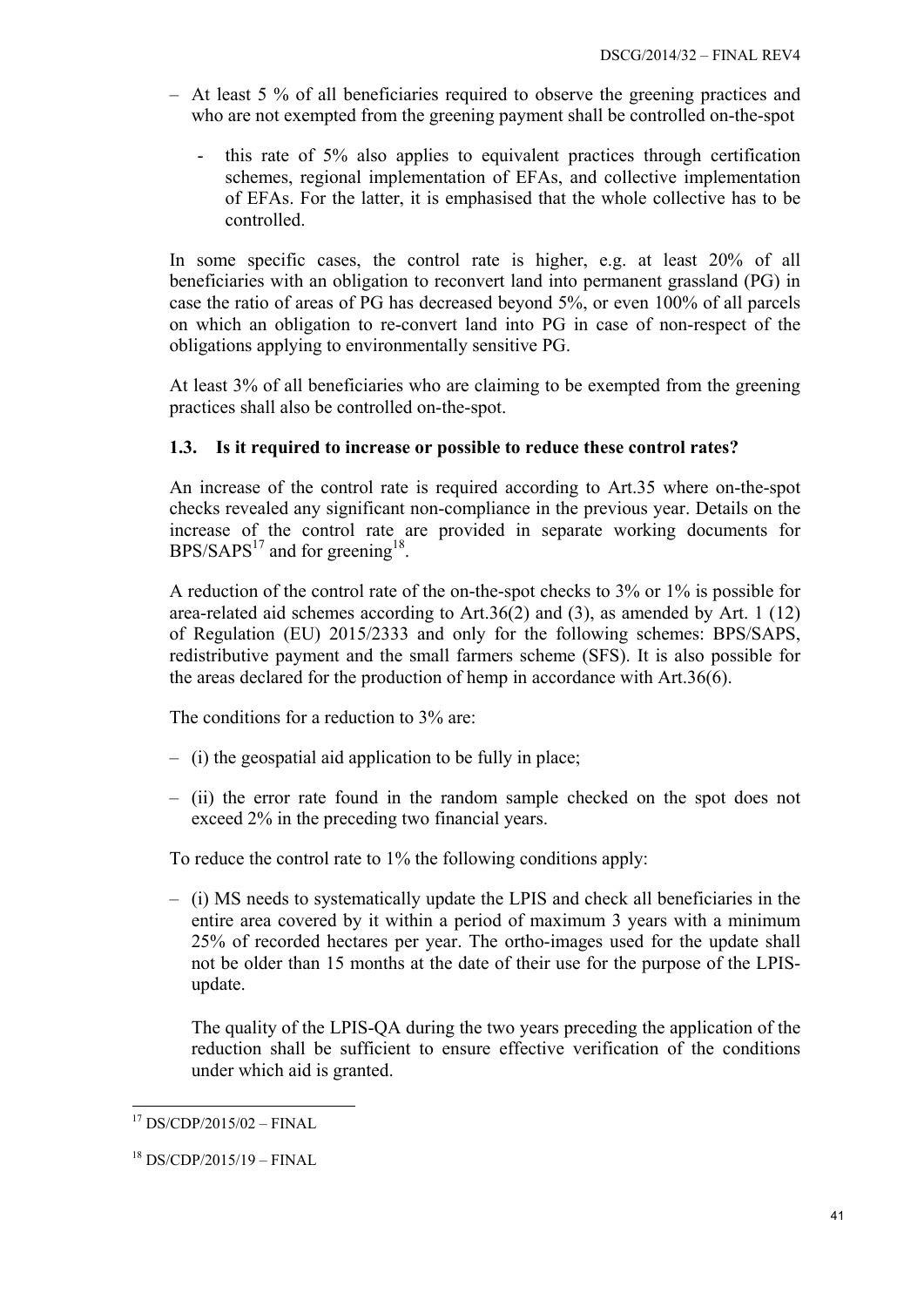– (ii) the error rate found in the random sample checked on the spot does not exceed 2% in the preceding two financial years;

Art.36(4) also foresees that the minimum control rate for rural development measures covered by IACS may be reduced to 3%.

In addition the conditions in Art.41 of Regulation (EU) No 908/2014 are to be fulfilled before a Member State takes the decision to reduce the control rate. These are:

- (i) the certification body has provided an opinion certifying both that the error rate was below the materiality threshold of 2% for at least the two consecutive financial years and that the internal control system is functioning properly. The Commission has not informed the MS that it cannot accept this opinion provided;
- (ii) the Commission has not informed the Member State, in the context of a conformity clearance procedure, of any weaknesses in the control system of the individual support scheme or measure concerned. If the Member State has been informed of such weaknesses, the Commission has to express whether it is satisfied with the corrective measures taken by the Member State to deal with this situation. This has to be done when applying *"Article 34 of R.908/2014*", i.e. the conformity clearance procedure.
- <span id="page-41-2"></span><span id="page-41-1"></span><span id="page-41-0"></span>**2. THE SAMPLE SELECTION (ART.34 OF REGULATION (EU) NO 809/2014 AS AMENDED BY REGULATION (EU) NO 2015/2333 AND REGULATION (EU) NO 2018/746)**

# **2.1. Does all the sample for BPS/SAPS have to be selected randomly or on the basis of risk?**

In order to obtain a representative error rate, between 1% and 1,25% of the control sample shall be selected randomly. To complete their 5% control sample, MS are free to select their sample based on a risk analysis or randomly.

# <span id="page-41-3"></span>**2.2. For which schemes is there a compulsory risk based part in the sample?**

A sample selection on the basis of a "risk analysis"(Art.34 (2)(d)) is compulsory for the greening payment beneficiaries<sup>19</sup>:

- required to observe the greening practices and who are not exempted from greening and not using national or regional environmental certification schemes;
- exempted from greening;
- who observe the greening practices through certification schemes;
- participating in a regional implementation of EFAs;

<sup>1</sup> <sup>19</sup> A risk analysis is also required for the sample selection for rural development measures and animal aid schemes, but this document only covers the area-related direct payment schemes.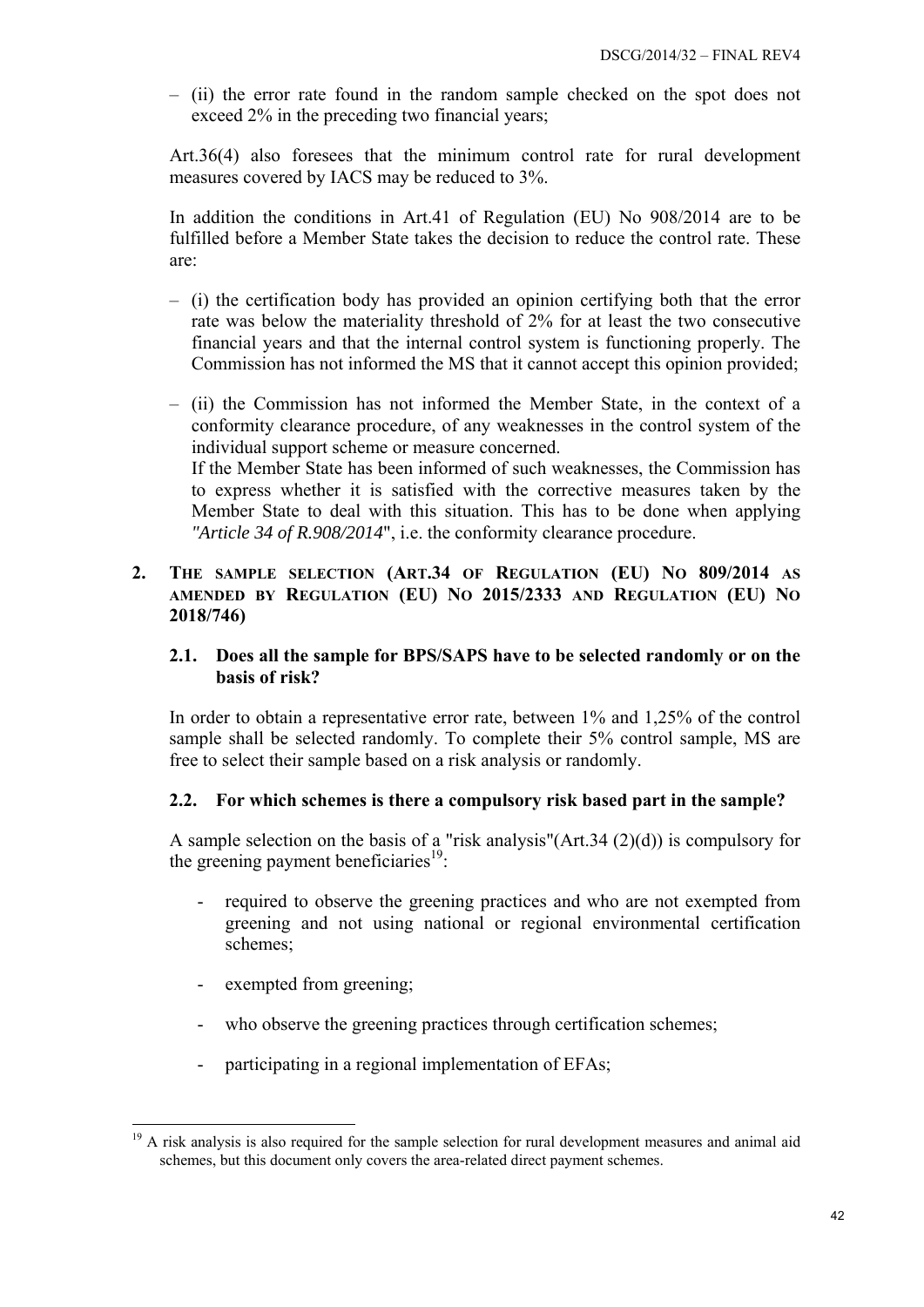- fulfilling the EFA obligation collectively (collective implementation);
- with an obligation to re-convert land into PG

For the purpose of establishing these samples, MS shall set up appropriate risk criteria targeting the areas where the risk of errors is the highest and shall assess and update these risk criteria on an annual basis in order to ensure a relevant and effective risk analysis (see § 1.4 of OTSC guidance DSCG/2014/32 for further details).

### <span id="page-42-0"></span>**2.3. What does Art. 34(4) of Regulation (EU) No 809/2014 mean?**

Art.34(4) is linked to Art.35 (i.e. increase of control rate in case of significant non-compliance identified in the previous year). In case of an increase of the control rate, the major part of the additional selection will be done by risk analysis. The random part of this additional selection shall not exceed 25%.

Art.34(4) does not apply to the initial sampling to be done according to Art.30. Therefore, in case the control rate is above 5% and the "overshoot" is not due to the application of Art 35 (i.e. significant non-compliance identified in the previous year), no risk-based part is needed and the random part may be 100%.

# <span id="page-42-1"></span>**2.4. What are the general principles of the sample selection?**

More flexibility was provided<sup>21</sup> to Member States to optimise their sample selection. The mandatory selection method (so-called cascade) was replaced by general principles on how samples can be combined. However, Member States can still opt to continue using the cascade. In that case, they will have to ensure that the cascade applied in that country respects the minimum random samples set out for the aid schemes and support measures referred to in Article 34(2) and (3) of Regulation (EU) No 809/2014 as amended by Regulation (EU) No 2018/746.

As set out in paragraph 4a, the same beneficiary may be used to respect several of the minimum control rates concerned provided that the effectiveness of selection of the risk based samples required therein is not affected. Furthermore, recital (10) clarifies that the purpose of the modification is to allow Member States to optimise their sample selection. Hence, all beneficiaries selected randomly for one aid scheme, e.g. BPS, can be used to fulfil the requirement of ensuring the minimum random sample for other aid schemes or support measures.

In case Member States opt to continue using a sampling method via cascade, the following steps shall be respected:

1/ selection of random samples for the BPS/SAPS and greening;

2/ selection exempted from the greening obligations random sample;

1

 $21$  Commission Implementing Regulation (EU) No 2018/746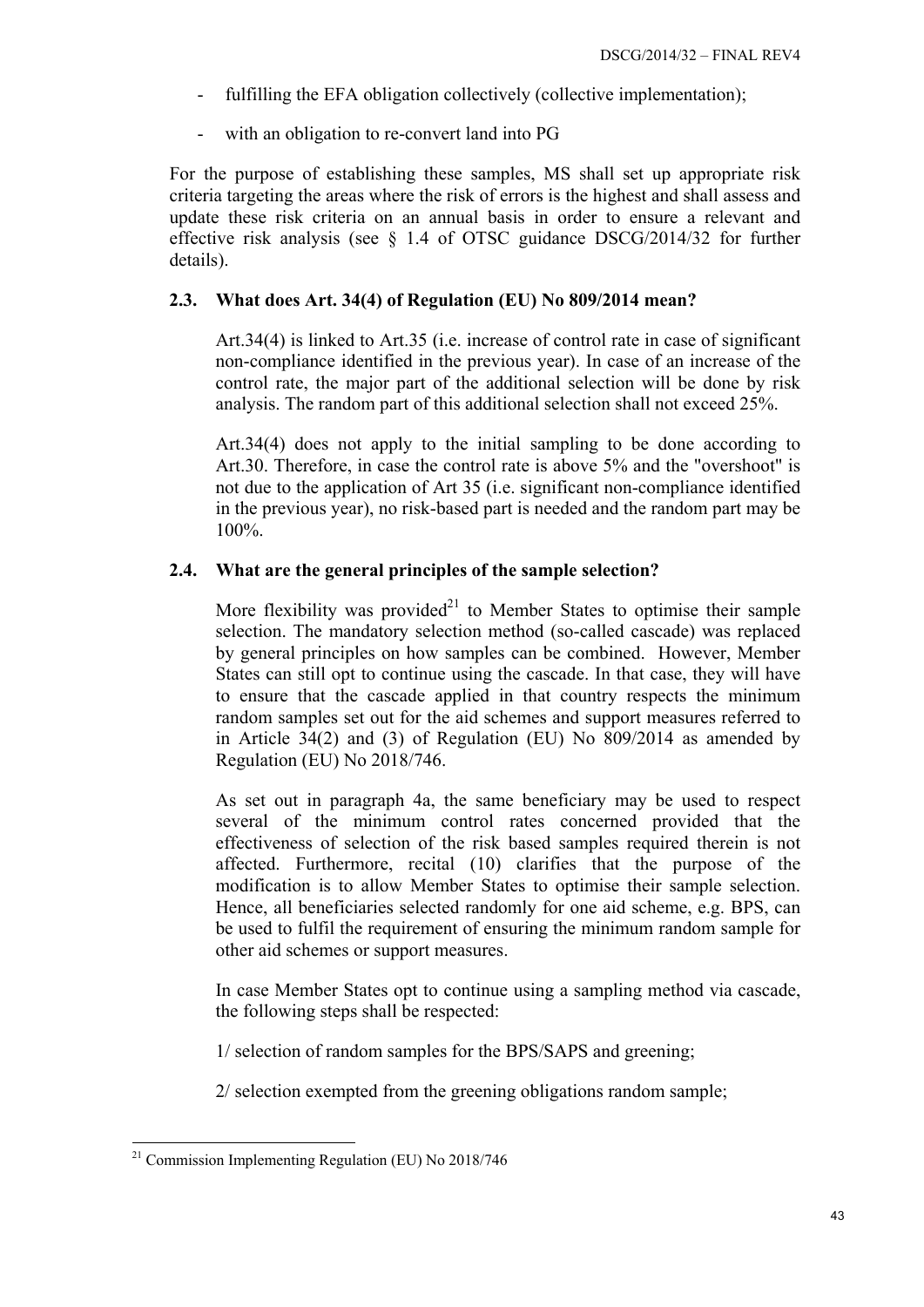3/ selection of a risk-based sample for the greening;

4/ exempted from the greening obligations risk-based sample

5/ where relevant/ necessary, to select additional beneficiaries in order to reach the control rate for each of the schemes (in particular BPS/SAPS, greening, YFS, redistributive payment, payment for ANC, area-related VCS incl. hemp, payment for cotton).

The selection of beneficiaries from the control sample established in a previous step should only be made from the control population. In other words, it concern beneficiaries who applied for the aid scheme the selection is made for.

For the purposes of Articles 30 to 33 the same beneficiary may be used to respect several of the minimum control rates concerned, provided that the effectiveness of selection of the risk based samples required therein is not affected.

### <span id="page-43-0"></span>**2.5. What does Art. 34(4a) 2nd sub paragraph of Regulation (EU) No 809/2014 mean?**

According to Art.34(4a) 2nd sub-paragraph, the on-the-spot check may be limited to the aid scheme they have been selected for if the minimum control rates of the other aid schemes they applied for are already respected.

To illustrate this, additional beneficiaries selected from the YFS population to respect the minimum control rate for this scheme will be checked only for YFS requirements and not for greening or for other schemes for which the beneficiary also applied if the minimum control rates for these other schemes are already reached.

#### <span id="page-43-1"></span>**2.6. What is the greening control sample composed of?**

The control rate for greening shall be at least 5% of all beneficiaries required to observe the greening practices and who are not part of:

− the control population of beneficiaries exempted from observing the greening practices (Art.31(1)(b));

the control population of beneficiaries required to observe the greening practices through national or regional environmental certification schemes  $(Art.31(1)(c)).$ 

It also covers at least 5% of all beneficiaries having areas with PG which are environmentally sensitive and those areas referred to under Art.45(1) of Regulation (EU) No 1307/2013.

The control sample for greening shall be prepared as such:

Between 1 and 1.25% of the population for greening shall be selected randomly;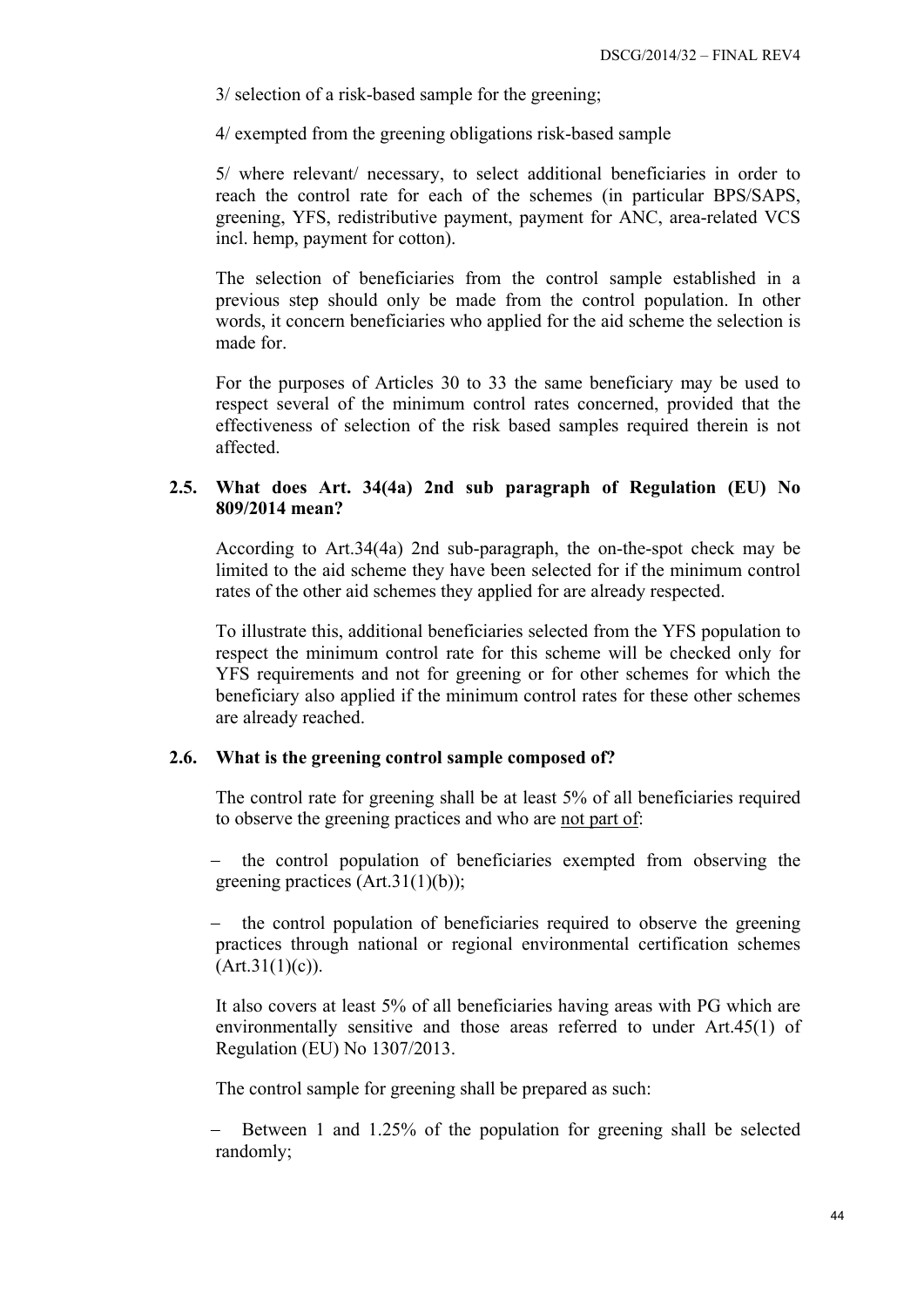the remaining number of beneficiaries in the control sample shall be selected on the basis of a risk analysis;

Member States shall ensure representativeness of the control sample as regards the different practices.

## <span id="page-44-0"></span>**2.7. How to split the greening population into exempted and non-exempted populations (Art. 31(1) of Regulation (EU) No 809/2014)?**

Art. 31(1) foresees two different samples for the purpose of the OTSC with regards to greening payment:

the first  $(5\%)$  is selected from the population of the beneficiaries who are not exempted from the greening requirements (a);

the second  $(3\%)$  is selected from the population of the beneficiaries who are exempted from the greening requirements (b).

The decision to include a beneficiary in one or the other population, from which the sample will be drawn, is based on the elements declared in his/her single application, as well as on the results of the administrative checks and other information available to the PA.

# **2.8. What does the '3% sample' cover?**

The 3% sample (Art. 31(1)(b)) should cover the beneficiaries who are exempted from all the three greening obligations (i.e. beneficiaries not concerned by any of the three greening obligations). It covers the following:

- for CD:
	- holding with less than 10ha of arable land (Art. 44(1) of Regulation (EU) No 1307/2013);
	- holdings with more than 10ha of arable land entirely cultivated with crop under water for a significant part of the year or for a significant part of the crop cycle (Art. 44(1) of Regulation (EU) No 1307/2013);
	- holdings where more than 75% of the arable land is grassland and/or fallow land and/or is used for cultivation of leguminous crops (Art. 44(3)(a) of Regulation (EU) No 1307/2013);
	- holdings where more than 75% of agricultural area is PG, grassland and/or crops under water (Art. 44(3)(b) of Regulation (EU) No 1307/2013);
	- holdings where more than 50% of arable land declared is newly declared and all arable land is cultivated with a different crop compared to last year (Art. 44(3)(c) of Regulation (EU) No 1307/2013);

### and

 $-$  for  $EFA$ .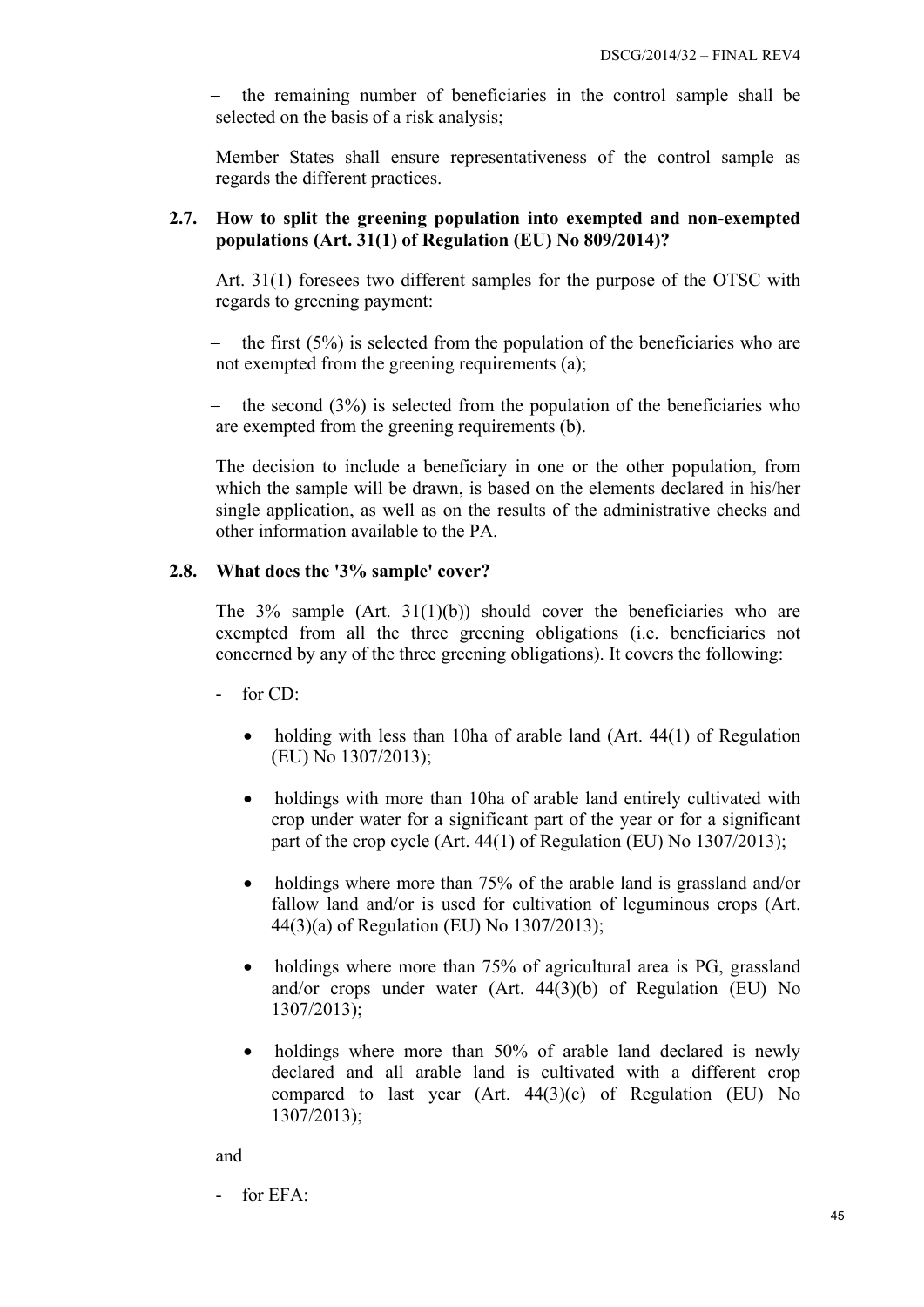- holding with 15 ha or less of arable land (Art. 46(1) of Regulation (EU) No 1307/2013);
- holdings where more than 75% of arable land is grassland, fallow land and/or leguminous and the rest of arable land is below 30 ha (Art. 46(4)(a) of Regulation (EU) No 1307/2013);
- holdings where more than 75% of agricultural area is PG, grassland and/or crops under water and the rest of arable land is below 30 ha (Art. 46(4)(b) of Regulation (EU) No 1307/2013);
- where decided by MS with more than 50% of their total land surface covered by forest, holdings situated in areas designated by those MS as area facing natural constraint on accordance with Art. 46(7) of Regulation (EU) No 1307/2013);

and

- for PG: holdings which are not concerned by PG obligations pursuant to Art.45 of Regulation (EU) No 1307/2013.

# <span id="page-45-0"></span>**2.9. What is the exempted from greening control sample composed of?**

The 3% control sample for the exempted from greening (Art. 31(1)(b) shall be prepared as such:

Between 0,6% and 0,75% of the population for exempted from greening shall be selected randomly; the remaining number of beneficiaries in the control sample shall be selected on the basis of a risk analysis;

# <span id="page-45-1"></span>**2.10. What happens in case a beneficiary declared as exempted from the greening requirements is found as not exempted?**

Cases of beneficiaries declared as exempted from the greening requirements (belonging to the '3% sample') but who are actually not fulfilling the criteria to be exempted, should be considered as non-compliance in the meaning of Art.35 of Regulation (EU) No 809/2014. As a consequence, the 3% sample shall be appropriately increased in the following year if such non-compliances are significant. There is no need to adapt the current year's 3% and 5% samples.

For the treatment of such cases, see also  $\S$  2.4.4.3 / 2.4.4.5 of the OTSC guidance DSCG/2014/32 for further details as far as checking of exemptions to crop diversification and EFA requirements are concerned.

# <span id="page-45-2"></span>**2.11. What are the control samples for redistributive payment, payment for ANC, YFS, area-related VCS incl. hemp, payment for cotton composed of?**

The minimum control rates for these aid schemes are set respectively in Art.  $30(b)-(e),(g)$  and (h) for the redistributive payment, ANC, the YFS, arearelated VCS incl. hemp and for cotton.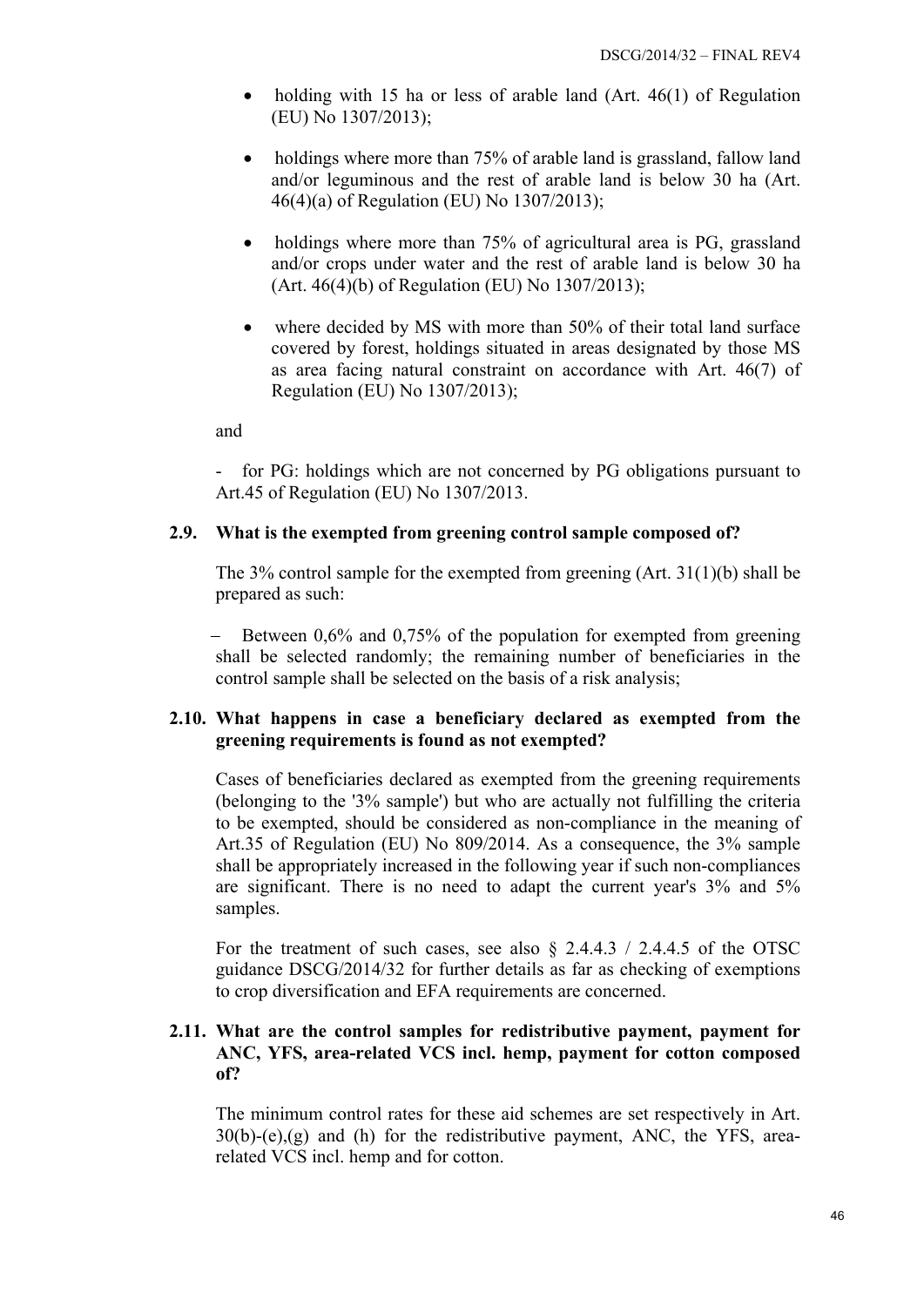According to Art. 34(4a) MS have the possibility ('may'), for the purpose of establishing this sample, to select the same beneficiary to respect several of the minimum control rates concerned, provided that the effectiveness of selection of the risk based samples required therein is not affected. They can also reach the minimum control rate directly by selecting randomly all the beneficiaries from the populations of the respective schemes.

According to Art. 30(e), one global selection for all area-related VCS is sufficient and there is therefore no need to make a separate selection for each area-related VCS. However, in case of several area-related VCS, it is recommended that the selection comprises beneficiaries from each of these VCS.

### <span id="page-46-0"></span>**2.12. What is the control sample for SFS composed of?**

The control rate shall be at least 5% of all beneficiaries applying for SFS (the control population for SFS).

The control sample for SFS shall be selected as follows:

− Between 1 and 1.25% of the population for SFS shall be selected randomly;

The whole control sample may be selected randomly from the SFS control population

### **ANNEX II**

### **GUIDANCE FOR THE REPRESENTATIVENESS S OF THE RANDOM ON-THE-SPOT CHECKS (OTSC) FOR AREA-BASED MEASURES**

This section is referred to as "Guidance for representative random sample''

The purpose of this section is to provide Member States (MS) with tips/suggestions on how to compile random samples so that their representativeness is reinforced. The current legislation foresees a fixed percentage of the random sample. Ensuring the randomness and representativeness of the OTSC check sample aims at a reported error rate that is more precise (i.e. better reflects the actual level of non-compliance).

### **1. LEGAL FRAMEWORK**

# **1.1. General principles**

### *1.1.1. Representativeness*

Art. 59(2) of Regulation (EU) No 1306/2013 stipulates that the random part of OTSC sample shall be drawn in such a way as to obtain a representative error rate. The requirement to have a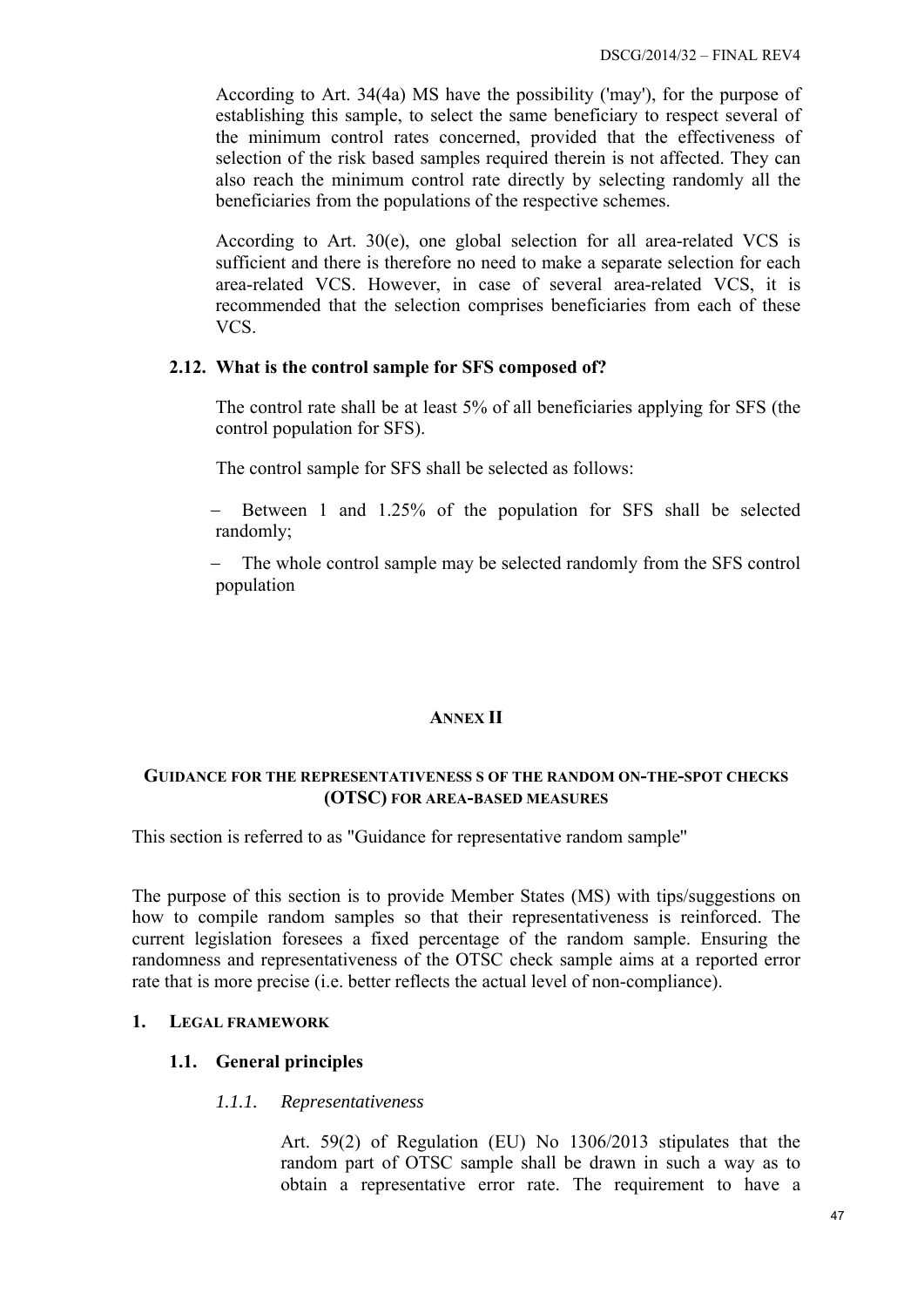representative error rate is also laid down in recital 33 of Commission Implementing Regulation (EU) No 809/2014.

#### *1.1.2. Randomness*

Art. 34 of Regulation (EU) No 809/2014 sets out the general methodology for the selection of the control sample of Art. 30 (arearelated aid schemes other than the greening payment) and Art. 31 (greening). In the context of area-related aid schemes (direct payments), random sampling is compulsory for BPS/SAPS, greening payment, including beneficiaries exempted from greening and the small farmer schemes  $(Art. 34(2)(a), (b)$  and  $(c)$ ). In addition, the provisions of Art. 34 (3) and (4) also refer to partial random selection.

The random sample permits an estimate of the background level of anomalies in the system. It supports decisions enacting the mechanism for increasing the control rate (in accordance with Art.35 of Regulation (EU) No 809/2014) and also permits an assessment of the effectiveness of the criteria being applied for risk analysis. In addition, the random samples are used in DG AGRI's assurance building through estimating the residual error rate which is reported in the Annual Activity Report of the DG.

#### **1.2. Representative vs Random concept**

In order to achieve a representative error rate as required under the legal framework, both the representativeness and the randomness of the sample should be ensured.

Random sample means that every item in the population is chosen entirely by chance and has an equal chance of being selected.

Representative sample means the selected subset (sample) will accurately present the entire population and the obtained result is applicable to the entire population, i.e. the same result would have been obtained if the whole population was tested. For small populations (below 200 transactions), the statistical accuracy of the sample's results cannot be ensured. Although the sample selection should still be random, the statistical representativeness of small samples drawn from small populations is questionable.

#### **2. SELECTION METHOD**

The types of random sampling are explained in **1.3.** and in **1.5.1.** in the main document, as well as in **2.4.2.** as far as the selection of parcels (and not beneficiaries) to be controlled is concerned.

### **3. DESIGNING THE SAMPLING**

# **3.1. Define the objectives**

The objectives of the sampling need to be defined beforehand so that the sampling is designed in such a manner so as to meet the primary objective(s).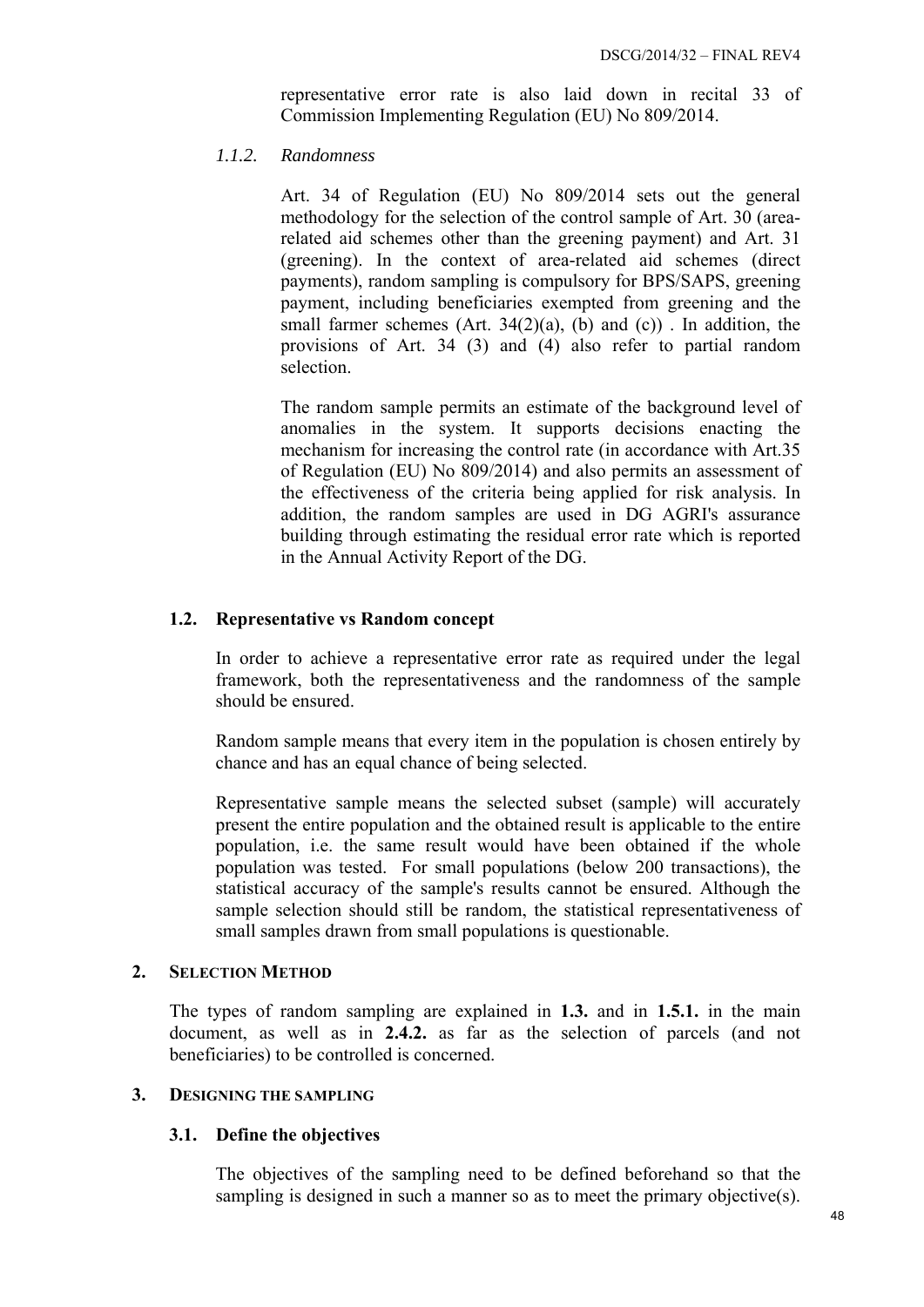The primary objective should be for example: control of x% of beneficiaries for example applying under BPS for a given claim year in order to verify the compliance with all eligibility criteria (Art. 24(1) of Regulation No 809/2014), as well as the effective functioning of the management and control systems and to establish a reliable error rate.

### **3.2. Define deviations (errors)**

What constitutes a deviation should be clearly defined before the sampling and should be done per scheme taking into consideration the eligibility conditions for that particular scheme. For BPS, the deviations could be defined as follows:

- Eligible: yes or no

- Over declaration: how much (in hectares)?

For greening, there are more deviations that need to be considered in advance so that all of them are covered.

The elements of on-the-spots and the determination of areas referred to under section 2 above give for instance indications of what has to be checked and, consequently, of what possible deviations could be.

# **3.3. Define the population**

The population from which the sample will be selected should be appropriate for the specific objective as the sample results can be projected only to the population from which the sample was selected. It has to be done per scheme. Please also refer to section 1.1 of the main document above.

### *3.3.1. Check the completeness of the population*

One of the main steps before selecting the sample is ensuring the completeness of the population. When extracting the data (number of beneficiaries and their attributes) from the system, it needs to be ensured that all beneficiaries are included in the extract. A simple test can be to compare the number of beneficiaries applying for the scheme (in the system) to the number of beneficiaries extracted. Attention should be paid to late submissions as well, so that they are also included in the population. Another test could be to check the sequence of the beneficiaries if they are numbered. If there are differences, they need to be reconciled before selecting the sample.

This does not however prevent Member States from making provisional samples before all applications have been submitted pursuant to Art. 34(7) of Regulation (EU) No809/2014. In this case, that provisional sample shall be completed when all relevant aid applications or payment claims are available.

### *3.3.2. Define the period to be covered*

A sample should be drawn from the entire claim year to which the results are to be applied. It should be verified that all admissible aid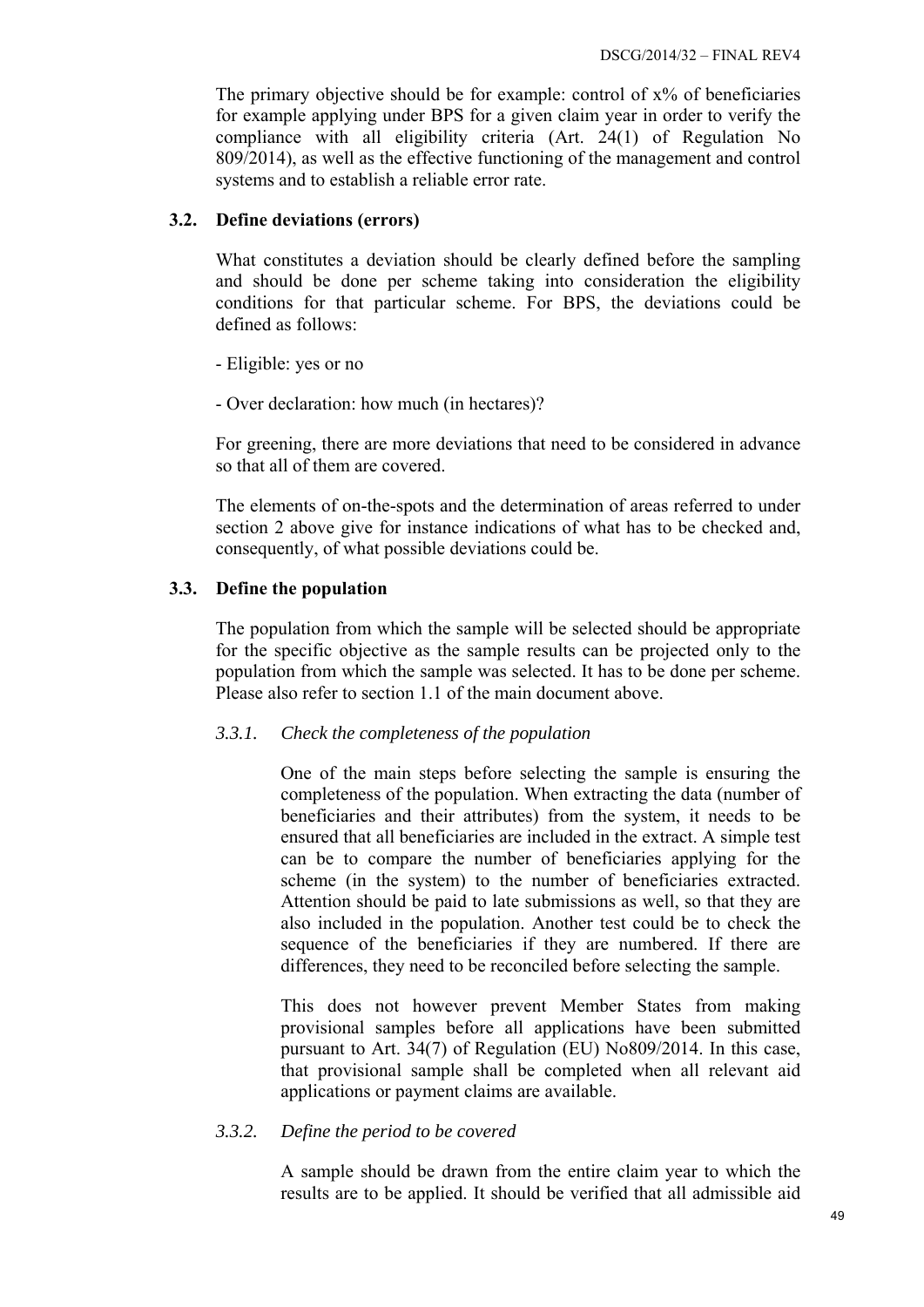applications for a particular scheme are selected through setting the appropriate time frame. Late applications (if admissible) should also be included. See also section 3.3.1 regarding possibilities to make provisional samples or sampling in different steps.

#### *3.3.3. Define the sampling unit*

For the purposes of OTSC sampling, the sampling unit should be beneficiary found to be admissible or eligible for payment at the time of submission of the aid application or after administrative checks or on-the-spot checks (Cf Art. 34(1) of Regulation No809/2014), per scheme or RS zone.

For example, the population for 1% random sample for BPS should be all admissible beneficiaries for a particular claim year or all RS zones in the country.

#### *3.3.4. Homogeneity of the population*

An important aspect to be considered when preparing the  $X\%$ random sample for a particular scheme is whether the population is relatively homogeneous. Homogeneity is the tendency of items in a population to be similar and, normally, there should be fewer exceptional items to skew the result. That is why, the population for the OTSC should be analysed in advance in order to see how homogeneous (or not) it is. A possible solution is stratifying the population. Possible stratifications could be:

- depending on the most suitable OTSC method- classical vs RS: depending on the geophysical particularities, some countries could define two strata: one stratum of intensive agriculture inside which random zones could be selected for RS checks and the other of more extensive agriculture (i.e. pastures mixed with non-agricultural features, commonages, alpine pastures) for which classical inspections would be used. Zones/regions should be defined in such a way that all beneficiaries applying for the particular scheme are considered and have an equal chance of being selected.

- per region: even if the OTSC method is the same (e.g. classical OTSC for the whole country), the OTSC population could be stratified per region, especially if the type of agriculture varies between regions or if the administration of OTSC is done at regional level. This could be done in view of having more objective results.

### **3.4. Determine the sampling selection method**

Irrespective of the sampling selection method applied (as described in sections 1.2.2 and 1.5.1 of the main document), the selection needs to be unbiased. This could be achieved through the usage of software. If specific software is not available, Excel or [www.random.org a](http://www.random.org/)re possible means for random selections. The generated random numbers should be properly documents (through a print screen or a generated document that cannot be altered).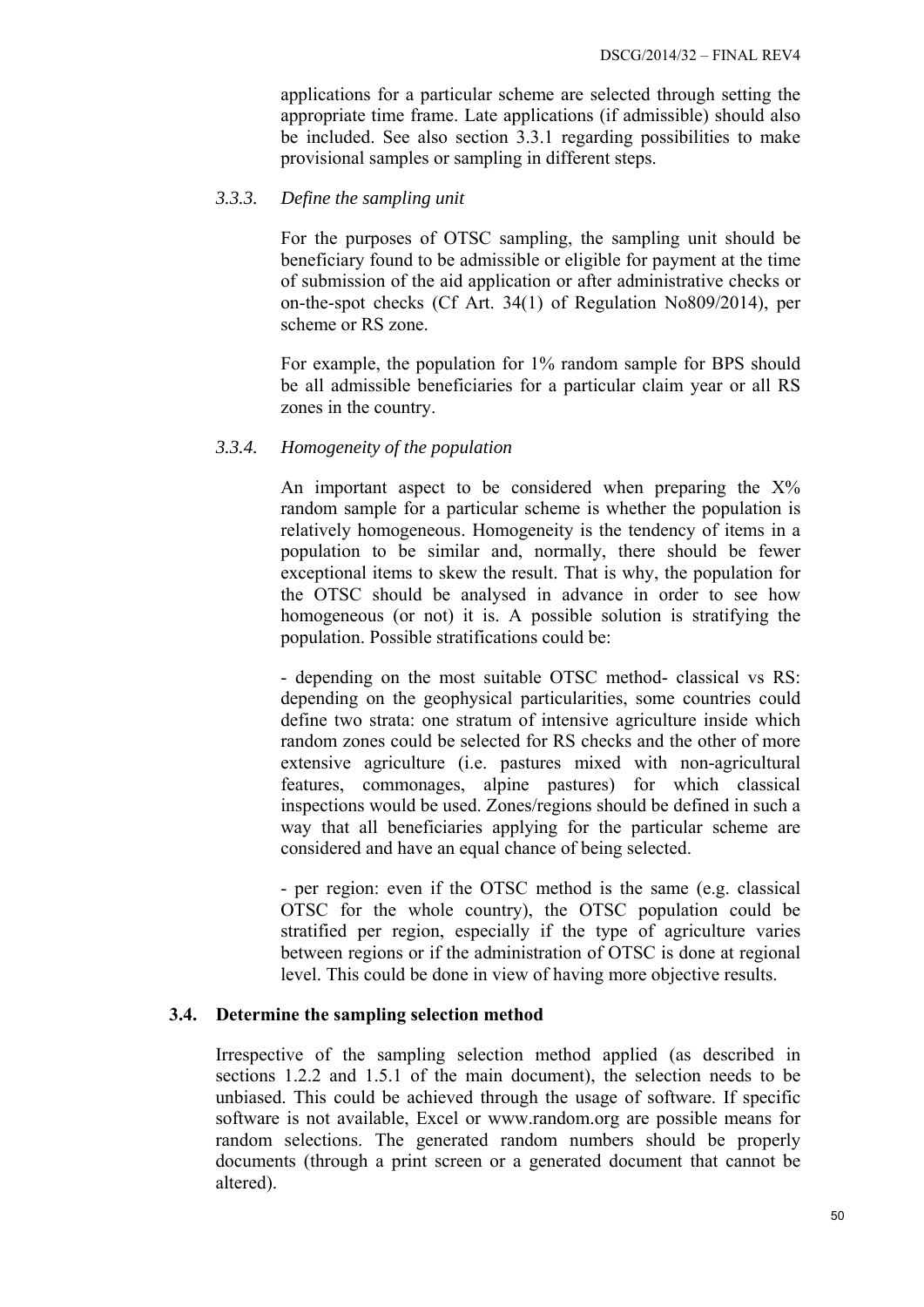# **3.5. Determine the sample size**

The size of the OTSC random samples is fixed in Art. 34 of Regulation (EU) No 809/2014 per scheme.

Please note that the same principle is applied to all schemes, i.e. they can either have to be selected as part of the cascade sampling or, in some cases, they can either be part of the cascade or they can be selected independently. In addition, where the Regulation prescribes the type of sample (random or riskbased, or both with different weights) per scheme, this has to be respected.

In contrast to the paragraph above, when RS is used for OTSC, normally, the sample is based on the RS zones and only then, translated into number of beneficiaries.

MS are advised to select for OTSC a number of beneficiaries slightly higher than the one fixed in the Regulation so that the legal obligations for OTSC for the particular year are met without having to draw additional samples at a later stage if there appears to be a shortfall.

### **3.6. Perform the sample**

After the sample has been designed and drawn, it could be useful to examine the selected items to determine if all of them are "valid": are all beneficiaries *a priori* admissible to participate in this scheme; are all RS images of the appropriate quality<sup>22</sup>, etc. If such "invalid" cases are present but the MS has selected a higher number than the one fixed in the legislation, there is no need to re-select items. However, if there is not enough buffer and an item has to be replaced with a new one, it should be selected in accordance with the original sampling requirement and applying whenever possible the same procedure.

### **3.7. Evaluating the sampling results**

After completing the OTSC, the sample results should be compiled and evaluated:

- calculation of the error rate as reported in the control statistics;
- analysis of the deviations (systematic vs non-systematic<sup>23</sup>)

MS are advised to analyse the level and sources of errors in order to identify possible weaknesses in their OTSC methods or in IACS as a whole. Appropriate corrective measures should be taken in order to address those weaknesses.

<sup>1</sup>  $22$  The quality of imagery in terms of ortho-rectification, radiometry, etc. should be ensured.

<sup>&</sup>lt;sup>23</sup> Non-systematic deviations or errors are the ones that are one-off errors and cannot be limited to a particular problem/event. In contrast, the systematic deviations/errors are often due to a problem which persists throughout a period of time.